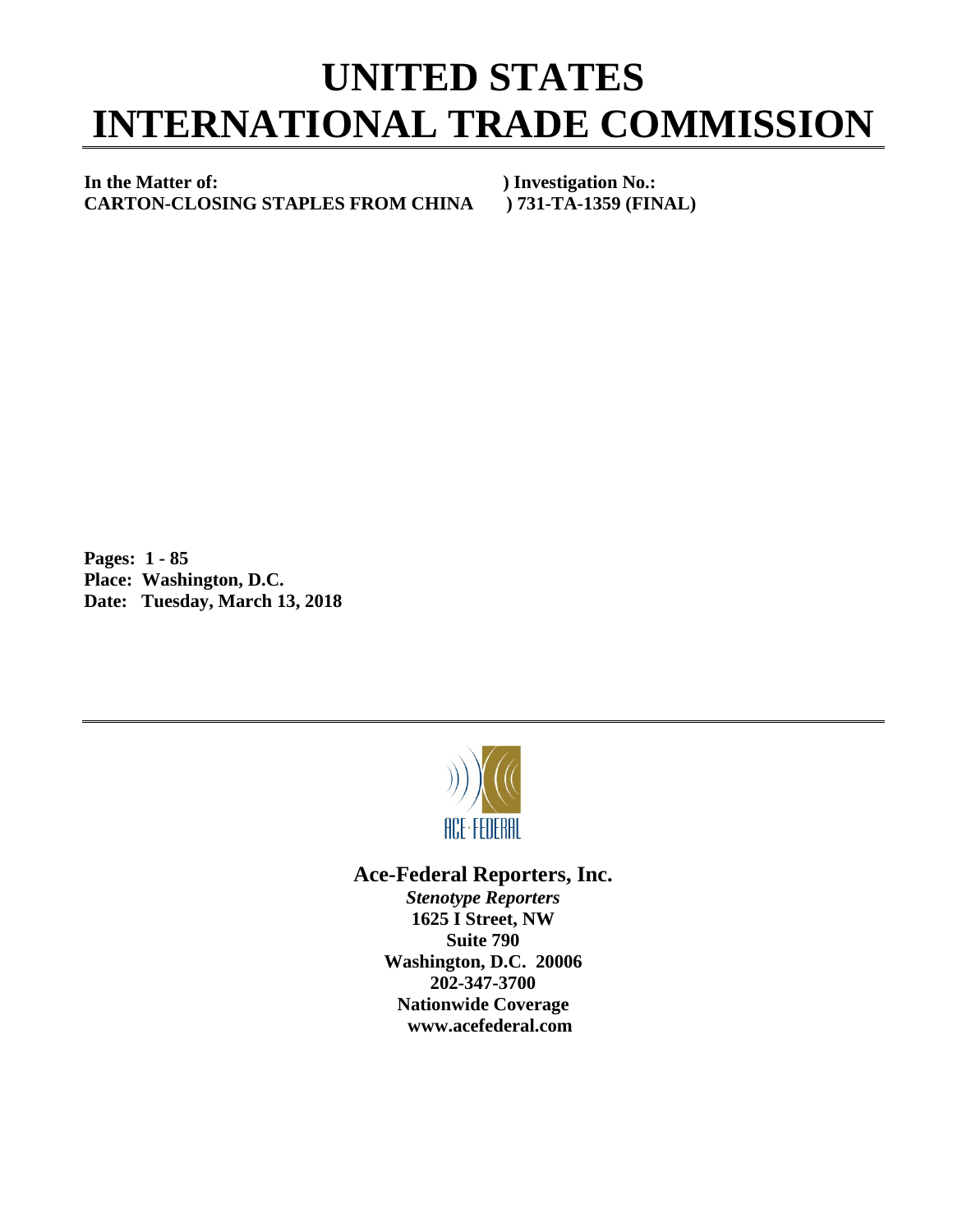| $\mathbf 1$    | UNITED STATES OF AMERICA                                |
|----------------|---------------------------------------------------------|
| $\overline{2}$ | BEFORE THE                                              |
| 3              | INTERNATIONAL TRADE COMMISSION                          |
| 4              |                                                         |
| 5              | ) Investigation No.:<br>IN THE MATTER OF:               |
| 6              | CARTON-CLOSING STAPLES FROM CHINA ) 731-TA-1359 (FINAL) |
| 7              |                                                         |
| 8              |                                                         |
| $\mathsf 9$    |                                                         |
| 10             |                                                         |
| 11             |                                                         |
| 12             | Main Hearing Room (Room 101)                            |
| 13             | U.S. International Trade                                |
| 14             | Commission                                              |
| 15             | 500 E Street, SW                                        |
| 16             | Washington, DC                                          |
| 17             | Tuesday, March 13, 2018                                 |
| 18             | The meeting commenced pursuant to notice at 9:30        |
| 19             | a.m., before the Commissioners of the United States     |
| 20             | International Trade Commission, the Honorable Rhonda K. |
| 21             | Schmidtlein, Chairman, presiding.                       |
| 22             |                                                         |
| 23             |                                                         |
| 24             |                                                         |
| 25             |                                                         |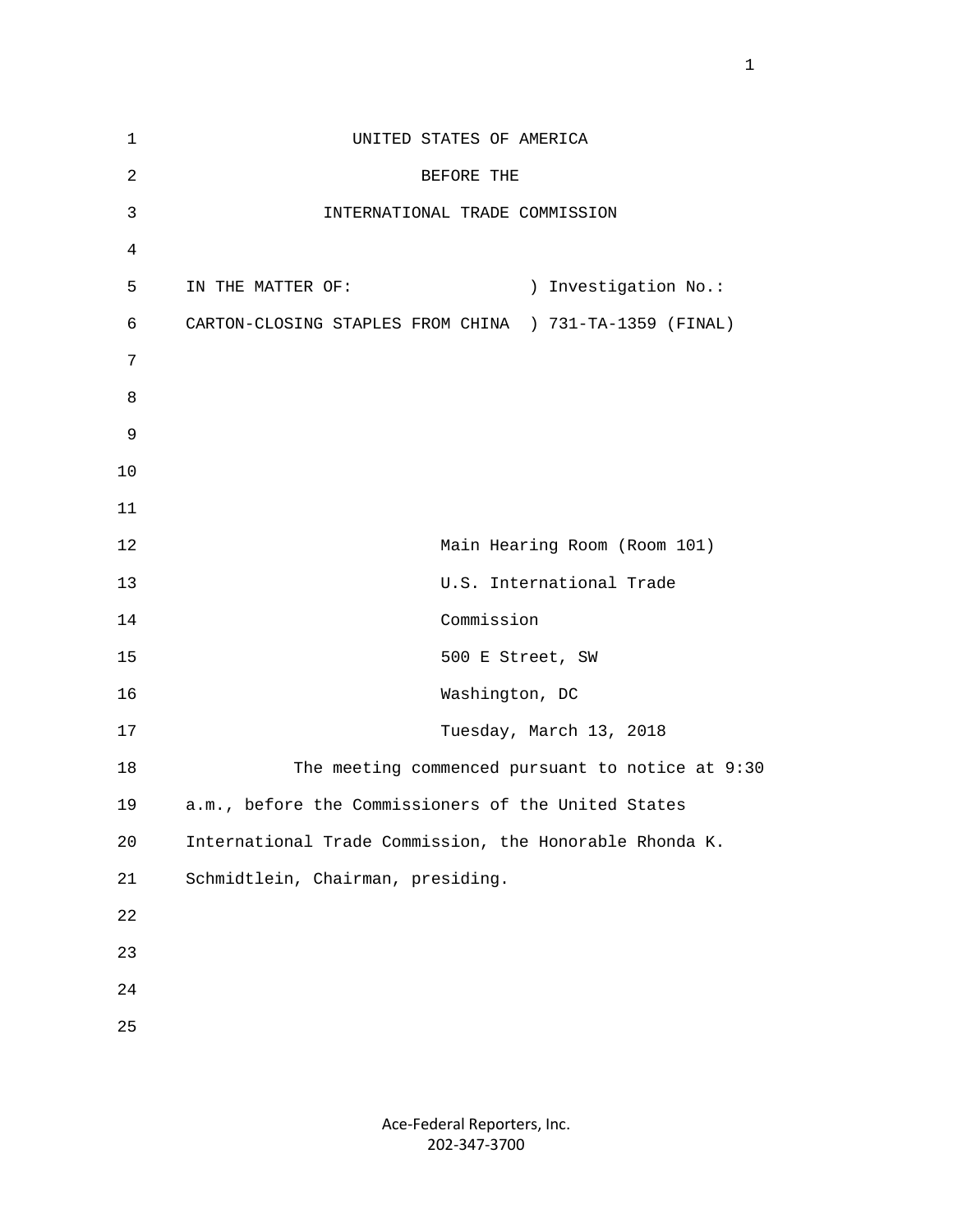1 APPEARANCES:

| $\overline{c}$ | On behalf of the International Trade Commission:        |
|----------------|---------------------------------------------------------|
| 3              | Commissioners:                                          |
| 4              | Chairman Rhonda K. Schmidtlein                          |
| 5              | Vice Chairman David S. Johanson                         |
| 6              | Commissioner Irving A. Williamson                       |
| 7              | Commissioner Meredith M. Broadbent                      |
| 8              |                                                         |
| 9              |                                                         |
| 10             |                                                         |
| 11             |                                                         |
| 12             | Staff Present:                                          |
| 13             | William R. Bishop, Supervisory Hearings and Information |
| 14             | Officer                                                 |
| 15             | Sharon Bellamy, Records Management Specialist           |
| 16             | Tyrell Burch, Meredith M. Broadbent                     |
| 17             |                                                         |
| 18             | Amanda Lawrence, Investigator                           |
| 19             | Mark Brininstool, International Trade Analyst           |
| 20             | Yasnanhia Cabral, International Economist               |
| 21             | Brian Allen, Attorney/Advisor                           |
| 22             | Douglas Corkran, Supervisory Investigator               |
| 23             |                                                         |
| 24             |                                                         |
| 25             |                                                         |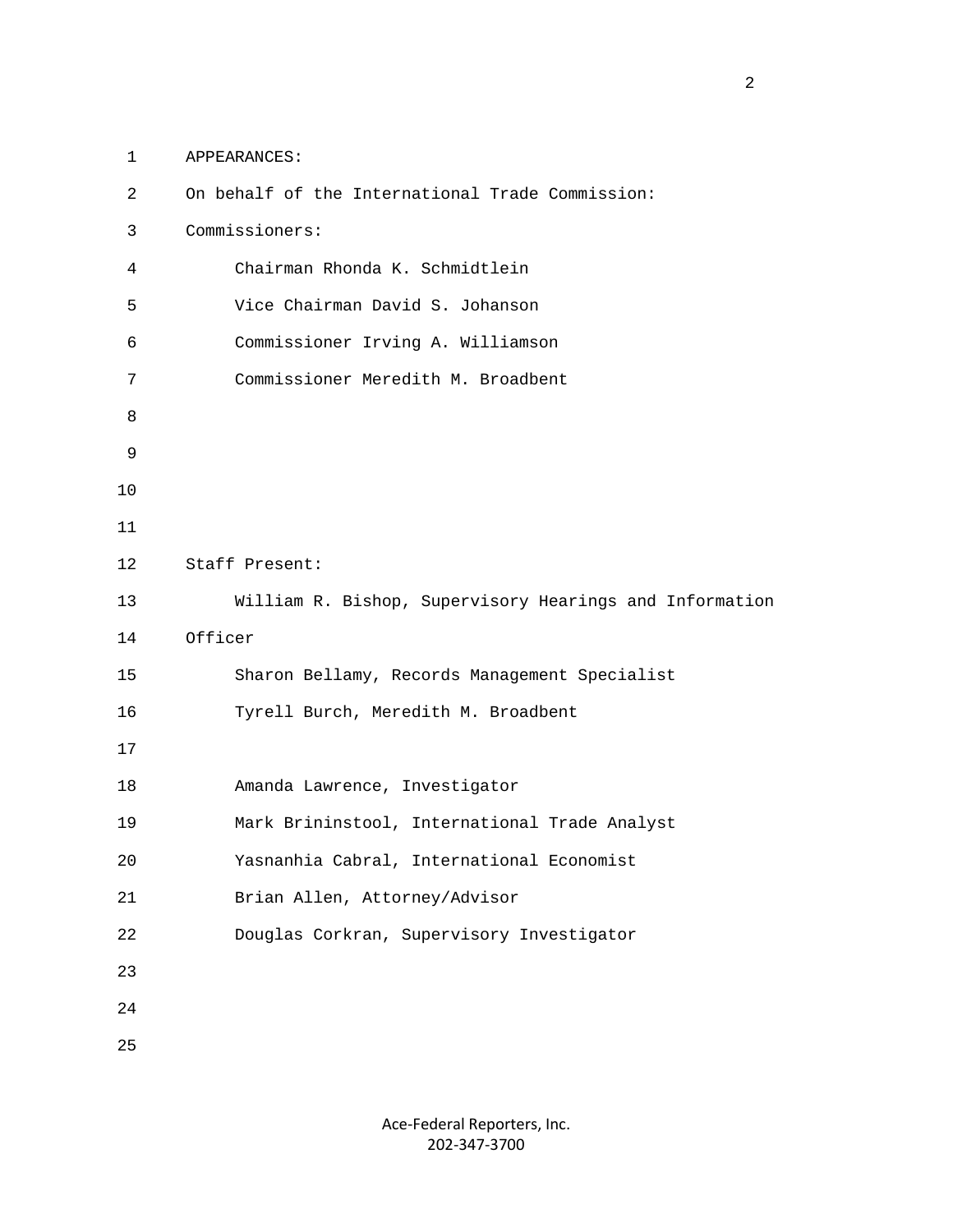```
 1 APPEARANCES:
2
         3 Opening Remarks:
         4 Petitioner (Philip A. Butler, Stewart and Stewart)
5
         6 In Support to the Imposition of Antidumping Duty Order:
         7 Stewart and Stewart
         8 Washington, DC
         9 on behalf of 
        10 North American Steel & Wire, Inc./ISM Enterprises ("ISM")
        11 Maroune Farah, Owner, ISM
        12 Ross Tyndall, Management Consultant, ISM
        13 Philip A. Butler, Jennifer M. Smith and Mark D. Beatty
        14 - Of Counsel
        15
        16 Closing Remarks:
        17 Petitioner (Philip A. Butler, Stewart and Stewart)
        18
        19
        20
        21
        22
        23
        24
        25
```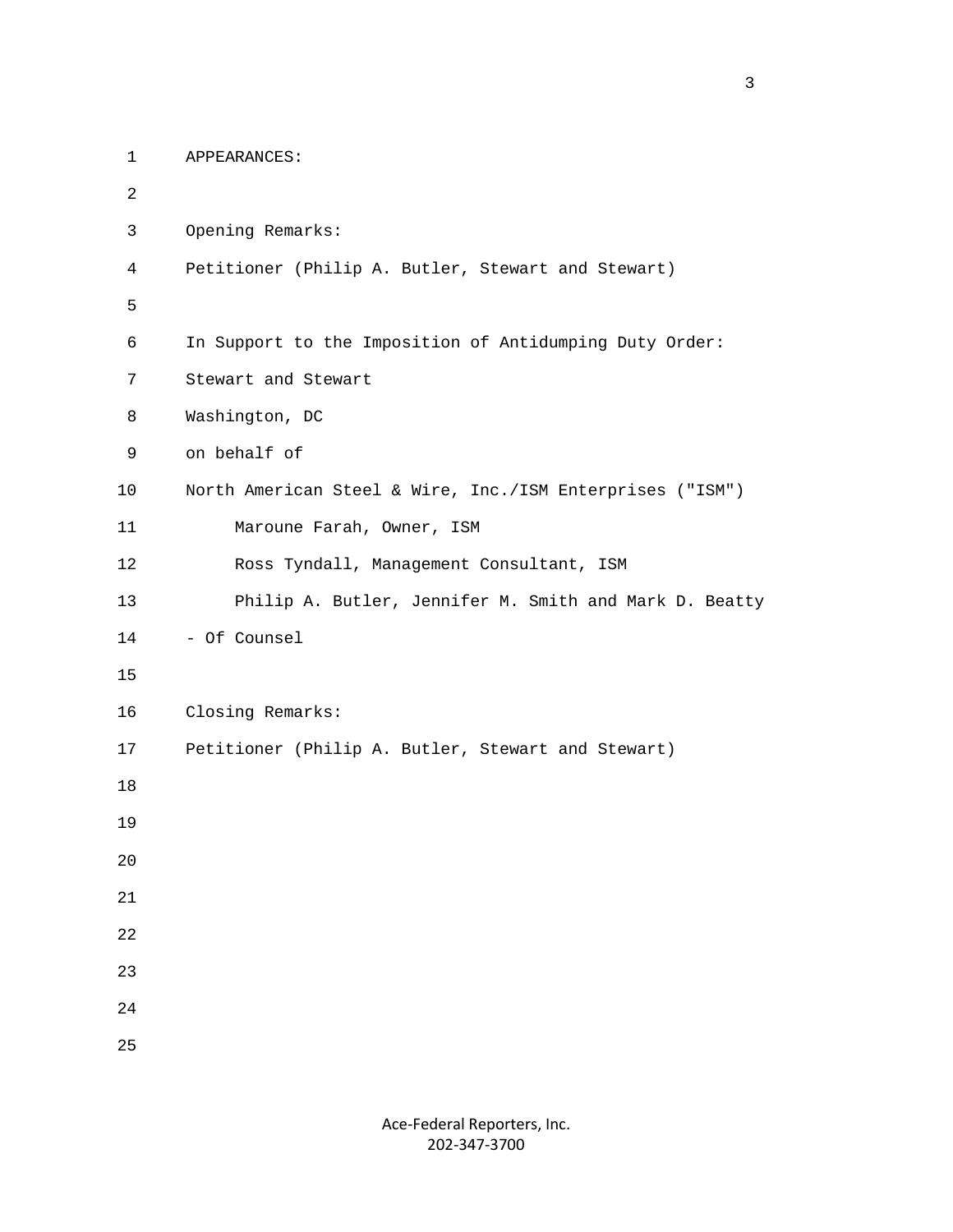| $\mathbf 1$    | I N D E X                                          |            |
|----------------|----------------------------------------------------|------------|
| $\overline{a}$ |                                                    | Page       |
| $\mathsf{3}$   | Petitioner (Philip A. Butler, Stewart and Stewart) | $\epsilon$ |
| $\overline{4}$ | Maroune Farah, Owner, ISM                          | $10$       |
| 5              | Ross Tyndall, Management Consultant, ISM           | $17\,$     |
| $\epsilon$     |                                                    |            |
| $\overline{7}$ |                                                    |            |
| $\,8\,$        |                                                    |            |
| $\mathsf 9$    |                                                    |            |
| $10\,$         |                                                    |            |
| $11\,$         |                                                    |            |
| $12\,$         |                                                    |            |
| $13$           |                                                    |            |
| 14             |                                                    |            |
| $15\,$         |                                                    |            |
| 16             |                                                    |            |
| 17             |                                                    |            |
| $18\,$         |                                                    |            |
| 19             |                                                    |            |
| $20\,$         |                                                    |            |
| $21\,$         |                                                    |            |
| $2\sqrt{2}$    |                                                    |            |
| 23             |                                                    |            |
| $2\sqrt{4}$    |                                                    |            |
| 25             |                                                    |            |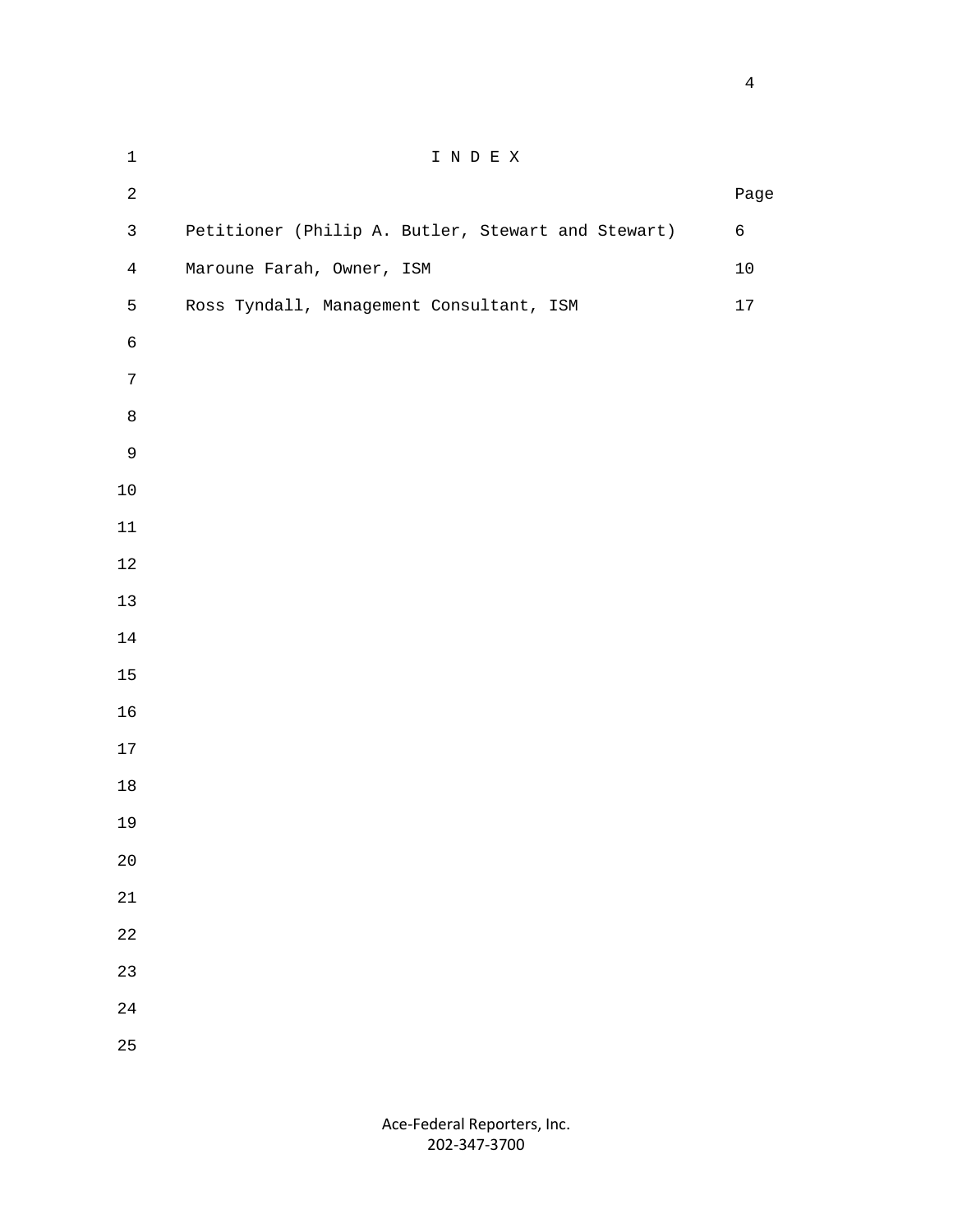| $\mathbf{1}$ | PROCEEDING WS                                                 |
|--------------|---------------------------------------------------------------|
| 2            | Will the room please come to order?<br>MR. BISHOP:            |
| 3            | Good morning. On behalf<br>CHAIRMAN SCHMIDTLEIN:              |
| 4            | of the U.S. International Trade Commission, I welcome you to  |
| 5            | this hearing in the final phase of investigation number       |
| 6            | 731-TA-1359 involving carton-closing staples from China.      |
| 7            | The purpose of this investigation is to                       |
| 8            | determine whether an industry in the United States is         |
| 9            | materially injured or threatened with material injury of the  |
| 10           | establishment of an industry in the United States is          |
| 11           | materially retarded by reason of less than fair value         |
| 12           | imports of carton-closing staples from China.                 |
| 13           | Schedules setting forth the presentation of this              |
| 14           | hearing, notices of investigation, and transcript order       |
| 15           | forms are available at the public distribution table. All     |
| 16           | prepared testimony should be given to the secretary. Please   |
| 17           | do not place testimony directly on the public distribution    |
| 18           | table.                                                        |
| 19           | All witnesses must be sworn in by the secretary               |
| 20           | before presenting testimony. I understand that parties are    |
| 21           | aware of the time allocations. Any questions regarding the    |
| 22           | time allocations should be directed to the secretary.         |
| 23           | Speakers are reminded not to refer in their                   |
| 24           | remarks or answers to questions to business proprietary       |
| 25           | Please speak clearly into the microphones and<br>information. |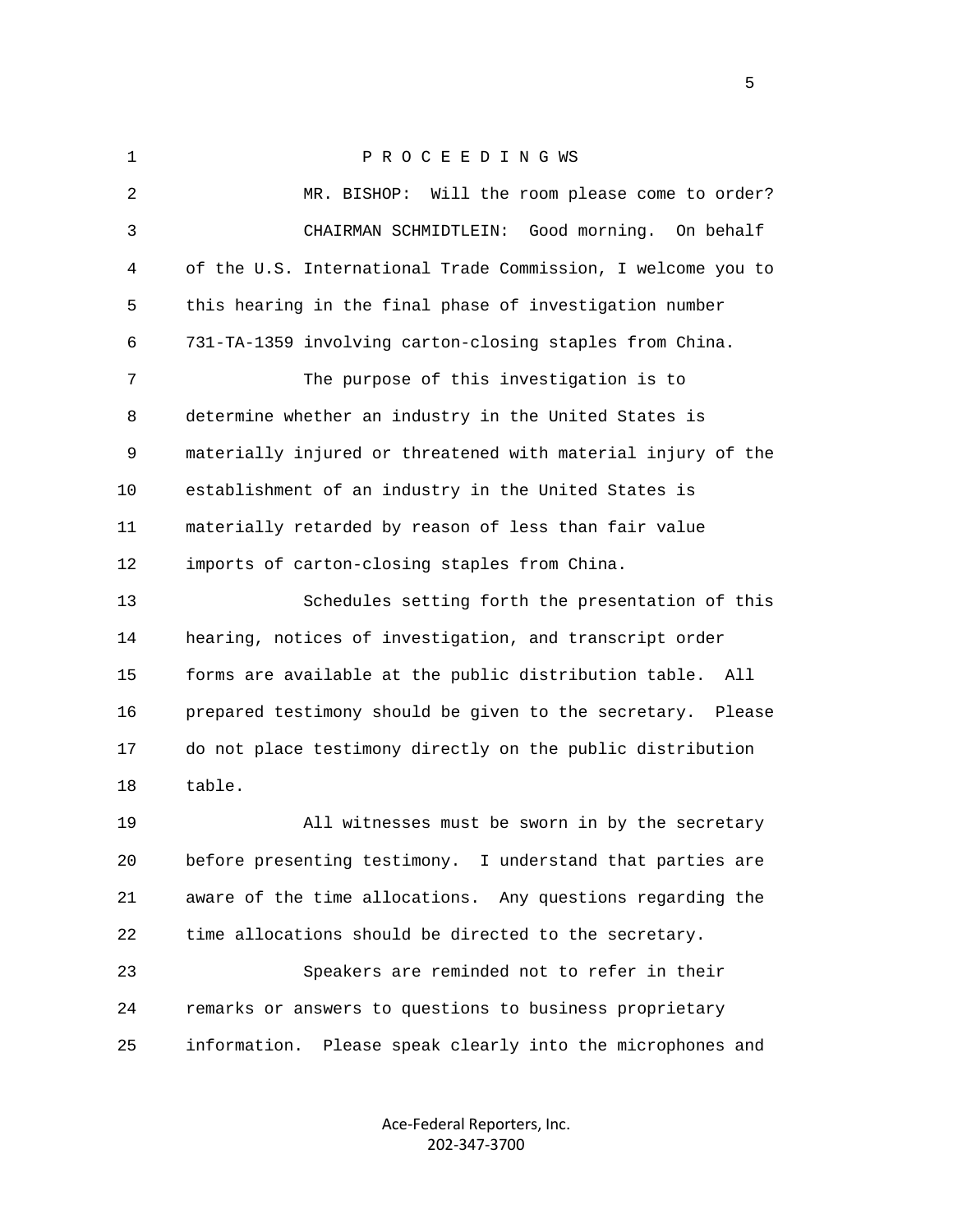1 state your name for the record for the benefit of the court 2 reporter.

 3 If you will be submitting documents that contain 4 information you wish classified as business confidential, 5 your request should comply with Commission Rule 201.6. 6 Mr. Secretary, are there any preliminary 7 matters? 8 MR. BISHOP: Madam Chairman, I would note that 9 the panel in support of the imposition of the anti-dumping 10 duty order have been seated. All of these witnesses have 11 been sworn and this panel has 60 minutes for their direct 12 testimony. 13 CHAIRMAN SCHMIDTLEIN: Thank you very much. 14 Let's begin with opening remarks. 15 MR. BISHOP: Opening remarks on behalf of 16 petitioners will be given by Philip A. Butler of Stewart and 17 Stewart. Mr. Butler, you have five minutes. 18 OPENING REMARKS OF PHILIP A. BUTLER 19 MR. BUTLER: Thank you. Good morning, I am 20 Philip Butler of Stewart and Stewart for the petitioner, 21 North American Steel & Wire, Inc./ISM Enterprises. 22 First, I would like to thank the Commission 23 staff for all their work in this investigation. I realize 24 how busy the Commission is these days and the work you do is 25 essential to domestic producers like the company before you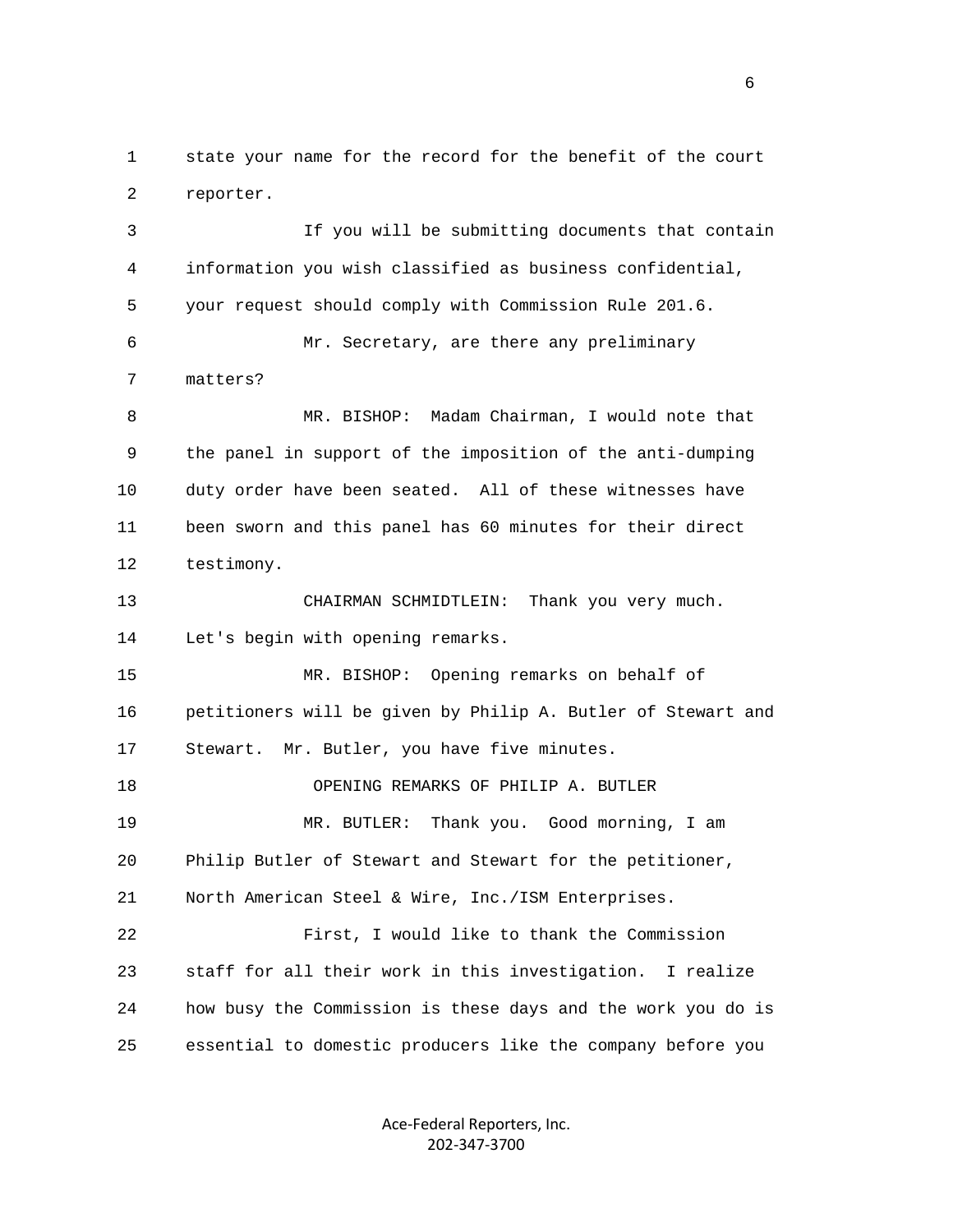1 today.

| 2  | This case is about the survival of a domestic               |
|----|-------------------------------------------------------------|
| 3  | industry in the United States. ISM has been a well-known    |
| 4  | major brand of carton-closing staples for decades. However, |
| 5  | imports from China have decimated this industry. With the   |
| 6  | closing of the Stanley Bostitch facility, ISM is the sole   |
| 7  | producer of carton-closing staples in the United States.    |
| 8  | Mr. Farah and his investors purchased ISM in                |
| 9  | 2010 when North American Wire was in bankruptcy and ISM was |
| 10 | on the verge of bankruptcy. They bought both companies with |
| 11 | a vision. They did not buy these companies to simply strip  |
| 12 | them of assets and move on.                                 |
| 13 | As Mr. Farah will testify, they were committed              |
| 14 | to reviving the integrated production of carton-closing     |
| 15 | staples in the United States. They believed that the        |
| 16 | company, well-recognized brand, and quality assets would    |
| 17 | permit ISM to make a viable comeback. They were committed   |
| 18 | to keeping the production in the United States and          |
| 19 | supporting American manufacturing jobs.                     |
| 20 | But the surge in Chinese imports continued year             |
| 21 | after year. The pre-hearing staff report shows that from    |
| 22 | 2014 to 2016, imports of Chinese staples grew from 3.2      |
| 23 | billion staples to 4.1 billion staples, an increase of      |
| 24 | nearly 26 percent.                                          |
| 25 | The record shows that Chinese imports seized                |

Ace-Federal Reporters, Inc. 202-347-3700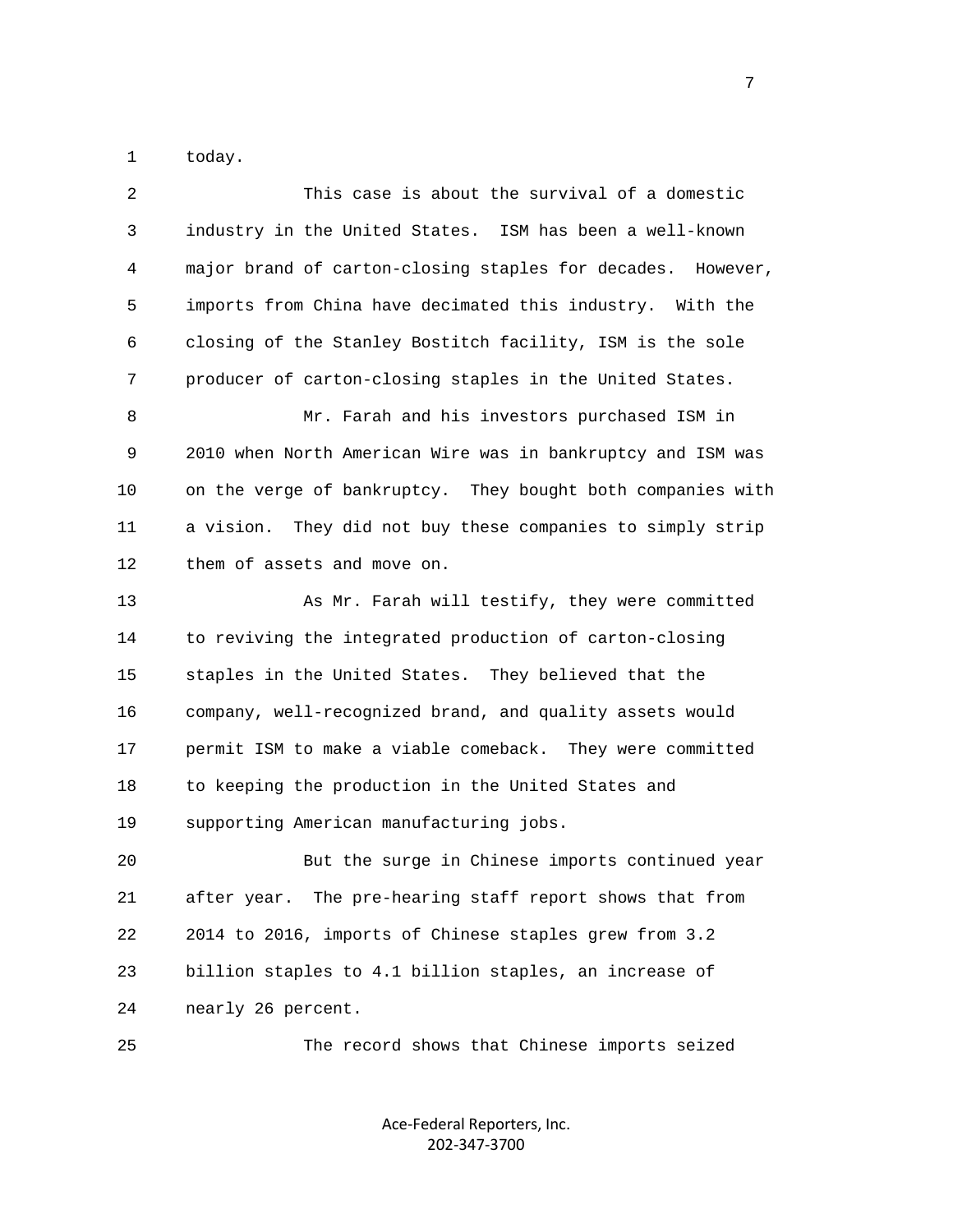1 market share at the direct expense of the domestic industry. 2 Chinese imports were able to gain market share due to 3 several factors. First, carton-closing staples are mostly 4 made to standard sizes and specifications and are highly 5 interchangeable regardless of sources.

 6 Producers will make staples that fit other 7 manufacturer stapling tools and advertise them as such. As 8 a result, these highly interchangeable staples compete 9 primarily on the basis of price.

 10 Second, carton-closing staples are sold mainly 11 to distributors who will handle both domestic and Chinese 12 staples and most sales are on the spot market. This makes 13 price competition even more intense.

 14 Third, Chinese producers have demonstrated a 15 willingness to deeply undercut domestic prices and lower 16 prices in order to gain market share. The pre-hearing staff 17 report shows underselling in all 60 comparisons and at 18 margins as high as 53.1 percent.

 19 Mr. Farah will testify that Chinese staples have 20 been quoted at prices that are not only below their own cost 21 of production, but below even the cost of just the primary 22 raw material.

 23 As a result, ISM has been faced with an 24 impossible choice. If the company tried to lower its prices 25 to meet the dumped Chinese price, it would have guaranteed

> Ace-Federal Reporters, Inc. 202-347-3700

en andere en de la provincia de la provincia de la provincia de la provincia de la provincia de la provincia d<br>En 1990, en la provincia de la provincia de la provincia de la provincia de la provincia de la provincia de la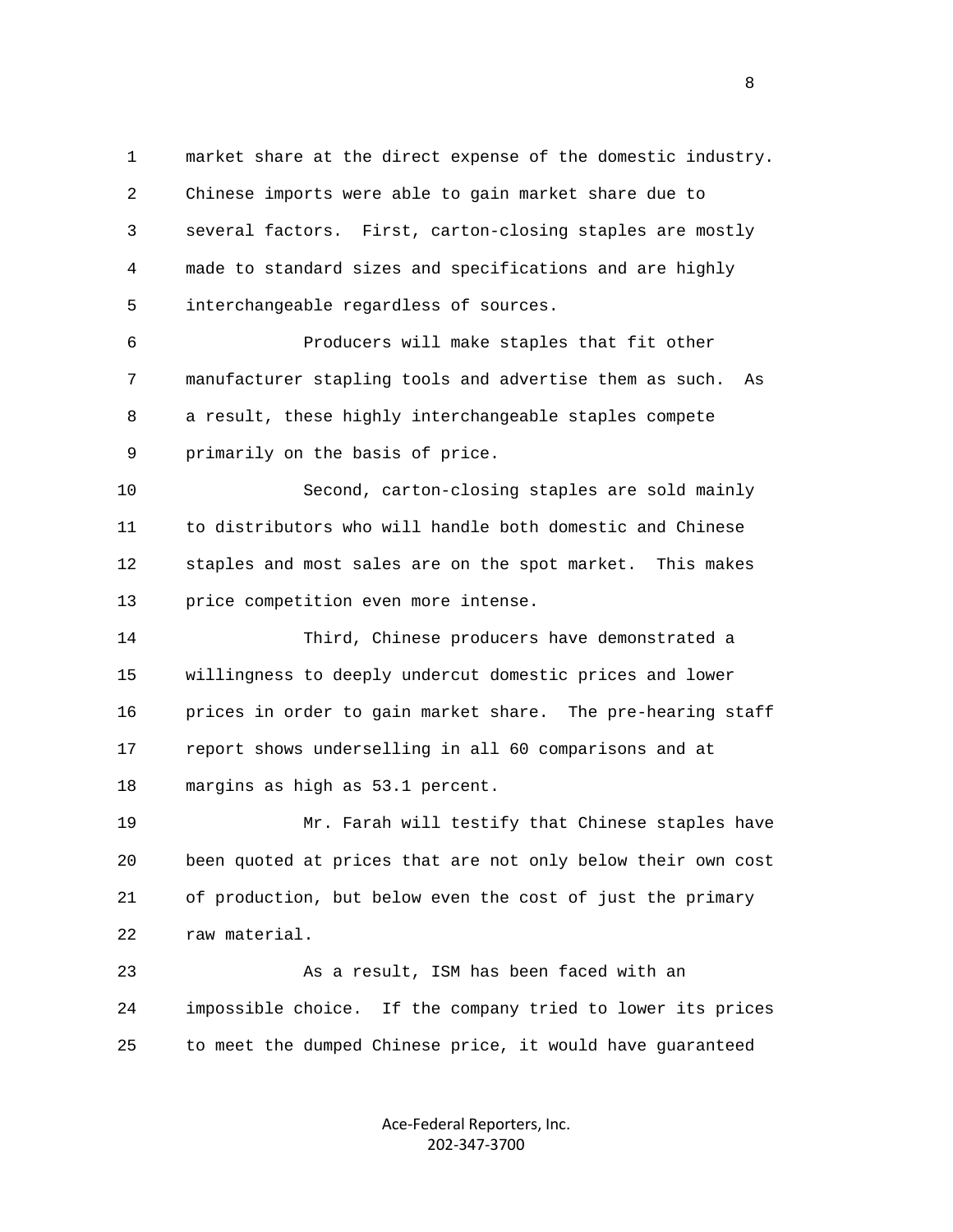1 its own eventual demise.

 2 The only option was to hold prices, reduce cost, 3 and try to increase its sales volume. However, ISM has 4 continued to lose sales to Chinese imports. As a result, 5 current sales volumes are far, far below the company's 6 capacity.

 7 This makes it impossible to cover both fixed and 8 variable cost. The result has been significant and 9 sustained losses for ISM throughout the period of 10 investigation. This has forced the company to lay off 11 workers, and reduce hours. It has also deprived the company 12 of the ability to make needed capital expenditures and to 13 engage in any significant research and development of major 14 marketing activities.

 15 The current trends are not sustainable for ISM. 16 If relief is imposed, the company will have the opportunity 17 to greatly increase its sales volume using existing 18 equipment. This will allow it to better use the employees 19 it currently has and to hire more workers to cover the cost, 20 to earn a profit, and to become viable for the long term.

 21 As both Mr. Farah and Mr. Tyndall will testify, 22 since preliminary duties were announced last November, ISM 23 has received interest from both large and small purchasers. 24 However, if relief is not imposed, the company and its 25 workers are at risk.

> Ace-Federal Reporters, Inc. 202-347-3700

 $\sim$  9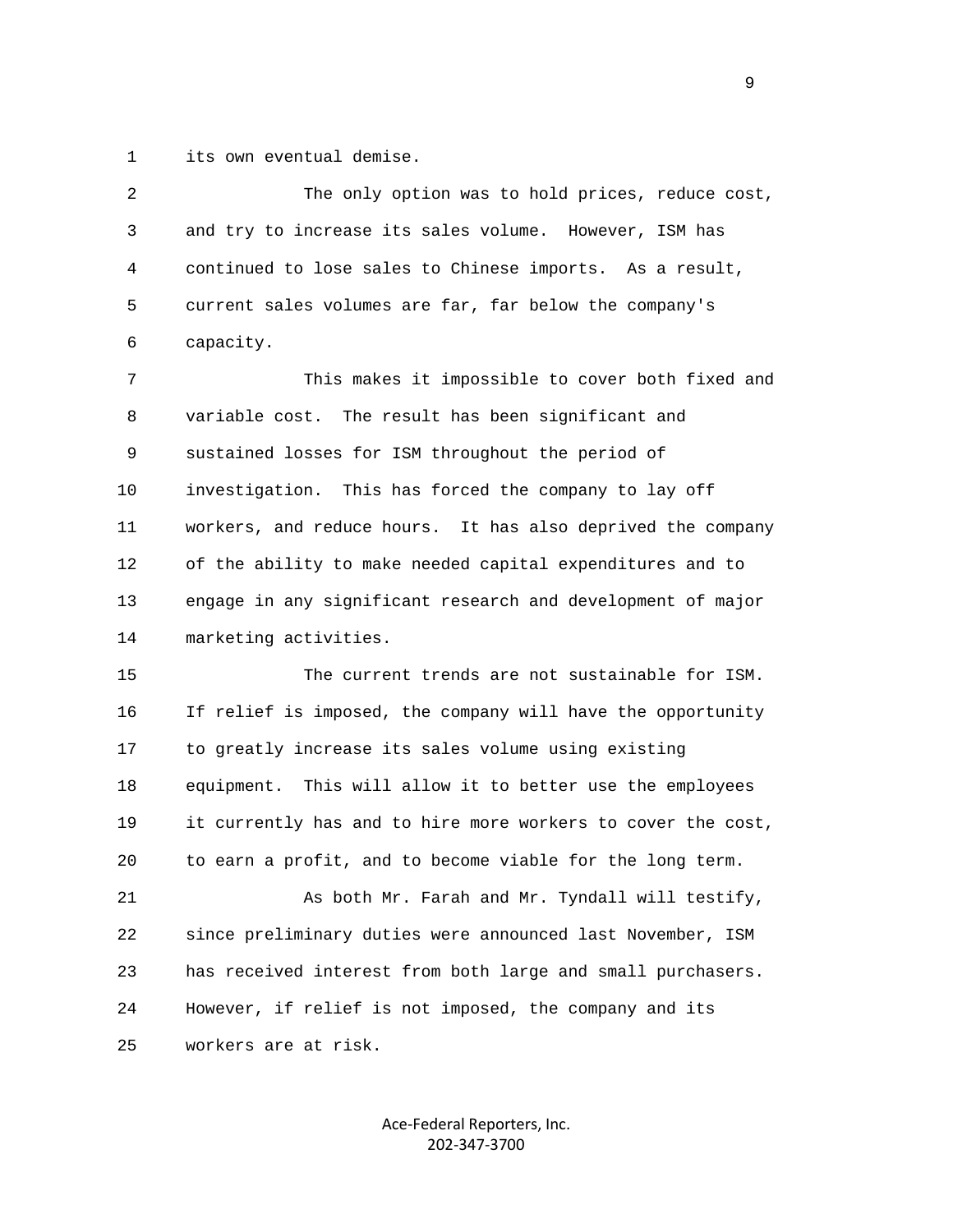1 As the last remaining domestic producer of 2 carton-closing staples, this would also put the survival of 3 the domestic industry in jeopardy. For all these reasons, 4 we hope the Commission will make an affirmative 5 determination in this case. Thank you. 6 CHAIRMAN SCHMIDTLEIN: Mr. Secretary, will you 7 please announce the first panel? 8 MR. BISHOP: Madam Chairman, the panel in 9 support of the imposition of the anti-dumping duty order 10 have been seated. 11 Mr. Butler (sic), you have 60 minutes for your 12 direct presentation. You may begin when you're ready. 13 STATEMENT OF MAROUNE FARAH 14 MR. FARAH: Good morning. My name is Maroune 15 Farah. I'm one of the owners of North American Steel & 16 Wire, Inc./ISM Enterprises. I'm very happy to be here 17 today. 18 While Chinese imports of carton-closing staples 19 have nearly driven out all domestic competition, the effects 20 of the preliminary duties give me hope that we can have a 21 viable industry here in the United States. 22 This case is vital to the survival of our 23 company. If we cannot get relief from dumped imports of 24 carton-closing staples from China, if we continue to lose 25 sales to Chinese competitors, and if we continue to bear the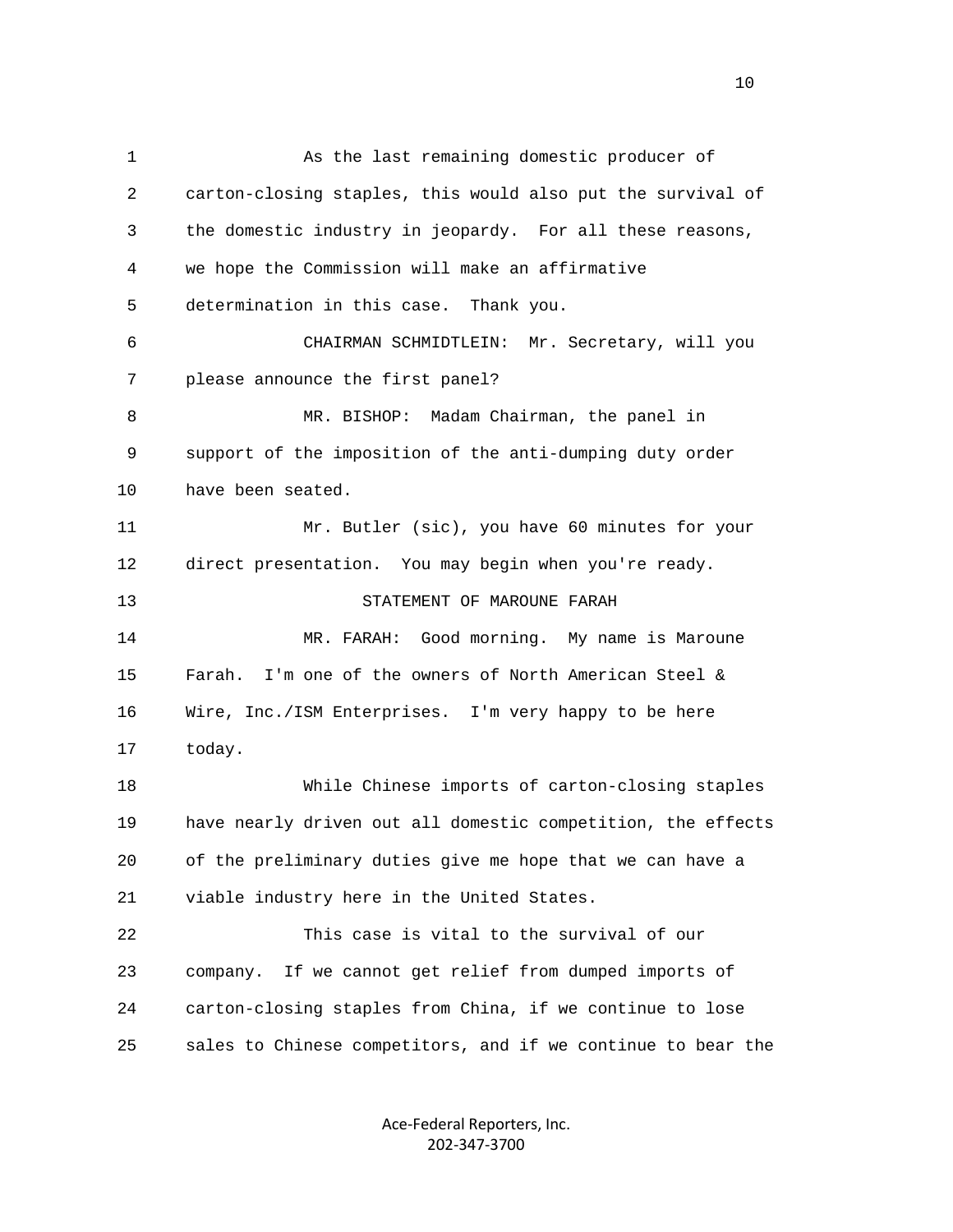1 significant losses that we have seen in recent years, it 2 will no longer be tenable for us to stay in business.

 3 I purchased the company in 2010 after North 4 American Wire had filed for bankruptcy and with ISM close to 5 declaring bankruptcy. The two facilities, which had once 6 been part of the same ISM company, were located across the 7 street from each other in Butler, Pennsylvania. One had 8 equipment to draw and coat wire, and the other, to produce 9 staples from that wire.

 10 The only other bidders for the wire company were 11 banks that had no interest in reviving production and only 12 planned to sell off the assets.

 13 But I saw an opportunity. I researched the 14 staple industry and the history of the company. The company 15 had been able to achieve significantly higher sales volumes 16 in prior years, multiples of what they were currently 17 selling shortly before the time of acquisition and all on 18 existing equipment.

 19 I plan to put the plants into operation, restart 20 wire and staple production, and grow the business to fill 21 out existing capacity. I believe that an integrated 22 facility producing value-added products under a well-known 23 brand name could thrive under the right management and help 24 support good manufacturing jobs in America.

25 With my own funds and some assistance from

Ace-Federal Reporters, Inc. 202-347-3700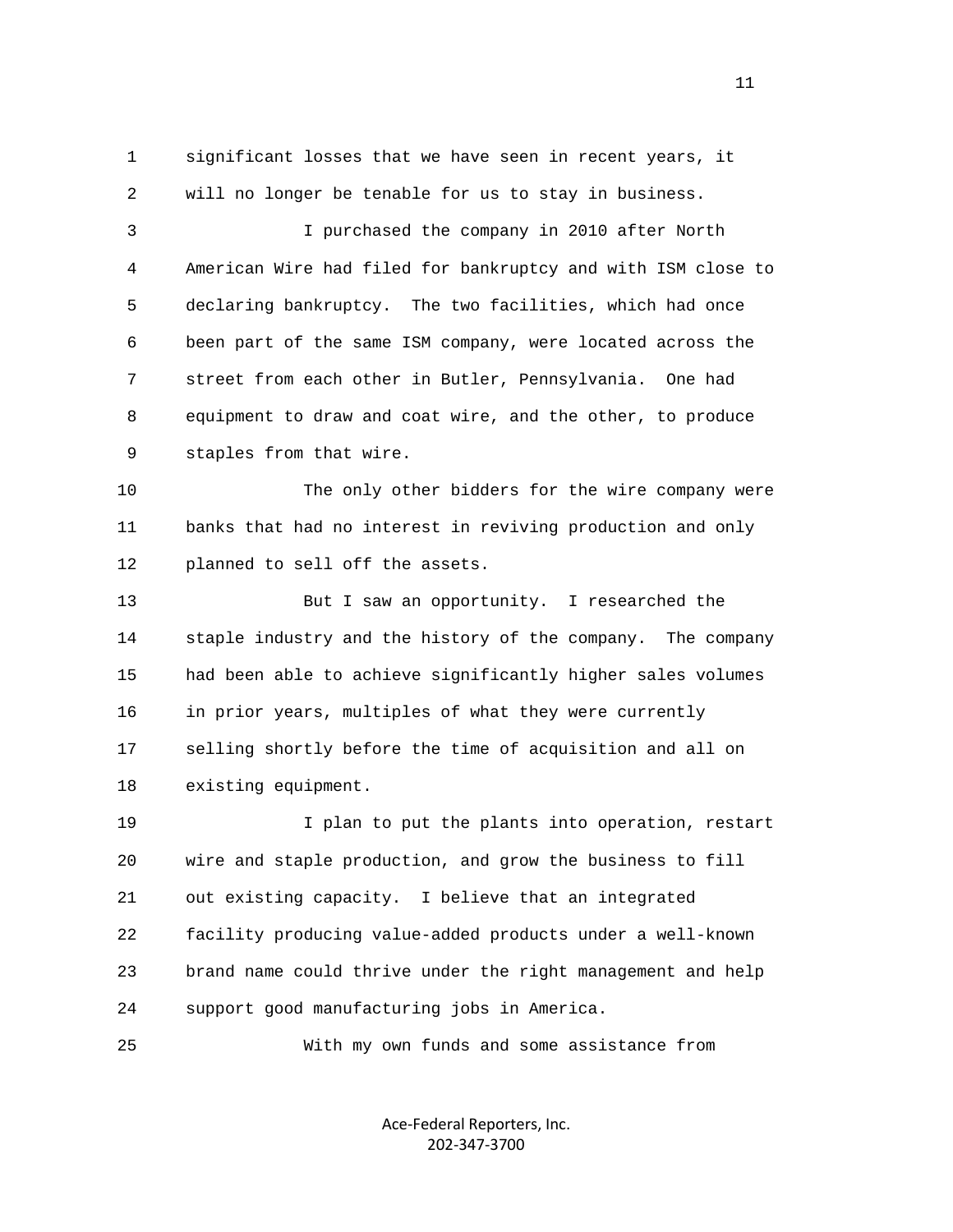1 family members, we bought the wire plant and everything in 2 sight -- and everything in it, sight unseen. I bought the 3 staple company soon afterwards.

 4 We consolidated the wire and staple production 5 equipment under one roof and we started production in 2010. 6 Unfortunately, rising volumes of low-price staples from 7 China have made it impossible to reach the production 8 volumes we need to be a viable business.

 9 Even with our assets acquired out of bankruptcy, 10 our fixed costs are just too high to continue trying to 11 cover with current low production volumes. We have simply 12 had too much capacity we could not fill because we could not 13 increase our sales and production.

 14 The reason we have not been able to achieve what 15 we envisioned for our company as unfair competition from 16 imports of carton-closing staples from China, the staff 17 report shows that volumes of imports from China is 18 significantly greater than our own volume and has been 19 rising absolutely and relative to our volume. As imports 20 from China have increased, we have lost sales and market 21 share.

 22 Imports from China have been able to gain at our 23 expense by deeply undercutting our prices. The staff report 24 shows that Chinese staples undersold domestic product in 25 pricing -- in every pricing comparison at margins as high as

> Ace-Federal Reporters, Inc. 202-347-3700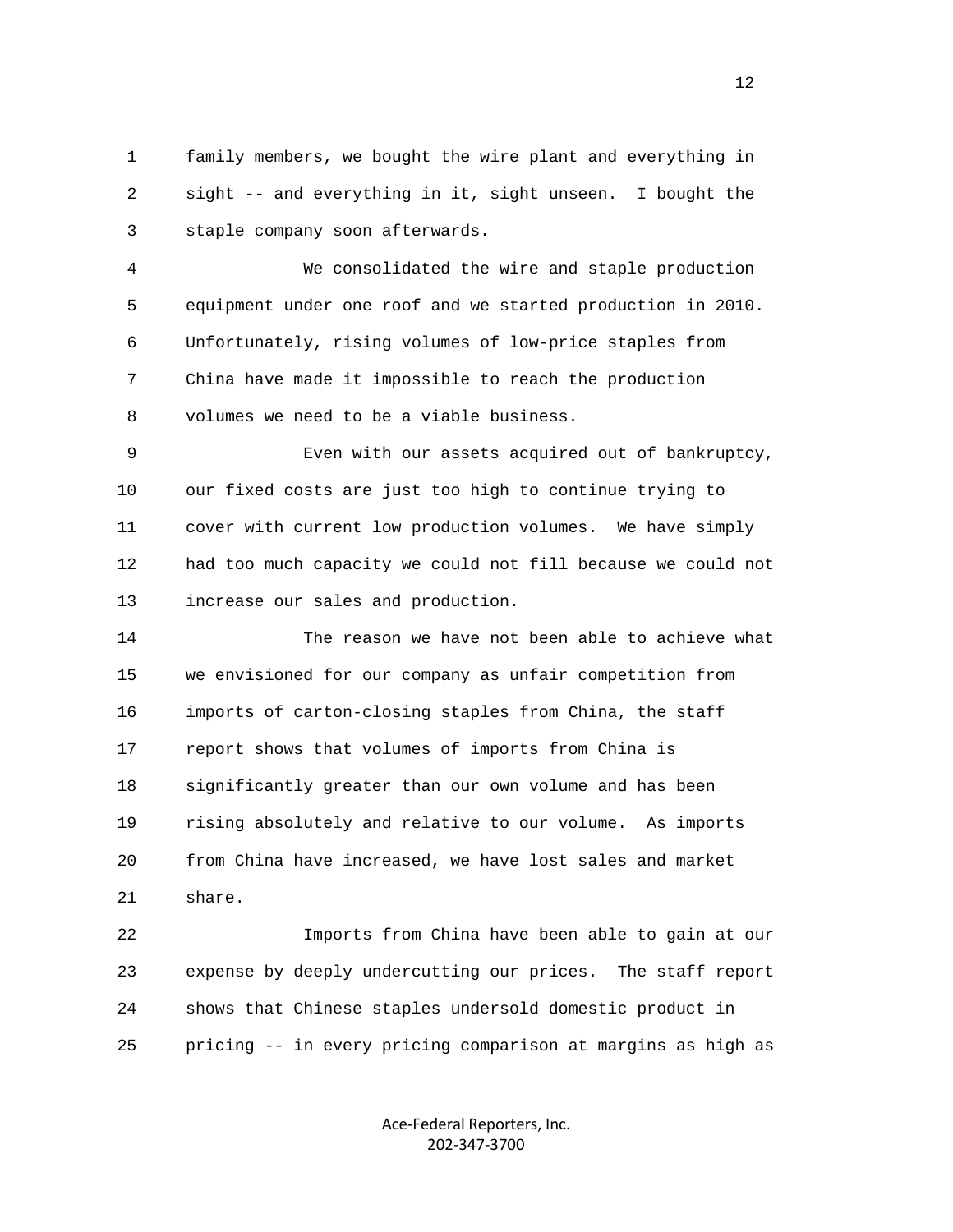1 53 percent. Anecdotally, we have heard in some cases of 2 staples from China being offered at prices that are lower 3 than what it would cost us to buy the copper wire to make 4 our own staples.

 5 This aggressive price competition is simply 6 unsustainable. When your primary competitor is dumping 7 product at high margins and quoting prices for finished 8 product that are lower than the cost of the primary raw 9 material, there is simply no way to survive.

 10 Because we cannot lower our prices to match 11 Chinese prices without driving the company into the ground, 12 we have been forced instead to sacrifice significant sales 13 volumes.

 14 We have submitted a large number of lost sales 15 and lost revenue allegations as a sample of the volume we 16 have lost. When our customers see Chinese staples available 17 for so much less, they do not hesitate to shift suppliers. 18 Not only do we lose sales, but we have no chance to grow the 19 business effectively by having to compete with these dumped 20 staples in the market.

 21 To deal with this loss in sales volume, we have 22 had to lay off workers for go needed capital expenditures 23 and put off research and development efforts. We have 24 trimmed expenses everywhere we can.

25 Nonetheless, these cost-cutting measures have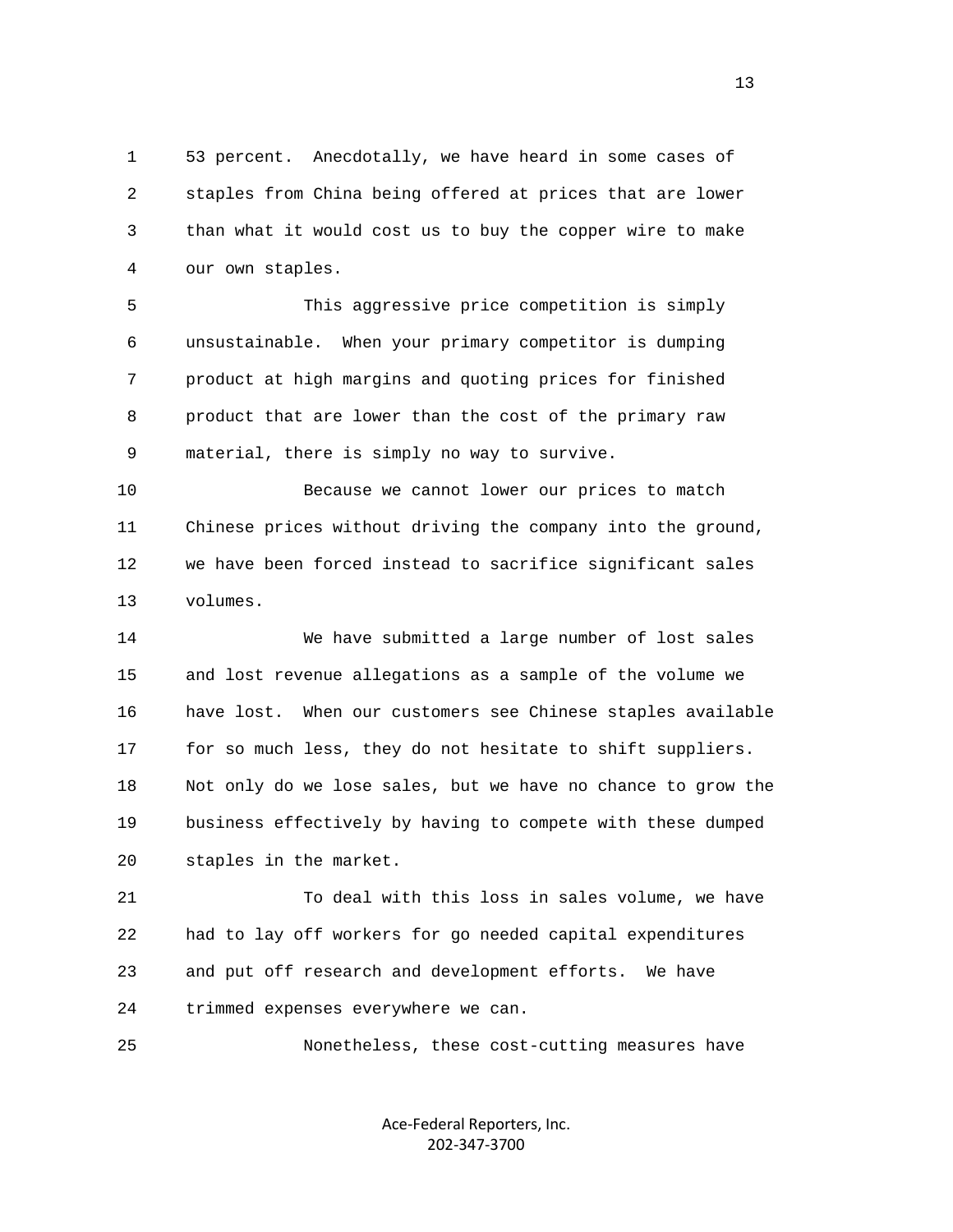1 not been enough. As we experienced financial losses over 2 the period of investigation due to import competition, we 3 continue to pour money into the companies year after year to 4 fund the losses caused by Chinese imports.

 5 However, the outlook for ISM has changed due to 6 this dumping investigation. Since preliminary duties were 7 imposed in early November, our production volumes have 8 increased and we have received interest from several large 9 and small purchasers who have not bought from us in years. 10 They've inquired about our product range and ability to ramp 11 up to fill large orders. In February, we shipped our first 12 order in years to a certain large customer and we are in 13 negotiations to fill additional orders for them. It is my 14 impression that they and other U.S. customers are waiting 15 for a final affirmative determination from the Commission 16 before they switch sourcing from Chinese imports to domestic 17 product.

 18 Many purchasers have relationships with Chinese 19 exporters and do not want to switch to U.S. staples until an 20 anti-dumping order duty order is certain. In addition, many 21 customers bought large quantities of Chinese staples before 22 the preliminary duties were imposed. So once those 23 inventories start running out and assuming a final 24 anti-dumping order is in place, I expect to see a 25 significant uptick in orders.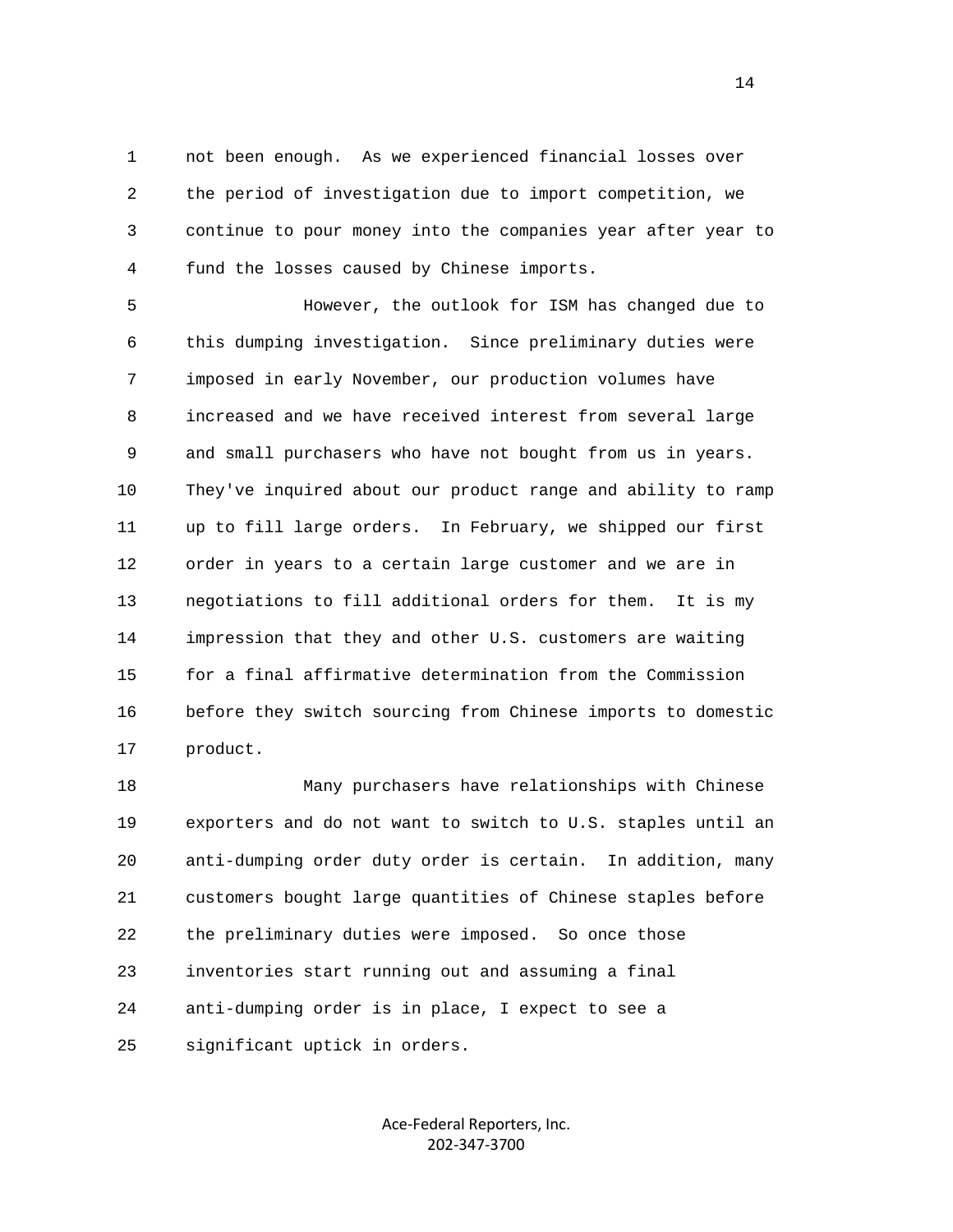1 ISM has enormous production capacity and ability 2 to ramp up production in a relatively short period of time. 3 To accommodate the large purchase orders that we anticipate 4 if duties are imposed, we will have to acquire raw 5 materials, add production shifts, and possibly convert 6 machines to new SKUs.

 7 This ramp up can all be done within a matter of 8 weeks for smaller orders and 90 days for large orders, which 9 may require significant raw materials. If we are able to 10 obtain relief from dumped imports of carton closing staples 11 from China, I have great hopes for the company. We could 12 substantially increase our production volume on our existing 13 equipment and we would be able to operate much more 14 efficiently.

 15 We could make significantly higher volumes with 16 the existing workers, who are underutilized and hire more 17 workers if production volumes increased enough.

 18 This would allow us to meet my original goal 19 when we bought the companies to make productive use of 20 quality assets and create good jobs for American workers, 21 increase sales, and production would allow us to cover our 22 fixed costs, earn a profit, grow the business and our 23 employee base, and become viable for the long-term. 24 The interest we have received from customers

25 since preliminary duties were imposed confirms that my

Ace-Federal Reporters, Inc. 202-347-3700

the contract of the contract of the contract of the contract of the contract of the contract of the contract of the contract of the contract of the contract of the contract of the contract of the contract of the contract o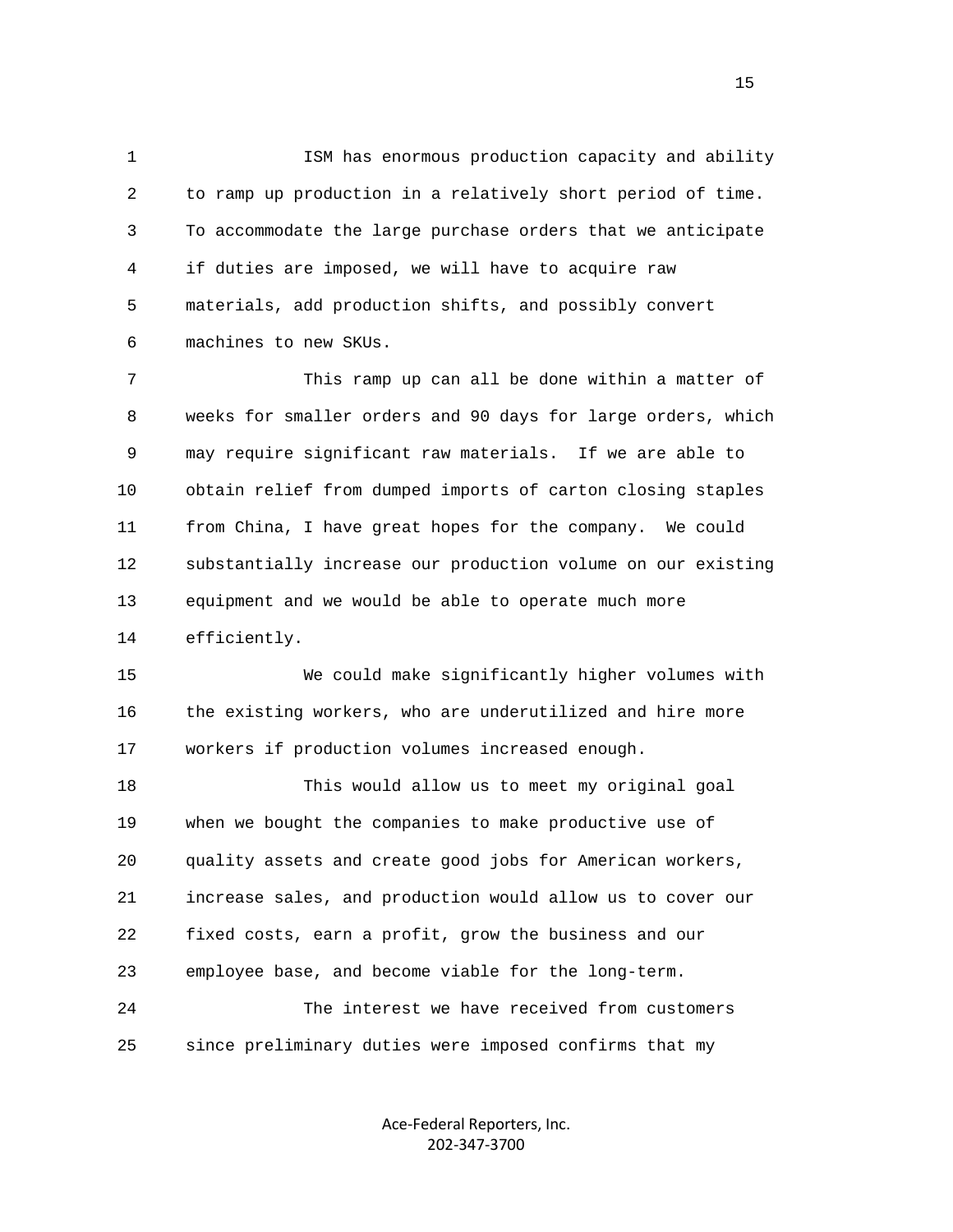1 vision is successful. Sustainable company -- is a 2 successful sustainable company -- sorry. My vision of a 3 successful sustainable company in the -- in this industry is 4 possible. Thanks to this investigation, there's hope and 5 energy in our factory that I have not seen in years.

 6 If we are not able to get relief, I'm afraid it 7 will be the last straw for ISM. There's simply no way for 8 us to continue pouring funds into a company that is barely 9 holding on against the tide of dumped imports from China. 10 In the years that we have owned this company, we have not 11 been able to secure any bank loans or government grants or 12 assistance because of the losses which stem directly from a 13 lack of sales due to unfair competition from Chinese 14 staples.

 15 Instead, we use our own monies and we had to 16 borrow from private parties because we believed we could get 17 the company profitable. However, for as long as we have 18 fought and our workers have tried, it is a hopeless fight 19 when your main competition operates in an environment that 20 is not a free market.

 21 Over the years, we have spent millions of 22 dollars in the United States and Pennsylvania on salaries, 23 taxes, services, utilities, raw materials, and other 24 expenses. These monies would not have been spent and the 25 people and community would not have benefitted had we not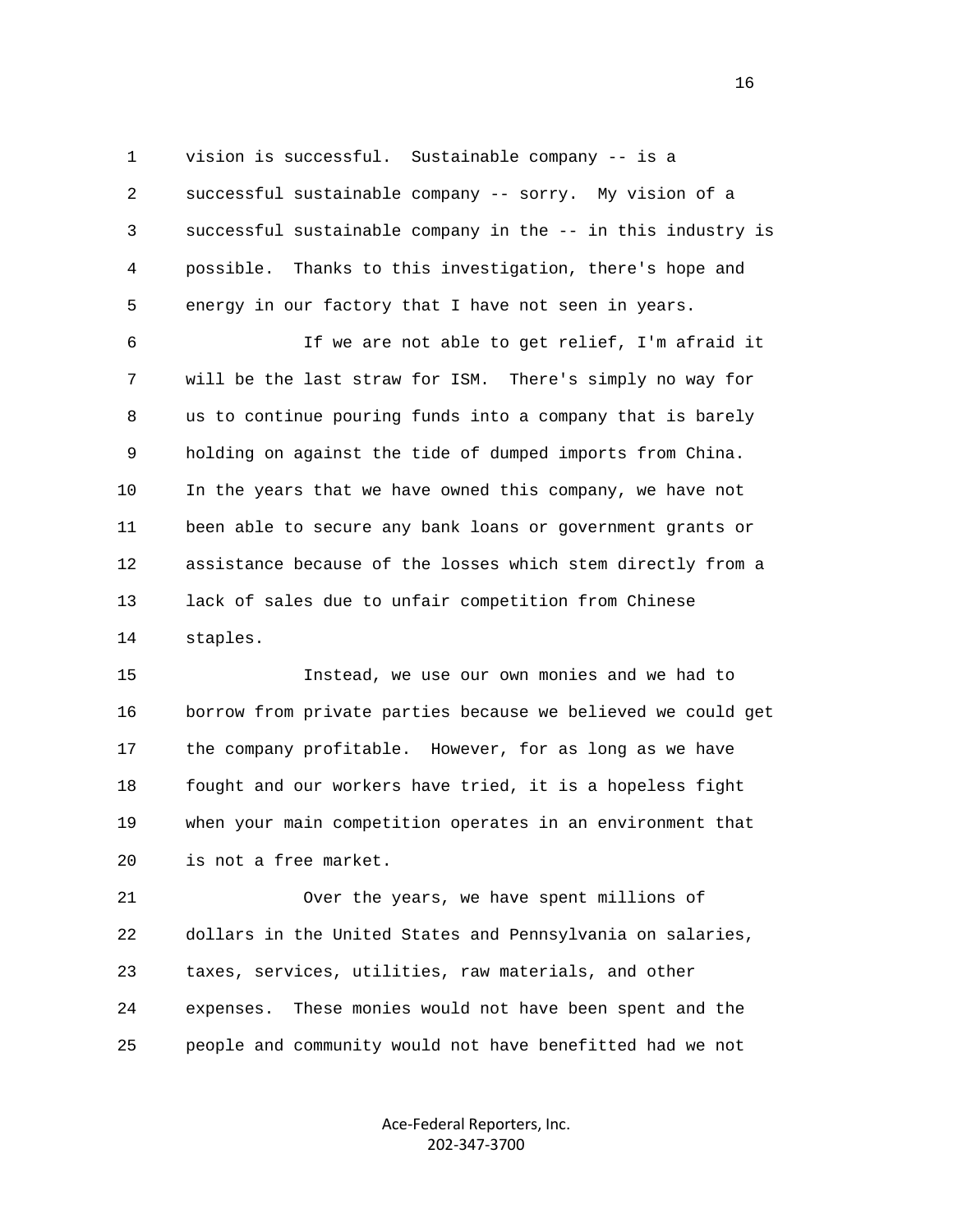1 purchased the company and had the vision and belief that 2 U.S. manufacturing and the American workers could compete 3 with China.

 4 The business would have all ended up in China 5 and those monies would have been lost to the Chinese 6 competitors that use unfair dumping and price undercutting 7 to seize market share.

 8 As the Commission is aware, ISM is the only 9 producer of carton-closing staples left in the United 10 States. Other companies have closed their doors or changed 11 their product focus. This investigation is our last hope. 12 An affirmative determination is critical not 13 only to our company's survival, but to the continued 14 existence of the domestic industry. Our experience since 15 preliminary measures were imposed proves to me that an 16 affirmative final determination by the Commission will make 17 the difference between ISM's survival and closing our doors 18 for good. 19 I look forward to any questions you may have. 20 Thank you. 21 STATEMENT OF ROSS TYNDALL

 22 MR. TYNDALL: Good morning, my name is Ross 23 Tyndall and I am the management consultant at North American 24 Steel & Wire, Inc./ISM Enterprises. I have been with the 25 company since 2012 and I oversee all the company's

> Ace-Federal Reporters, Inc. 202-347-3700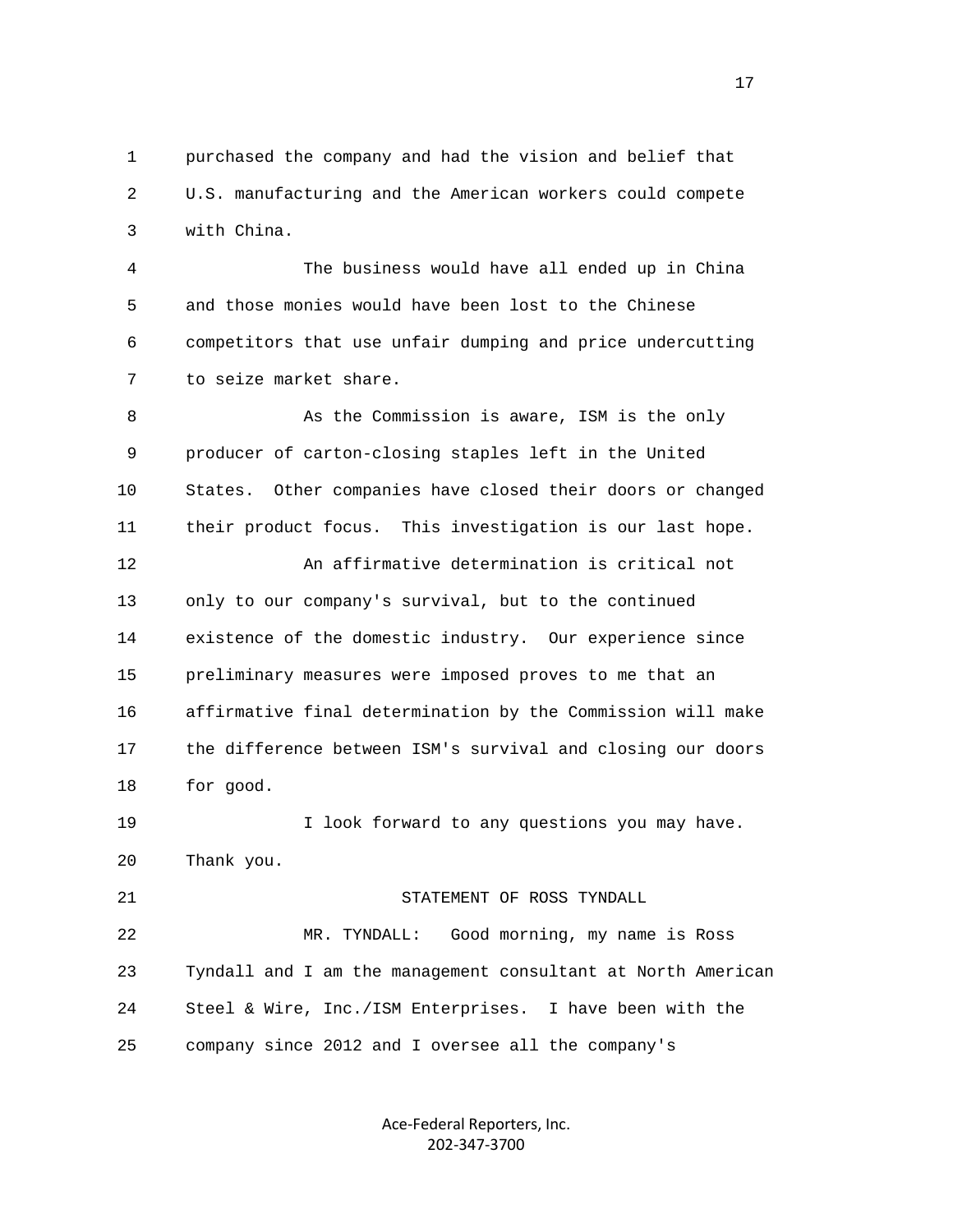1 day-to-day operations including sourcing, production, and 2 sales.

 3 ISM is a vertically-integrated production 4 facility. We draw wire rod into wire and then anneal, 5 pickle and coat the wire with copper or zinc. The wire is 6 then formed into either stick or roll staples.

 7 The wire is fed into either a staple roll making 8 machine or a stick staple making machine for the final phase 9 of flattening the wire and forming the final stick or roll 10 staples. The manufacturing process is the staple for both 11 stick and rolls through the wire making process and it only 12 differs in the final phase, depending on which machine is 13 used to form the staples.

 14 These machines are most efficient when operating 15 in large batch quantities as it takes time to change which 16 staple the machine produces. If operating efficiently, I 17 have no doubt that ISM has the capacity to serve all the 18 demand currently served by Chinese imports. Standard sizing 19 and establishing stapling tool parameters make 20 carton-closing staples from China highly interchangeable 21 with our own staples. We make staples for stapling tools 22 made by ISM, as well as other company's stapling tools.

 23 Producers in China do the same. They will often 24 advertise their product as similar to ISM or otherwise to 25 ensure customers are aware that their staples can be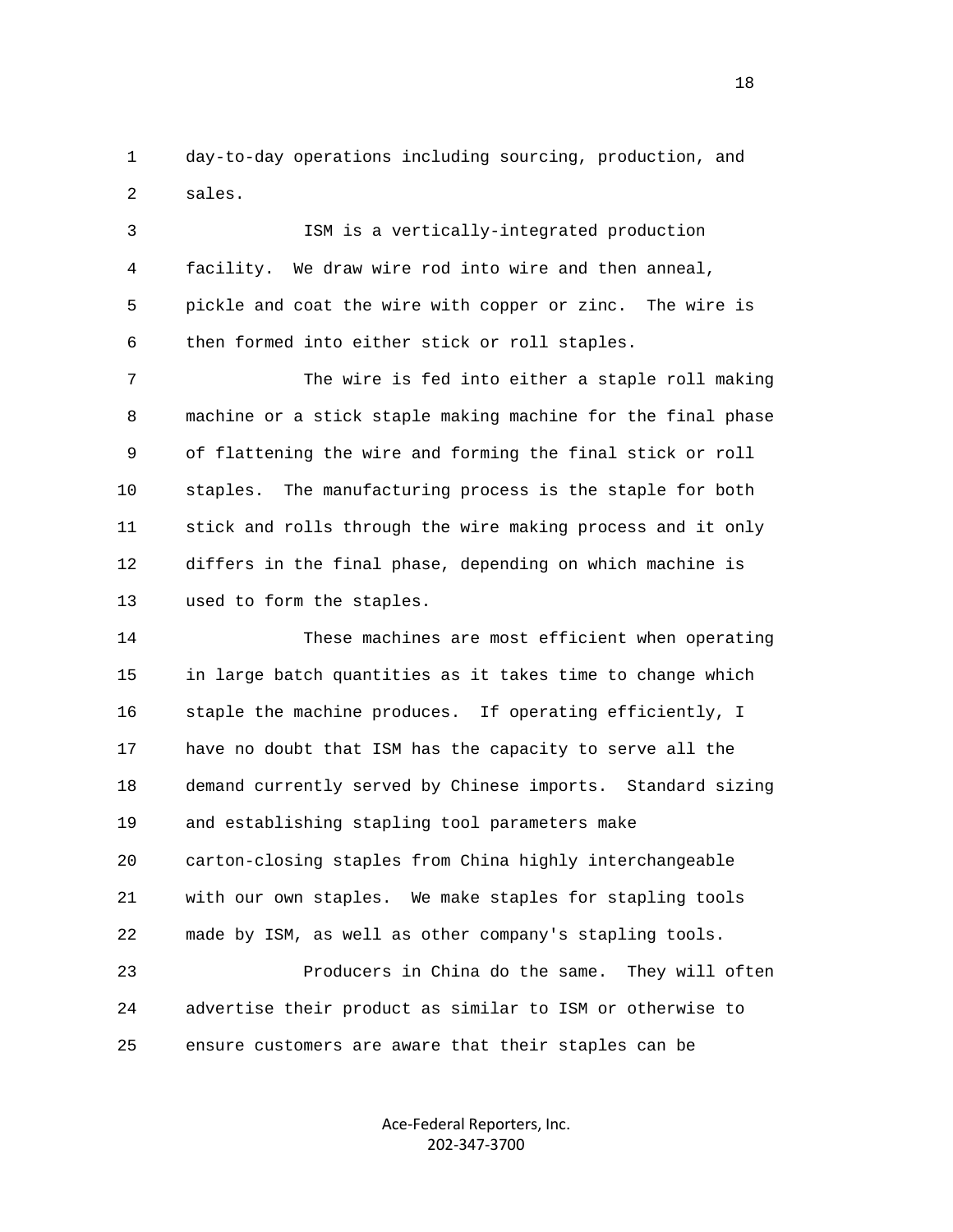1 substituted for our product.

| 2  | In fact, when we take in some of our stapling                |
|----|--------------------------------------------------------------|
| 3  | tools for repair or maintenance, it is common for us to find |
| 4  | the tool loaded with Chinese staples. This makes it very     |
| 5  | difficult for us to try to distinguish our product from      |
| 6  | Chinese staples to our customers.                            |
| 7  | The vast majority of our sales are to                        |
| 8  | distributors and the majority of Chinese staples are sold to |
| 9  | distributors as well. All of our sales are on the spot       |
| 10 | market, which makes us highly sensitive to price             |
| 11 | undercutting when we are competing for sales to these        |
| 12 | distributors.                                                |
| 13 | During the period of investigation, we heard                 |
| 14 | about lower prices for staples from China on an almost       |
| 15 | constant basis. As Mr. Farah testified, it is impossible     |
| 16 | for us to try to meet unrestrained prices from China, which  |
| 17 | are not only below our cost of production, but sometimes     |
| 18 | even below the cost of the wire used to make the staples.    |
| 19 | Because we cannot Chinese prices, we have lost               |
| 20 | significant sales volumes since the acquisition of ISM and   |
| 21 | have continued to lose sales volume since 2014.              |
| 22 | This has kept our production far below our                   |
| 23 | potential capacity. This means we have expensive equipment   |
| 24 | sitting idle and other equipment only turned on              |
| 25 | periodically. This has created serious inefficiencies in     |
|    |                                                              |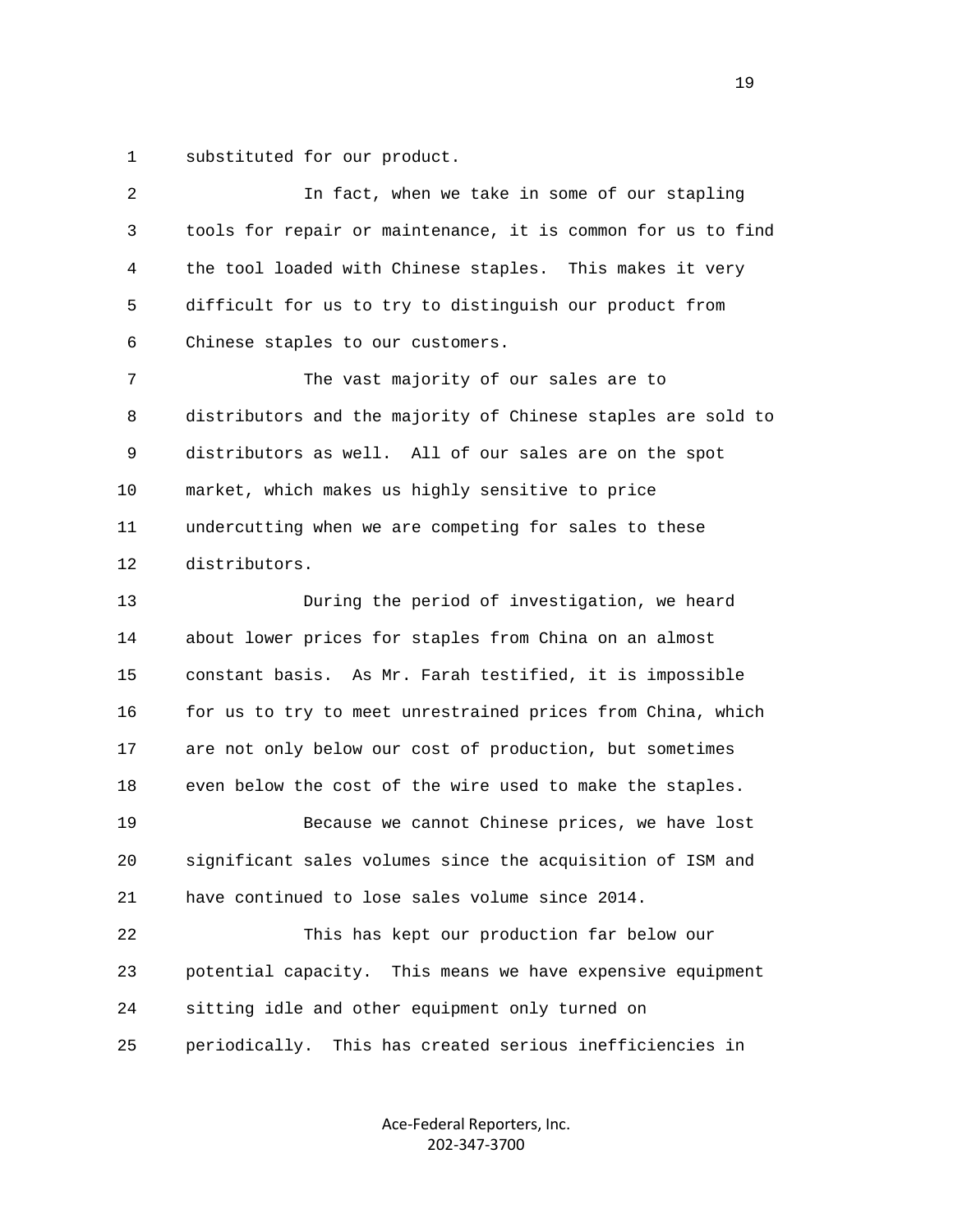1 our production process.

| $\overline{2}$ | Turning our annealing furnace on and off, for                 |
|----------------|---------------------------------------------------------------|
| 3              | example, takes at least 12 to 18 hours of production time.    |
| 4              | Ideally, it should be run for as long as possible once it     |
| 5              | has reached the right temperature for production, but we      |
| 6              | simply do not have the volume to make the most efficient use  |
| 7              | of this important equipment. This is just one example of      |
| 8              | the extra costs we bear because of the sales volumes we have  |
| 9              | lost to Chinese imports.                                      |
| 10             | Due to our inability to achieve sustainable                   |
| 11             | sales, we have been unable to fund larger production runs.    |
| 12             | As a result from time to time, we are unable to serve         |
| 13             | customers using inventory which is how most sales are made.   |
| 14             | When the specific staple requested by a customer is not held  |
| 15             | in inventory, unless the order is significant, it is          |
| 16             | difficult to justify the cost of adjusting our machinery to   |
| 17             | produce the staple requested.                                 |
| 18             | If we could achieve higher and more consistent                |
| 19             | orders for these staples, there would be no barrier to our    |
| 20             | ability to produce and supply them.                           |
| 21             | Since 2014, we have had to lay off workers and                |
| 22             | reduce hours and shifts for those workers who remain.<br>This |
| 23             | left many of our workers underutilized. The company has       |
| 24             | struggled to compete with dumped Chinese staples for years.   |
| 25             | However, I am very encouraged by our experience               |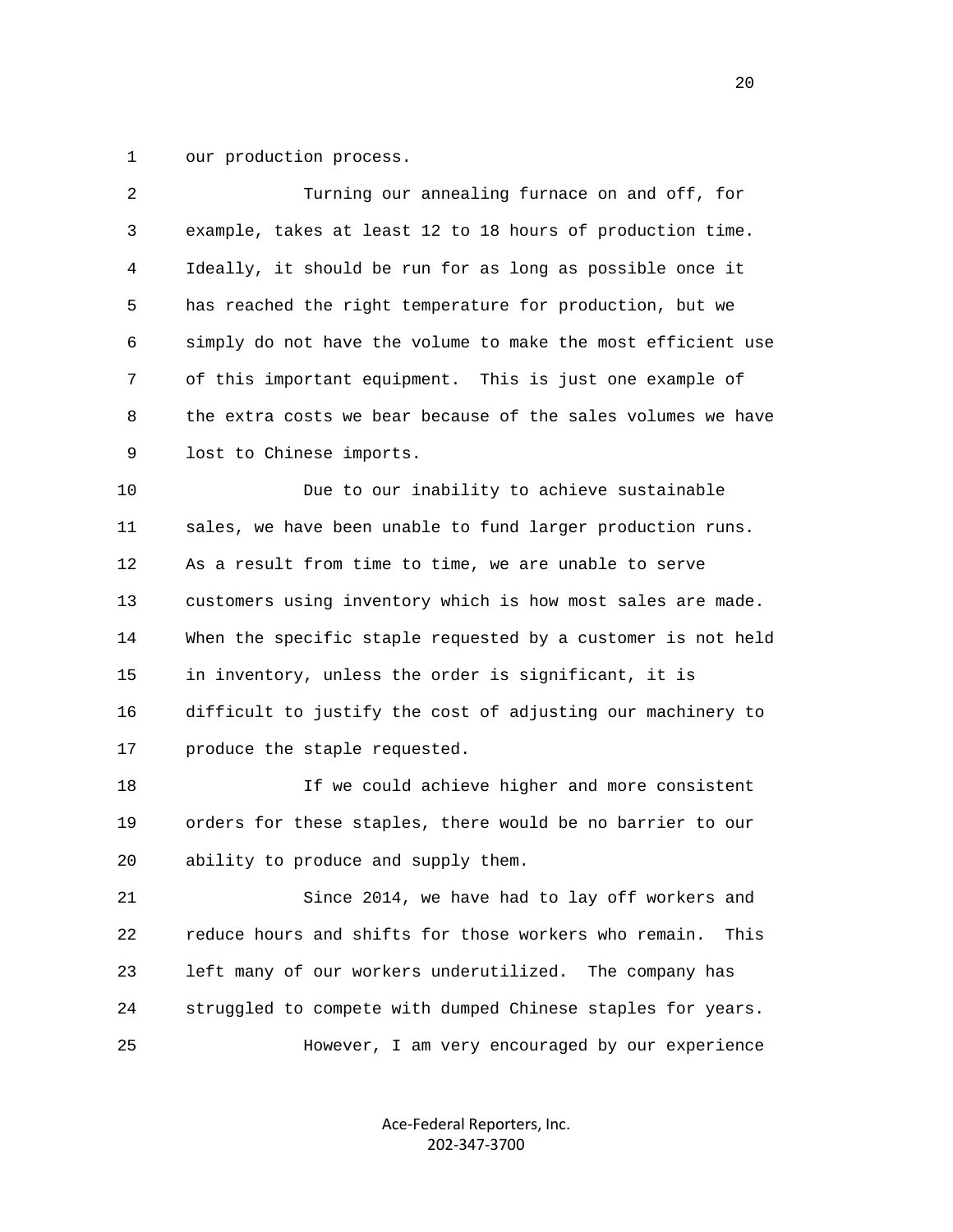1 since preliminary duties on carton-closing staples from 2 China were imposed. In response to the preliminary 3 determination last November, purchasers have started to come 4 out of the woodwork.

 5 We have received inquiries from large and small 6 customers regarding our capacity, prices, and product 7 ranges. In December, we received a significant six staple 8 order from a certain large customer for the first time in 9 years and if final duties are imposed, we expect to do 10 significantly more business with that customer and many 11 others.

 12 Business from this single customer has a 13 potential to double our sales. However, most purchasers are 14 in a holding pattern right now. While they are calling to 15 confirm prices and inquire about ISM's ability to supply 16 large volumes, they're also waiting to see what the 17 Commission will do with this investigation.

 18 ISM has the production capacity to fill all 19 potential orders from customers. As I said, we have the 20 capacity to serve all U.S. customers that are currently 21 serviced by Chinese imports. While we have operated at very 22 low capacity utilization levels throughout the period of the 23 investigation, and frequently load or frequently had 24 machines sitting idle and workers underutilized, over the 25 past couple of months, we have increased production and are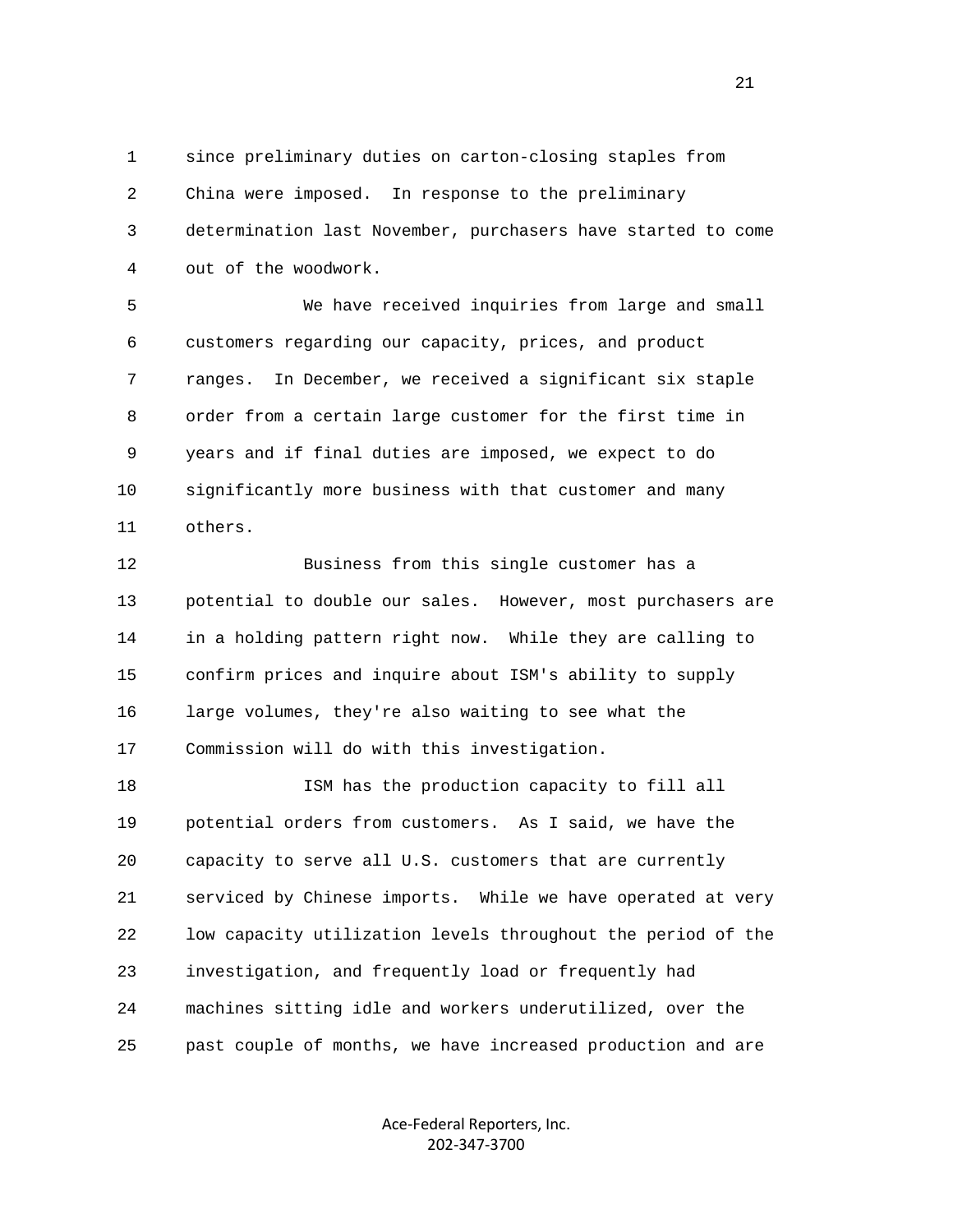1 confident we can do more.

| 2  | Using our current equipment and employees, we                  |
|----|----------------------------------------------------------------|
| 3  | believe that we could triple our current production and with   |
| 4  | additional shifts easily quadruple our production.<br>In fact, |
| 5  | due to an increased production schedule since December, we     |
| 6  | have added a worker dedicated to roll staples and are          |
| 7  | looking to hire two or three more employees.                   |
| 8  | If we receive additional business from one of                  |
| 9  | the large U.S. customers, we will immediately add shifts to    |
| 10 | roll staple production and will add shifts for stick staples   |
| 11 | shortly.                                                       |
| 12 | For too long, we have put off capital                          |
| 13 | investments as we could not justify the expense due to         |
| 14 | persistent losses from unfair import competition. But          |
| 15 | relief from dumped Chinese imports will allow ISM to invest    |
| 16 | in projects to improve our factory and equipment.              |
| 17 | For example, a few years ago we invested in                    |
| 18 | waste water treatment equipment. Unfortunately, due to         |
| 19 | unfair Chinese imports while the project nearly 90 percent     |
| 20 | complete, we had to postpone our final investment into that    |
| 21 | project.                                                       |
| 22 | We therefore never reaped the full benefit of                  |
| 23 | that investment and part of the labor intensive work to        |
| 24 | treat the waste water continues to be done by hand by a        |
| 25 | single employee in a treatment facility built in the 1970s.    |
|    |                                                                |

Ace-Federal Reporters, Inc. 202-347-3700

22 and 22 and 23 and 23 and 23 and 23 and 23 and 23 and 23 and 23 and 23 and 23 and 23 and 23 and 23 and 24 and 25 and 25 and 26 and 26 and 26 and 26 and 26 and 26 and 26 and 26 and 26 and 26 and 26 and 26 and 26 and 26 an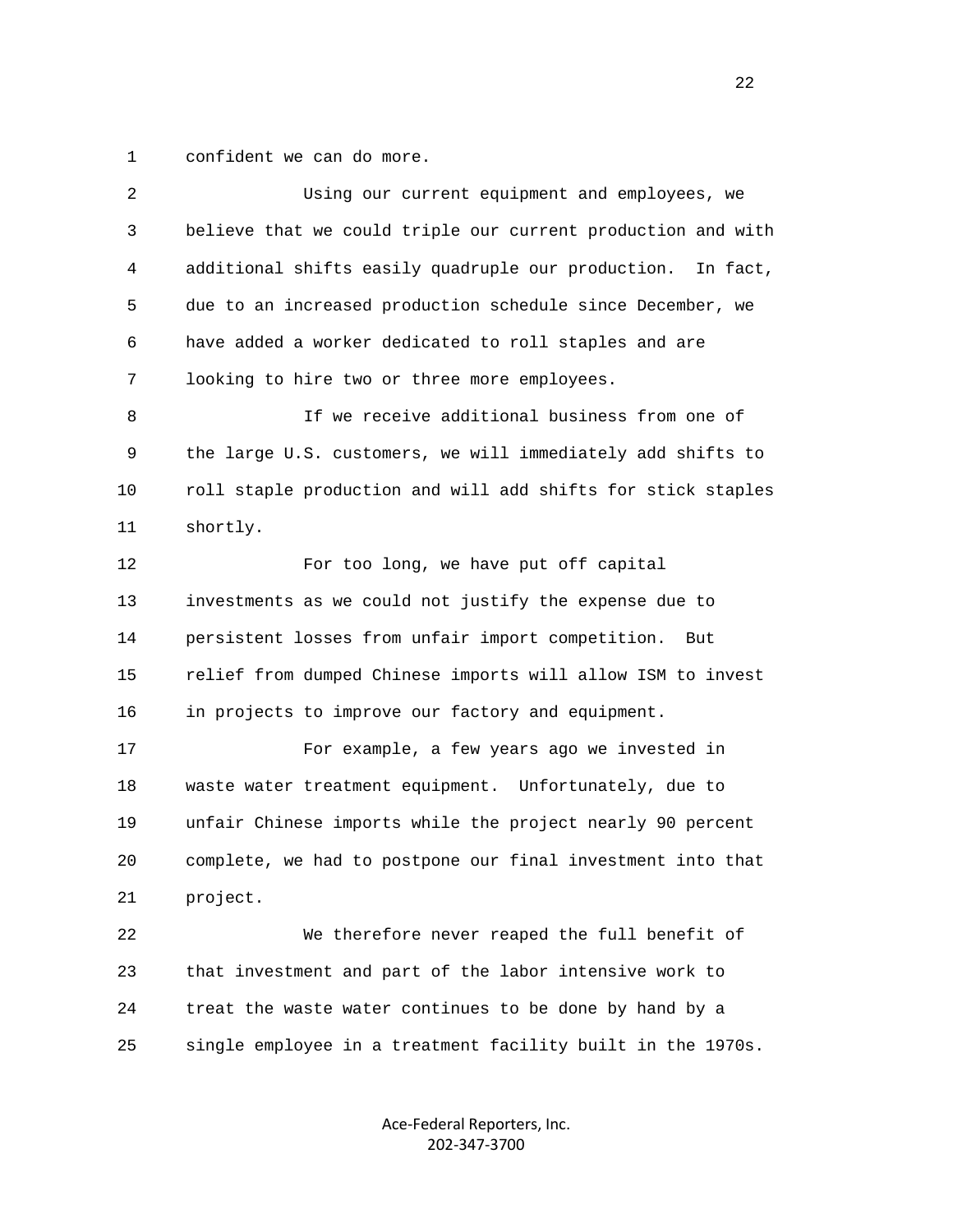1 This process accounts for approximately 2.5 work 2 days per week. With a relatively small investment, we could 3 finish this project, which would eliminate this work and the 4 associated charges and result in greater productivity.

 5 With additional investment, we will also be able 6 to upgrade the electronics on our machines, which will 7 significantly increase our efficiency. With additional 8 sales and production volumes, we can finally afford to make 9 minor investments that would greatly improve our efficiency 10 and capacity.

 11 I joined ISM because I believe Mr. Farah's 12 vision for the company. Over the past five years, I've come 13 to know more about staple business than I ever thought I 14 would, to appreciate the history of ISM and the workers who 15 have many years with the company, and to admire the 16 ingenuity of the staple manufacturing process.

 17 All that, pardon me, all that is now at risk 18 because of imports from China. The large and rising volume 19 of dumped, low priced imports has made it impossible to 20 compete. The only way to keep this company and this 21 industry and this domestic industry in operation is to 22 impose an anti-dumping order that restores conditions of 23 fair competition to the U.S. market. Thank you and I look 24 forward to any questions you may have.

25 MR. BUTLER: We now would like to do a short

Ace-Federal Reporters, Inc. 202-347-3700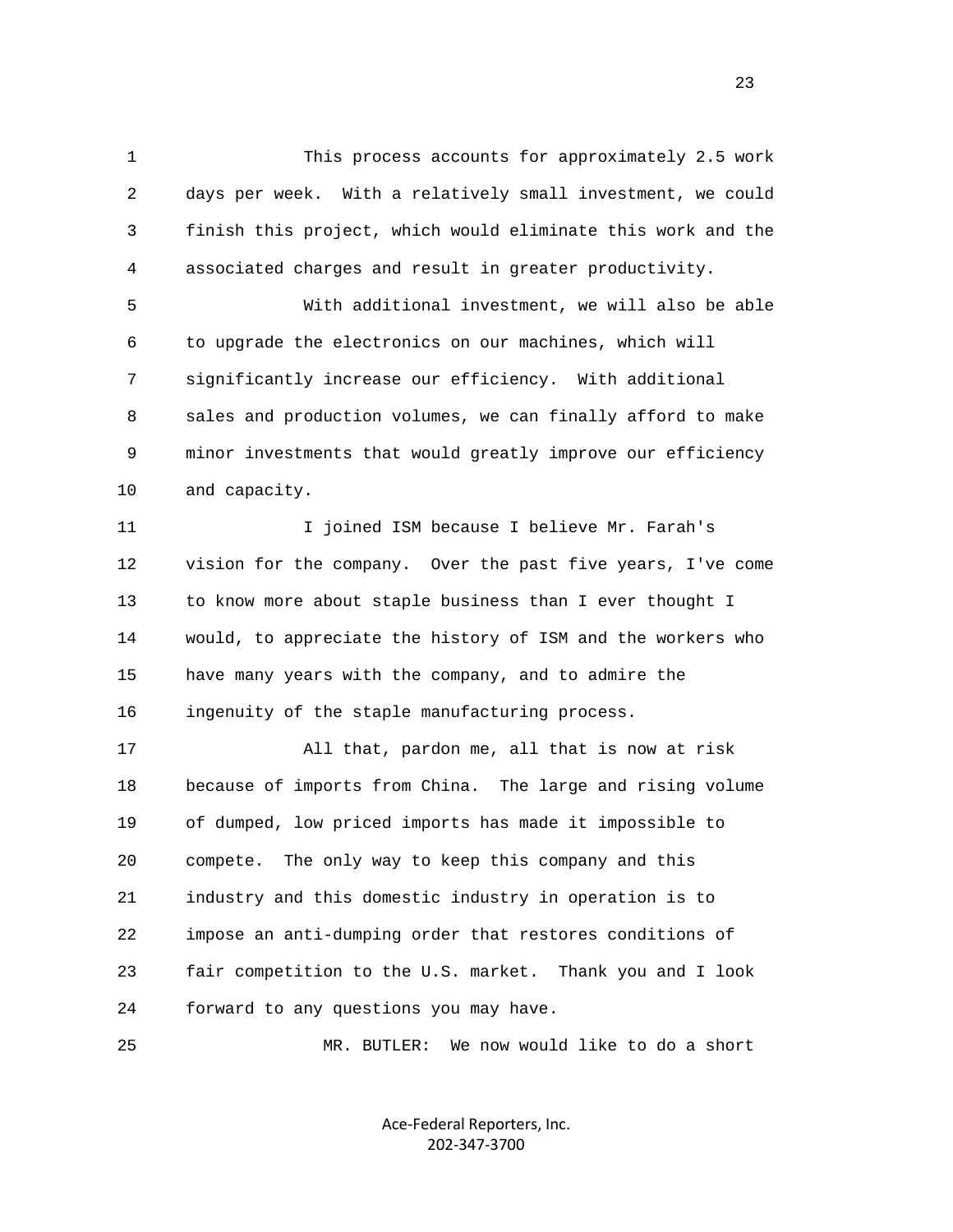1 PowerPoint presentation. We would like to talk about six 2 things: The domestic like production, conditions of 3 competition, volume of subject imports, adverse price 4 effects, material injury and threat of material injury. 5 Turning first to domestic like product. There 6 is one domestic like product co-extensive with the scope, 7 carton closing staples. No objection has been raised to 8 this definition of domestic like product. In reviewing the 9 six factors normally looked at by the Commission, physical 10 characteristics and uses, all carton-closing staples made 11 from the same materials -- are made from the same materials 12 and used to close paper board corrugated boxes and cartons. 13 Manufacturing facilities and processes. All 14 carton-closing staples in the U.S. are made in the same 15 facilities using overlapping employees. Process for stick 16 and roll staples is identical, except for which 17 staple-forming machine is used. 18 Channels of distribution. All carton-closing 19 staples are sold mostly to distributors. 20 Interchangeability. While limited by the 21 tools they are designed to be used in, the stick and roll 22 staples are available in the same sizes and are used 23 interchangeably to close the same types of boxes. 24 Producer and customer perceptions. Roll and 25 stick staples available for the same distributors used for

> Ace-Federal Reporters, Inc. 202-347-3700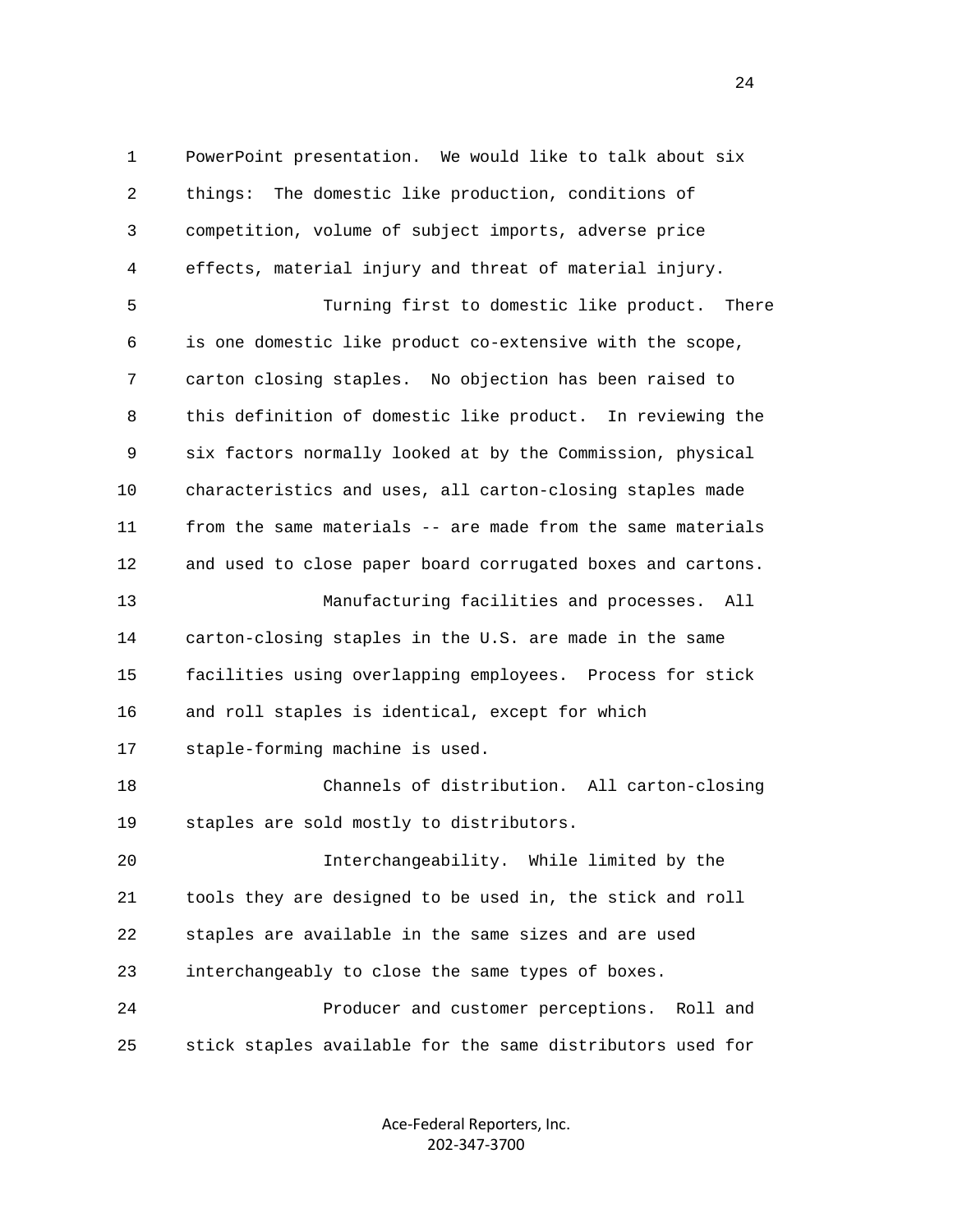1 the same end used.

| 2              | Price.<br>The staff report shows an overlap                    |
|----------------|----------------------------------------------------------------|
| 3              | between stick and roll prices.                                 |
| $\overline{4}$ | Turning to conditions of competition, Chinese                  |
| 5              | and U.S.-produced carton-closing staples are highly            |
| 6              | interchangeable. Standard sizes and stapling tool              |
| 7              | specifications make staples of the same size fully             |
| 8              | interchangeable regardless of source.                          |
| 9              | Different staple manufacturers advertise their                 |
| 10             | products as suitable for using competitor-stapling tools.      |
| 11             | As this example shows, this is a staple made by Southco for    |
| 12             | a C type carton staple, and it says that it is used in the     |
| 13             | ISM C series. All 11 responding purchasers reported that       |
| 14             | U.S. and Chinese staples are always or frequently              |
| 15             | interchangeable, with eight reporting they are always          |
| 16             | interchangeable.                                               |
| 17             | Eighteen out of nineteen responding importers                  |
| 18             | reported that U.S. and Chinese staples are always or           |
| 19             | frequently interchangeable, with 14 reporting that they are    |
| 20             | always interchangeable.<br>The majority of purchasers reported |
| 21             | that U.S. staples are superior or comparable to Chinese        |
| 22             | staples in the seven most important purchasing factors, with   |
| 23             | the exception of one, price, where the U.S. product was        |
| 24             | found to be inferior.                                          |
| 25             | Fourteen of eighteen purchasers reported that                  |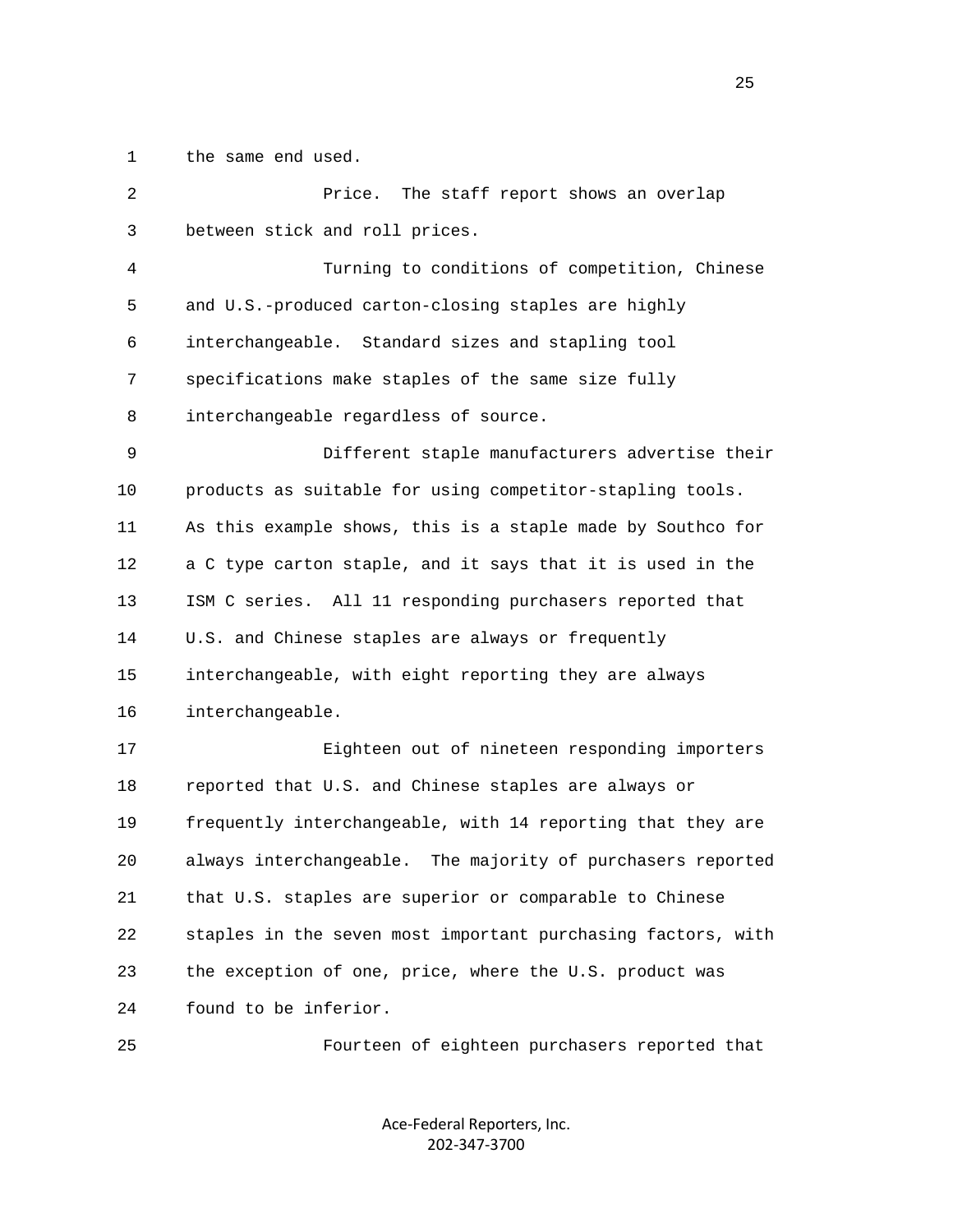1 price is a very important factor in their purchasing 2 decisions, and most sales are to distributors and all sales 3 are on the spot market, making competition very 4 price-sensitive. Turning to the volume of subject imports, 5 the volume of subject imports from China is significant in 6 both absolute terms and relative to production and 7 consumption. Subject imports increased from 3.3 billion 8 staples in 2014 to 4.1 billion in 2016, a nearly 26 percent 9 increase.

 10 Imports from China accounted for 91.5 percent 11 of all imported carton-closing staples in 2016. The 26 12 percent increase in subject imports occurred at a time when 13 domestic consumption increased only slightly, and U.S. 14 producers' share of apparent consumption declined. Chinese 15 imports seized market share at the direct expense of the 16 domestic industry.

17 The table on the following, or this table 18 shows subject imports from 2014 to 2016 and the growth. By 19 comparison, non-subject imports remained flat. Turning now 20 to adverse price effects, there has been significant 21 underselling by subject imports. Chinese staples undersold 22 the domestic product in all 60 price comparisons at margins 23 as high as 53.1 percent.

 24 Prices for three of four Chinese pricing 25 products declined over the Period of Investigation. Import

> Ace-Federal Reporters, Inc. 202-347-3700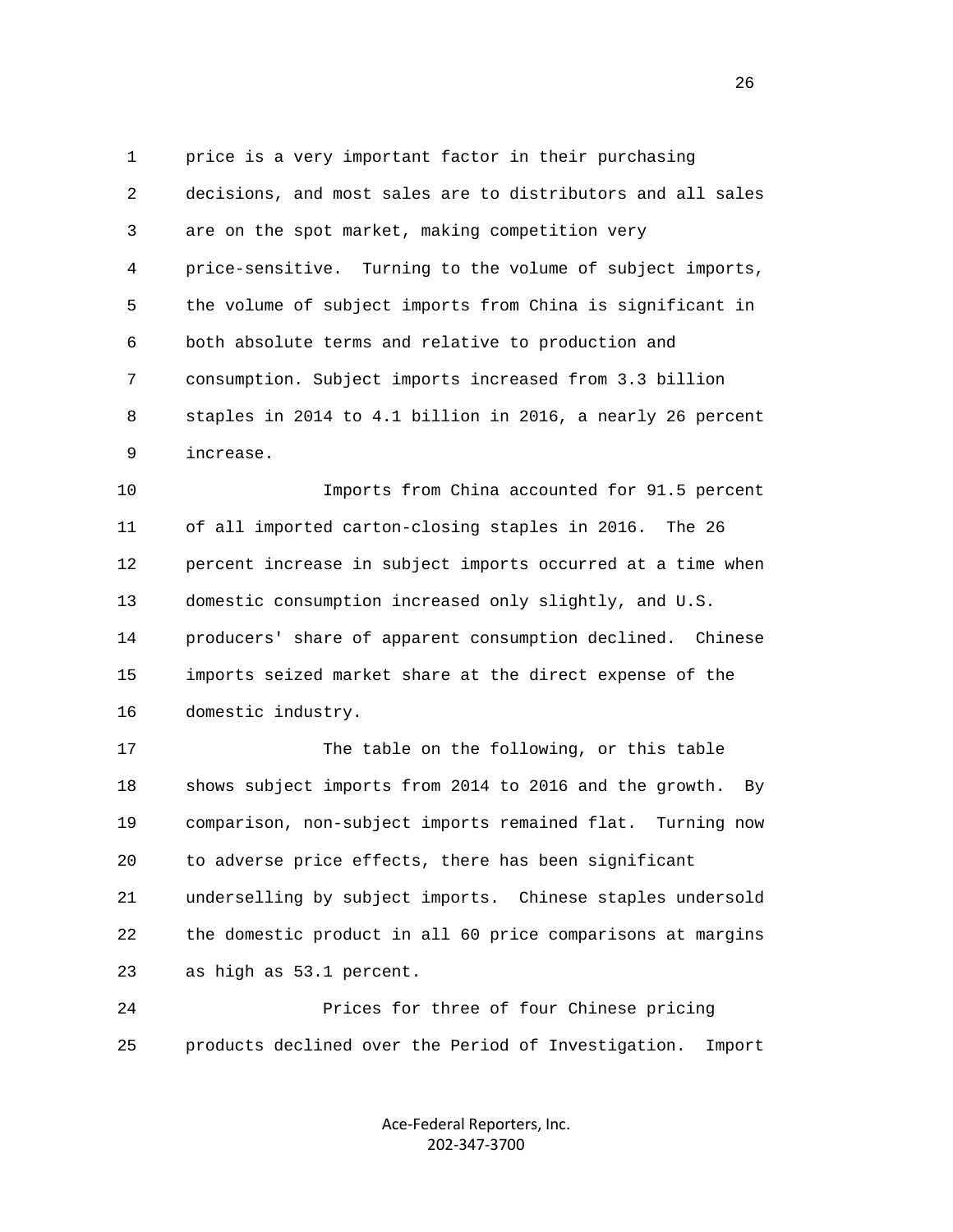1 AUVs from China fell 11.3 percent from 2014 to 2016, and 2 we've submitted extensive lost sales and lost revenue 3 allegations. Prices in the U.S. are so low that ISM has 4 been forced to endure significant losses despite some 5 declines in raw material costs.

 6 Turning to material injury, for every factor 7 examined by the Commission, ISM's data shows declines or 8 loss. ISM has showed a decline in market share, capacity 9 utilization, production, U.S. shipment value, U.S. shipment 10 quantity, production workers, hours worked and wages, and 11 they have also shown a loss in operating income in every 12 year during the Period of Investigation.

 13 As imports from China have risen, ISM has been 14 forced to compete with unfair pricing, resulting in lost 15 sales volume and market share. Due to declines in sales 16 volume, ISM has been forced to lay off workers and to reduce 17 hours and wages. ISM is currently operating, resulting in 18 fixed costs that are unsustainably high compared to sales 19 revenue.

 20 The company has been unable to make needed 21 capital expenditures or invest in R&D. ISM has suffered 22 sustained and significant losses over the POI. Any 23 improvement in ISM's financial indicators over the POI was a 24 result of cost cutting measures. The company cannot become 25 financially viable unless it can greatly increase production

> Ace-Federal Reporters, Inc. 202-347-3700

27 and 27 and 27 and 27 and 27 and 27 and 27 and 27 and 27 and 27 and 27 and 27 and 27 and 27 and 27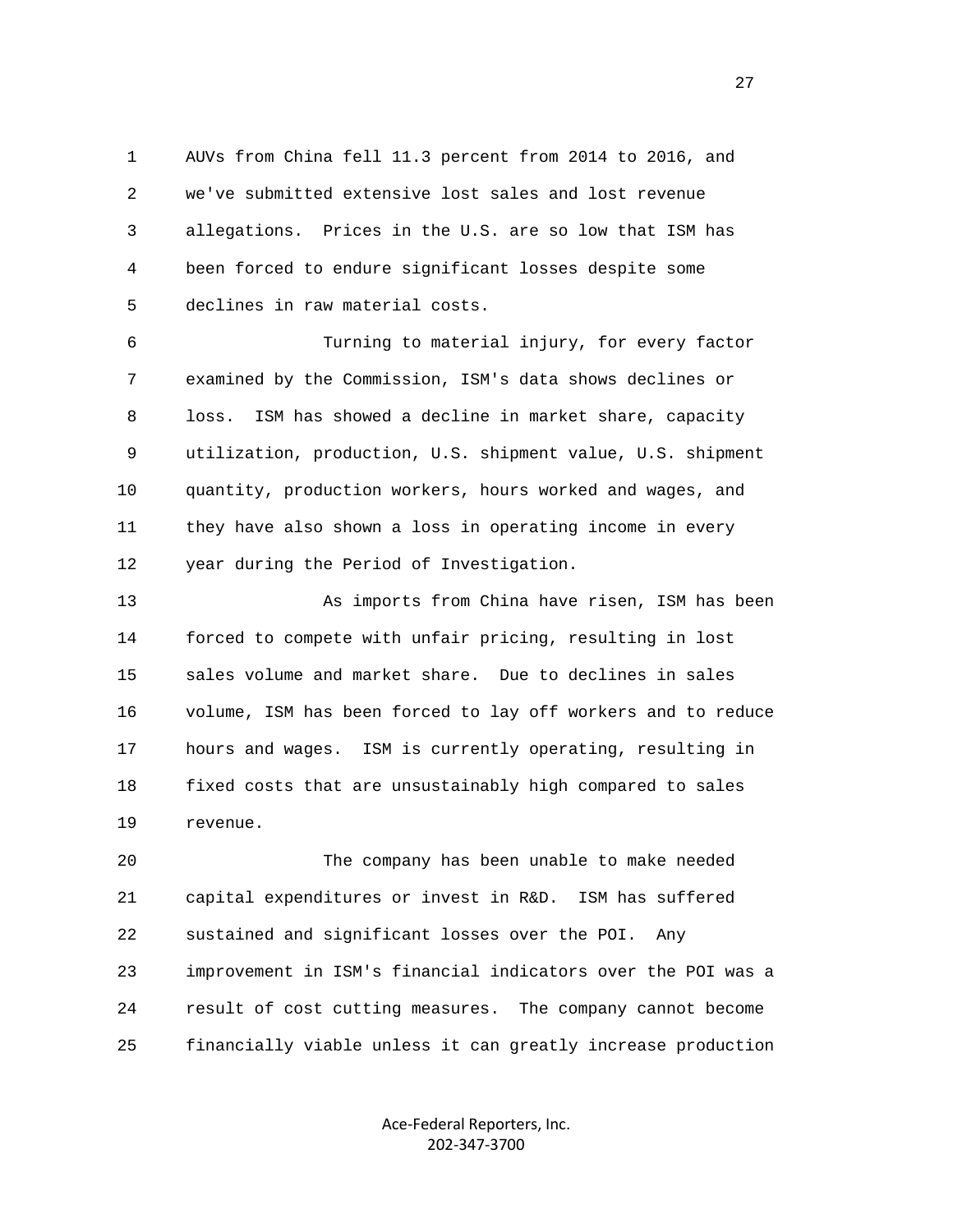1 volumes in order to cover fixed and variable costs and 2 generate a reasonable return.

 3 Turning to threat of material injury. The 4 domestic industry is highly vulnerable, and it is at risk of 5 closure if it cannot increase its sales volume. Chinese 6 producers have demonstrated their ability to gain volume and 7 market share through aggressive price undercutting. Chinese 8 producers are highly export oriented. Public information 9 indicates that numerous Chinese producers export between 60 10 and 100 percent of their production.

 11 The Chinese industry's capacity has increased 12 by 24.2 percent from 2014 to 2016. The U.S. is the top 13 market for Chinese carton-closing staples. Exports to the 14 U.S. increased by 28.8 percent from 2015 to 2016, and there 15 were 11.2 percent higher in interim 2017.

 16 ISM is the last remaining firm in the domestic 17 industry, and will not be able to survive in an environment 18 of unrestrained, dumped Chinese staples. That concludes our 19 direct presentation. We're happy to take any questions you 20 might have.

 21 CHAIRMAN SCHMIDTLEIN: All right. Thank you 22 very much, Mr. Butler. I'd like to thank both of the 23 witnesses for being here today. We appreciate your time and 24 your testimony, in helping us understand this investigation. 25 We will start with Commissioner Broadbent this morning for

> Ace-Federal Reporters, Inc. 202-347-3700

<u>28 and 28</u>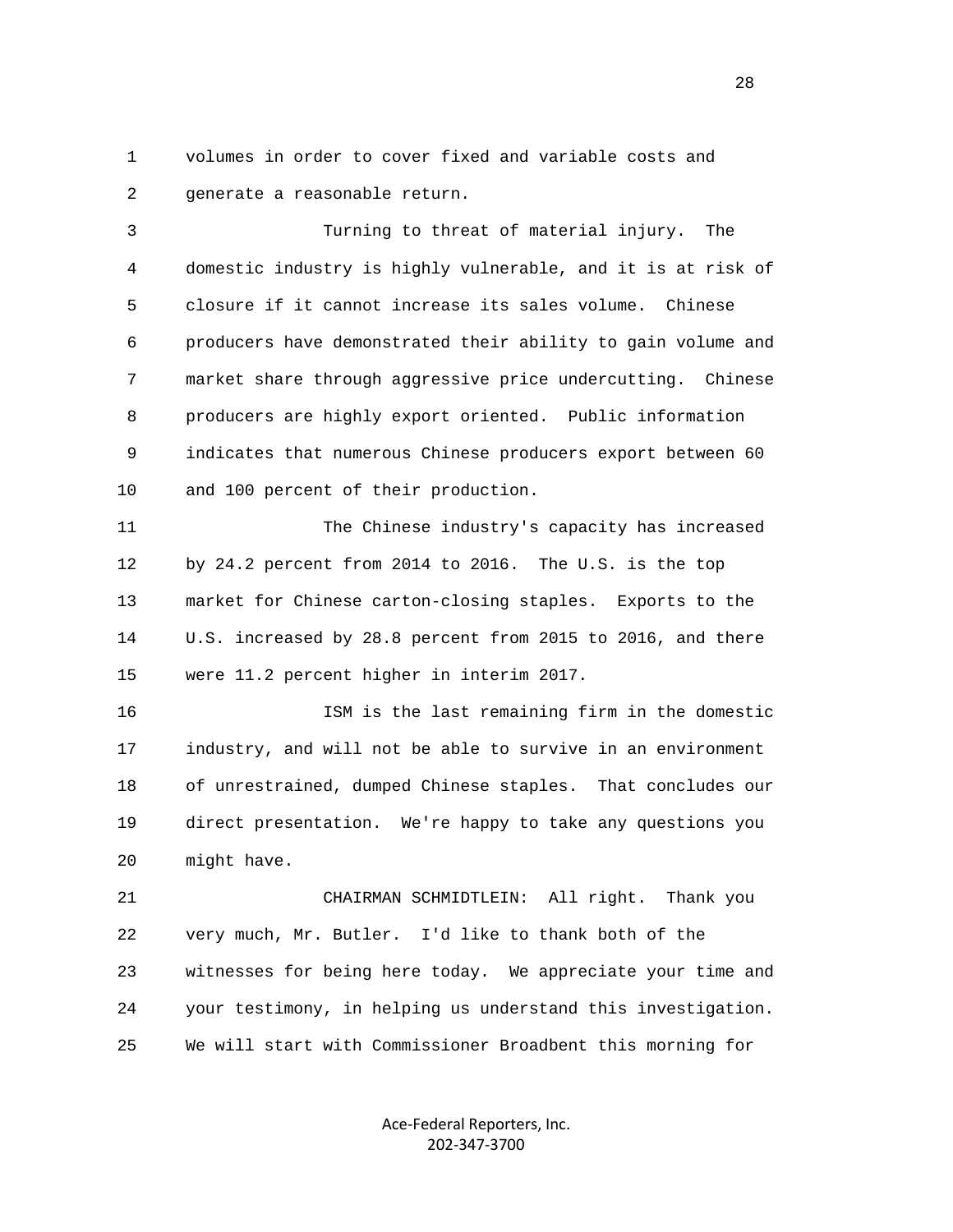1 Commissioner questions.

| 2            | Thank you, Chairman<br>COMMISSIONER BROADBENT:                  |
|--------------|-----------------------------------------------------------------|
| $\mathsf{3}$ | Schmidtlein.<br>I thank the witnesses for coming today.<br>We   |
| 4            | appreciate you being here. I guess Mr. Farah, I guess the       |
| 5            | public reports are saying that you filed for bankruptcy this    |
| 6            | month, Chapter 11. Can you sort of discuss the immediate        |
| 7            | impact that this will have on your business and production      |
| 8            | operations, and then sort of give us some advice on how we      |
| 9            | should consider it within the context of our injury             |
| 10           | determination?                                                  |
| 11           | Maroune Farah. We filed for North<br>MR. FARAH:                 |
| 12           | American Steel and Wire. ISM we didn't file, and it was         |
| 13           | related to a supplier issue and some of the debtholders,        |
| 14           | which we have support. Over 90 percent of the debtholders       |
| 15           | support us. However, a lot of the debtholders and investors     |
| 16           | have been in this for years, and there's little support to      |
| 17           | continue with the company unless obviously sales and            |
| 18           | profitability materialize.                                      |
| 19           | Everyone is optimistic now about this case.                     |
| 20           | The activity we've seen, especially since November, and that    |
| 21           | is going to be needed to get everybody on board.<br>There is a  |
| 22           | lot of support for this from the debtholders. We had to do      |
| 23           | that just to reorganize the debt. The company's still           |
| 24           | Nothing has changed from that standpoint.<br>operating.<br>It's |
| 25           | solely a debt reorganization, and the support is there to       |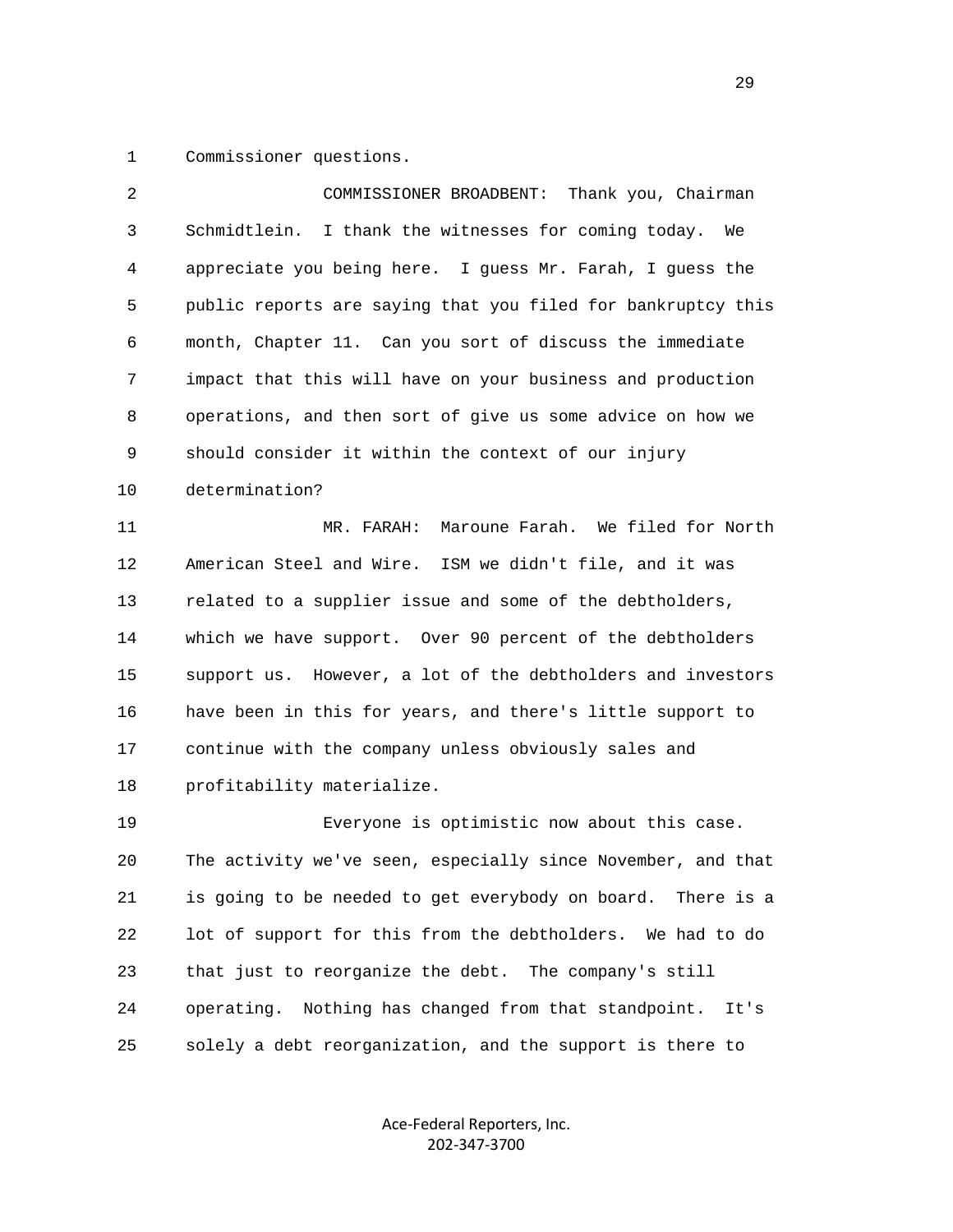1 continue.

| $\overline{2}$ | So with an affirmative decision by the                      |
|----------------|-------------------------------------------------------------|
| 3              | Commission, there will be a lot of support for the          |
| 4              | reorganization. So basically this has been a long time in   |
| 5              | coming. Like we've been holding off for years and years and |
| 6              | years, and we need this. We need this to continue. The      |
| 7              | investors, everyone has a belief. If you look at the        |
| 8              | employees, if you look at the equipment, the company,       |
| 9              | everything's there to make the staples. The only thing      |
| 10             | that's been missing all these years has been sales, and     |
| 11             | we've tried and tried and tried. The workers have tried,    |
| 12             | everybody's tried.                                          |
| 13             | But when you're competing against imports,                  |
| 14             | where there's no logic to the pricing, it's so low, there's |

 14 where there's no logic to the pricing, it's so low, there's 15 not much you can do. That's why we eventually filed this 16 case as our last chance. By seeing what's happened since 17 November, by seeing big players in the industry contact us, 18 by getting orders that we hadn't received since I started 19 this business, that gives us big hope.

> 20 That gives the investors big hope, that gives 21 the debtors big hope, and that's why the reorganization will 22 ultimately be successful. But this is needed. If not, it's 23 difficult to justify keep pouring money into this industry, 24 because you just can't compete with the pricing that we've 25 seen all these years, and it's really been damaging not only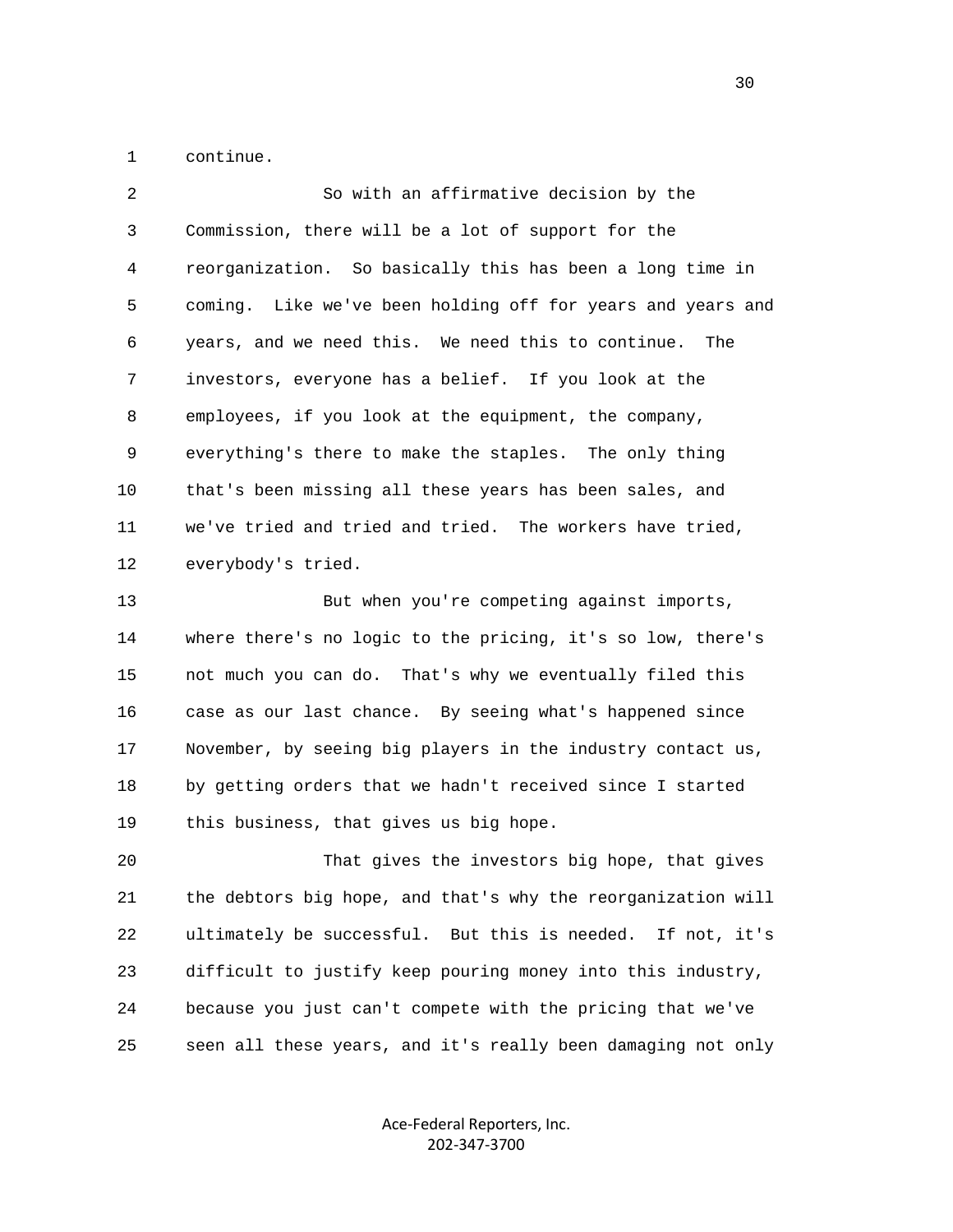1 to the investors and the debtors, but the employees as well. 2 There's a lot of pride, there's a lot of expertise that will 3 be lost.

 4 That's why we've kept it going, because you 5 keep hoping the sales are going to come, the sales are going 6 to come. So we have. We have the employees. We have the 7 equipment. We've got everything. The only thing we're 8 missing is the sales. Once we get those sales, then the 9 company will really turn around.

 10 COMMISSIONER BROADBENT: Yeah. I'm sorry I 11 was a little late this morning. My understanding is that 12 you bought the firm out of bankruptcy in 2009 or --

13 MR. FARAH: Yes. 2010, yes.

 14 COMMISSIONER BROADBENT: And so and you said 15 this bankruptcy and reorganization has been a long time in 16 coming, so it must have been the whole time you've -- 17 between the last -- how long in coming would you say?

 18 MR. FARAH: Well no. Just in terms of when I 19 say that, like the debtholders. Everyone's asked, like for 20 example when you look at this Period of Investigation. So a 21 lot of the big monies are put in up front when you make your 22 investment and as you carry it along. And then as you see 23 everything going down, you have to make a decision.

 24 Do you just close up and walk away and take 25 your losses, or do you decide you know what, there's

> Ace-Federal Reporters, Inc. 202-347-3700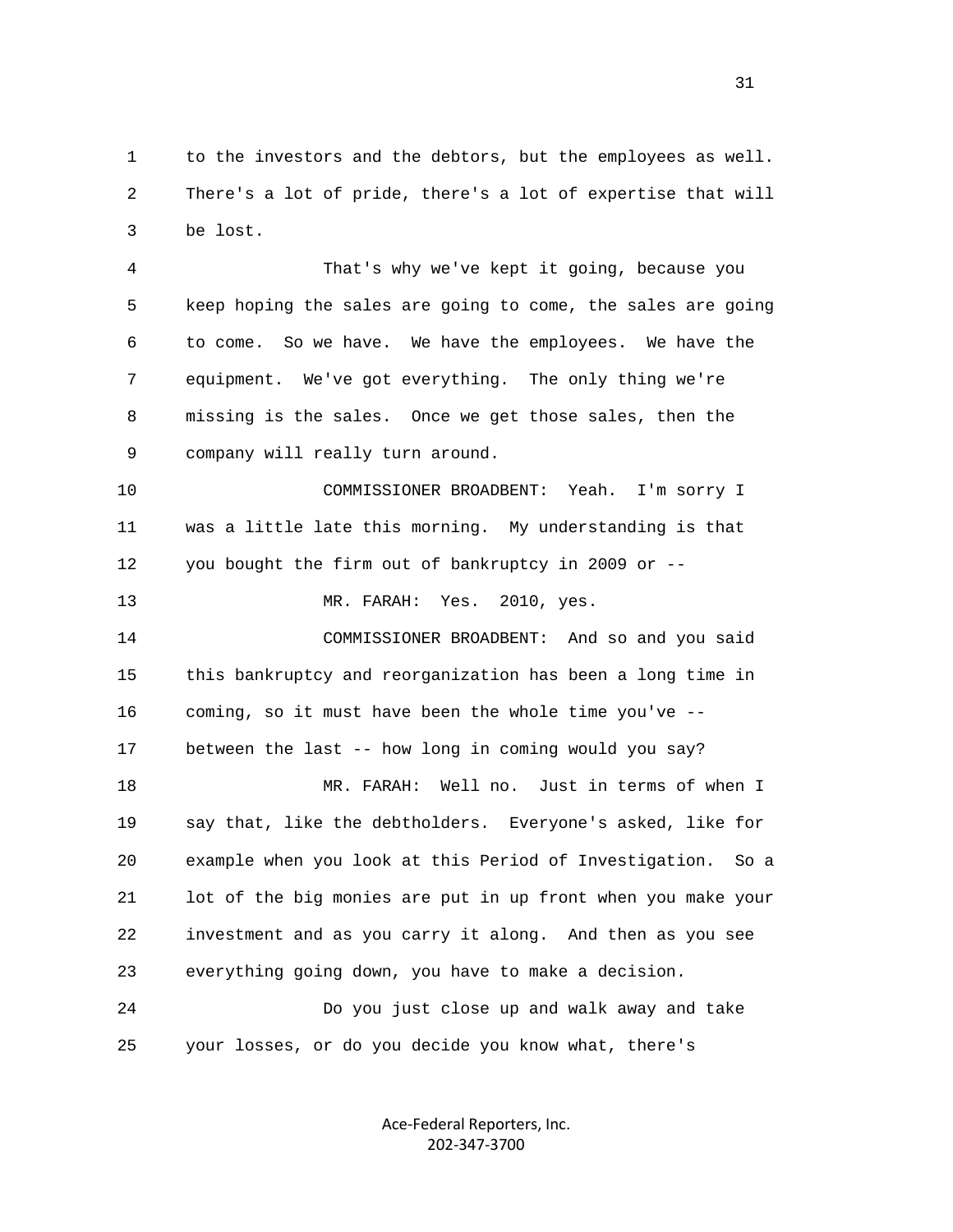1 potential. There's still potential here. The business case 2 is sound, it makes sense. Everything makes sense except if 3 you don't get the sales, it doesn't matter what kind of 4 business case you have. You can't do anything with it. 5 So all, like even this process has taken 6 almost two years. So constantly with the investors, with 7 the debtholders saying look, you know, this will lead to 8 profitability. This will lead to a sustainable company, and 9 they're on board with that. These investors, these 10 debtholders, they believed in the company and they still 11 believe in it and they support it. 12 So the fact that, like I said, over 90 percent 13 of the debtholders support this. It will reorganize -- the 14 debt reorganization will happen in a very positive way. 15 Like I said, it hasn't affected our production in terms of 16 our ability to run the business or anything like that. So 17 it's really just a reorganization of the debt, and then away 18 we go. 19 But again, everyone is waiting and hoping that 20 we launch off the positive signs we've seen since November. 21 COMMISSIONER BROADBENT: Well when you bought 22 the company in 2009 or '10, what were your expectations at 23 that point and then how did things turn out differently?

25 time, that was you know just coming out of the financial

24 MR. FARAH: The expectations were at that

Ace-Federal Reporters, Inc. 202-347-3700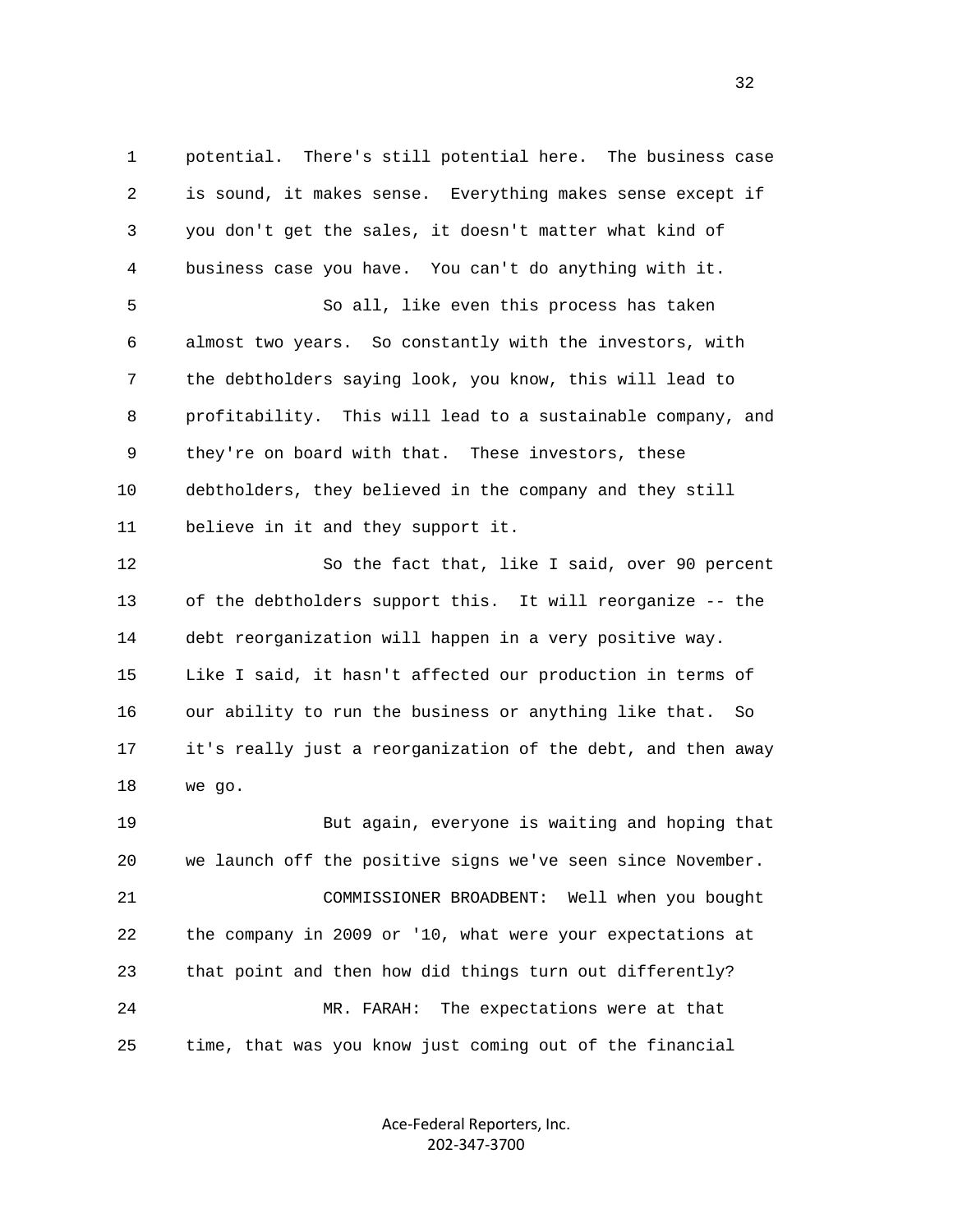1 crisis. So you know, I came from a manufacturing background 2 and I saw a lot of great equipment, like a lot of great 3 equipment there. It's a big facility with a lot of 4 expensive equipment in there. So and the management from 5 before, during that whole financial crisis, they were under 6 duress and things like that.

 7 So I thought let's buy this company, and back 8 then there was talk about people, American manufacturing 9 coming back and all those sorts of things. So I thought 10 okay, let's buy that. We have, you know, made in America 11 manufacturing, and even the basis that we made a lot of our 12 projections on back then, they deteriorated so quickly after 13 we purchased it just with the Chinese imports. Everything 14 from the steel wire and things like that, the price just 15 continued to slide, slide, slide, and during our Period of 16 Investigation slid even further.

 17 So it just deteriorated, deteriorated, 18 deteriorated, and you're fighting and you're fighting and 19 you're saying we can do this, right? And then you have to 20 go back. You have to pour in more money to keep it going, 21 and you pour in more money and then you put your own money 22 in. And then it's like you're banging your head against the 23 wall, but you know what's there, and then you just can't 24 believe the prices that are coming.

25 You're hearing your customers telling you it's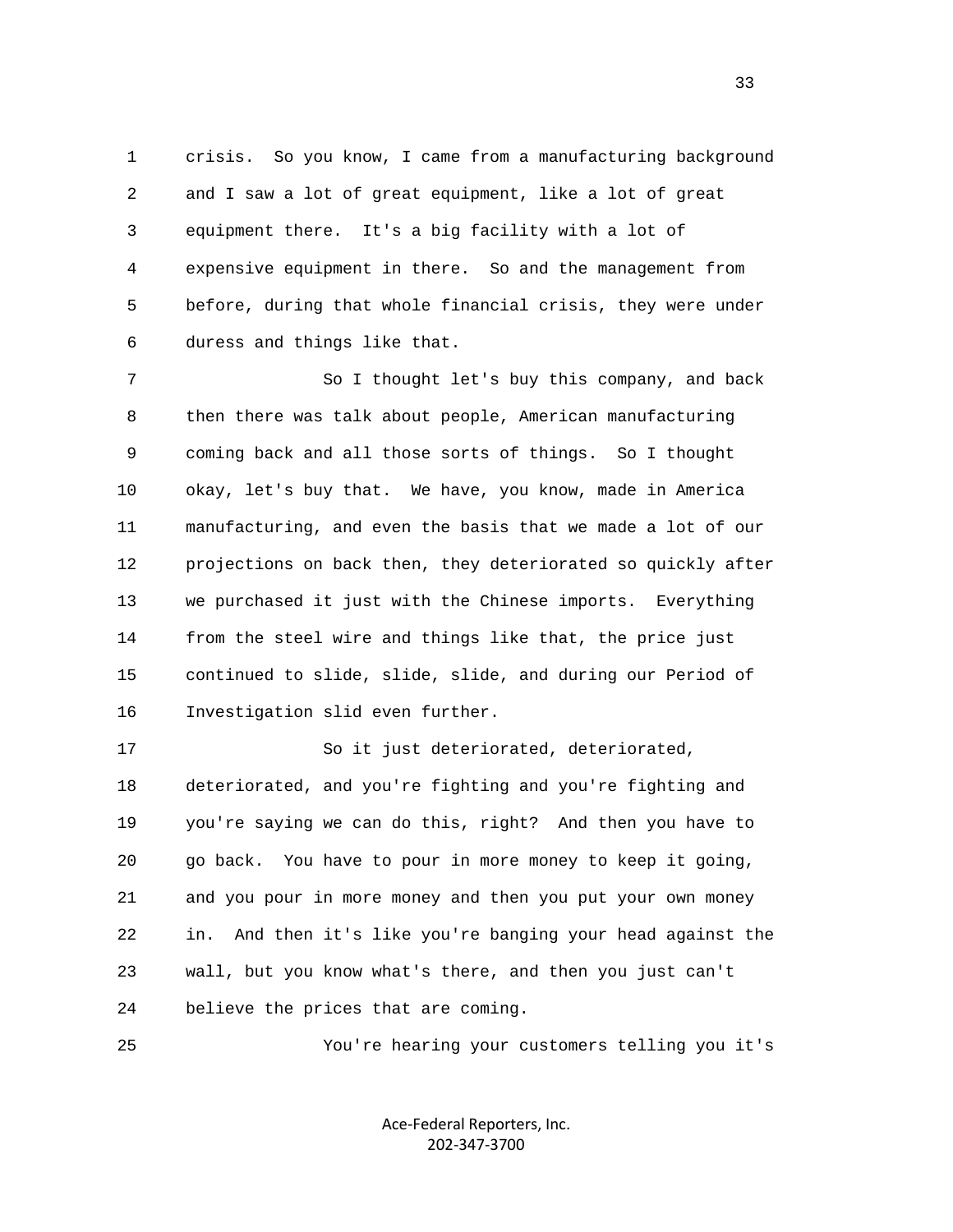1 this price, and you say it can't be. That's like, you know, 2 less than 50 percent, sometimes even lower. We can't even 3 buy the raw material for that. It just started to get worse 4 and worse and worse. And then you're left -- sometimes, you 5 know, people say why don't you just walk away?

 6 You've got to fight. You fight and this is 7 why. This was the option that we had to say okay, we can't 8 just keep fighting. Let's see, you know, let's have a 9 hearing to discuss this, because keeping the manufacturing 10 in the United States should be viable. You just need a 11 level playing field to do that.

 12 COMMISSIONER BROADBENT: What was the role of 13 the steel wire input in the challenges that you faced? 14 MR. FARAH: Steel from China? 15 COMMISSIONER BROADBENT: You mentioned steel

16 wire as a problem.

 17 MR. FARAH: Yes, yeah. Every input from 18 China, whether it's raw. Let's start -- look at all the raw 19 materials we have. We have rod, glue, tape, everything, 20 right. So but rod is popular one people can talk about and 21 then wire. The price just slides down, down, down and it's 22 not feasible. It's a major input in our product. 23 When we -- when we are competing against 24 people who are again buying their inputs at artificial

25 prices, and we have to buy our inputs at real prices, free

Ace-Federal Reporters, Inc. 202-347-3700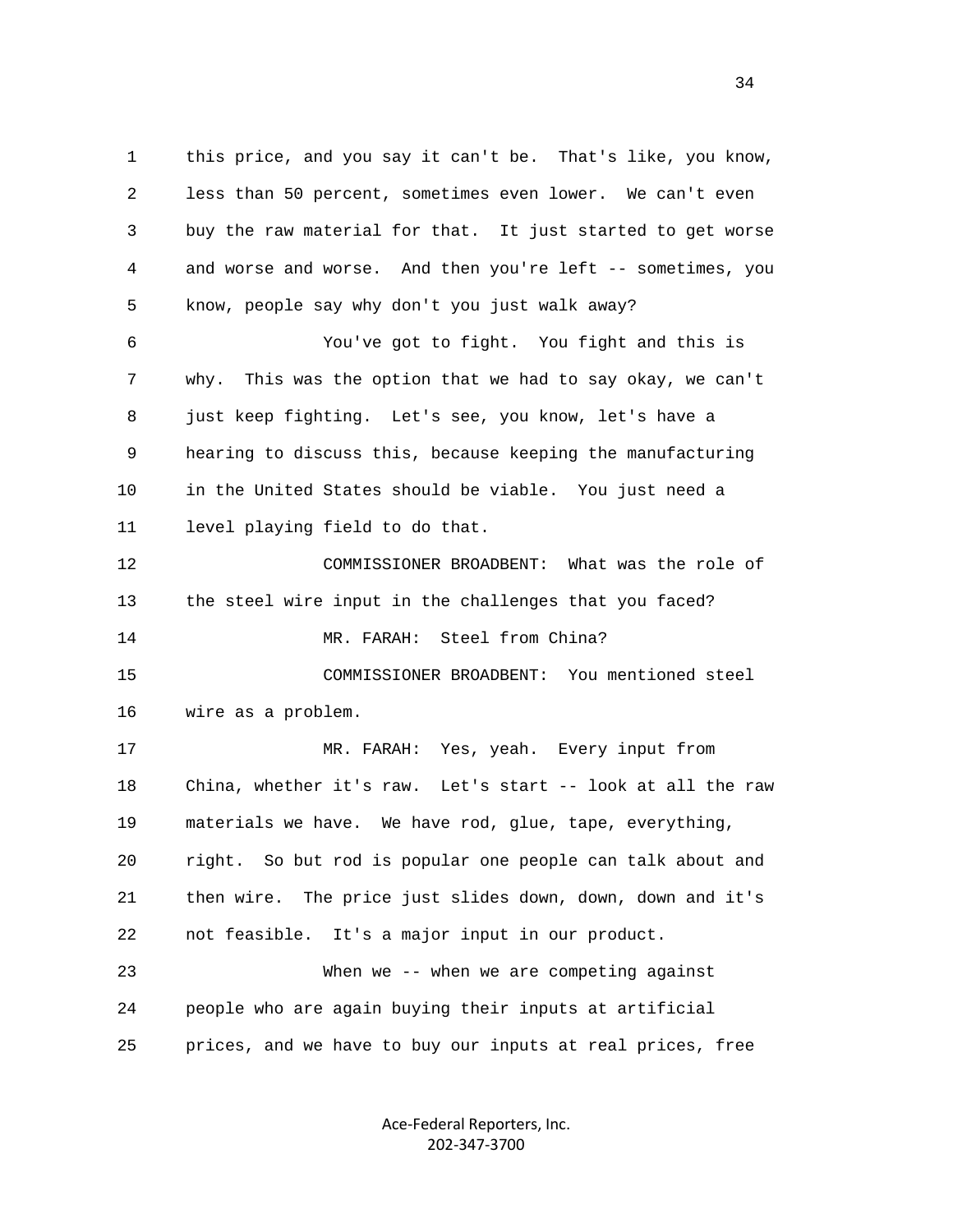1 market prices, it's a very difficult thing to compete with. 2 COMMISSIONER BROADBENT: So the -- your 3 competitors were buying wire rod at a different price than 4 you were? 5 MR. FARAH: In China, yes, yeah, a very 6 different price. 7 COMMISSIONER BROADBENT: Okay. What effect 8 did the termination of production of carton-closing staples 9 by Stanley, Black and Decker in Greenfield, Indiana have on 10 the U.S. market? I understand they moved to China? 11 MR. FARAH: They moved to China, yes. 12 COMMISSIONER BROADBENT: And they were about 13 [\*\*] percent of the U.S. domestic production, is that right? 14 MR. FARAH: I believe so. 15 COMMISSIONER BROADBENT: [\*\*\*\*] percent maybe, 16 yeah. Okay. What effect did that have on the market? 17 MR. BUTLER: It might be better if we answered 18 that post-hearing, if that's okay. 19 COMMISSIONER BROADBENT: Okay, sure. 20 MR. BUTLER: I think a lot of that -- 21 COMMISSIONER BROADBENT: Yeah, okay. And then 22 how were you able to retain your market share during the 23 Period of Investigation? 24 MR. FARAH: A lot of them were from old 25 customers that were inherited, and the sales amount was

> Ace-Federal Reporters, Inc. 202-347-3700

<u>35</u>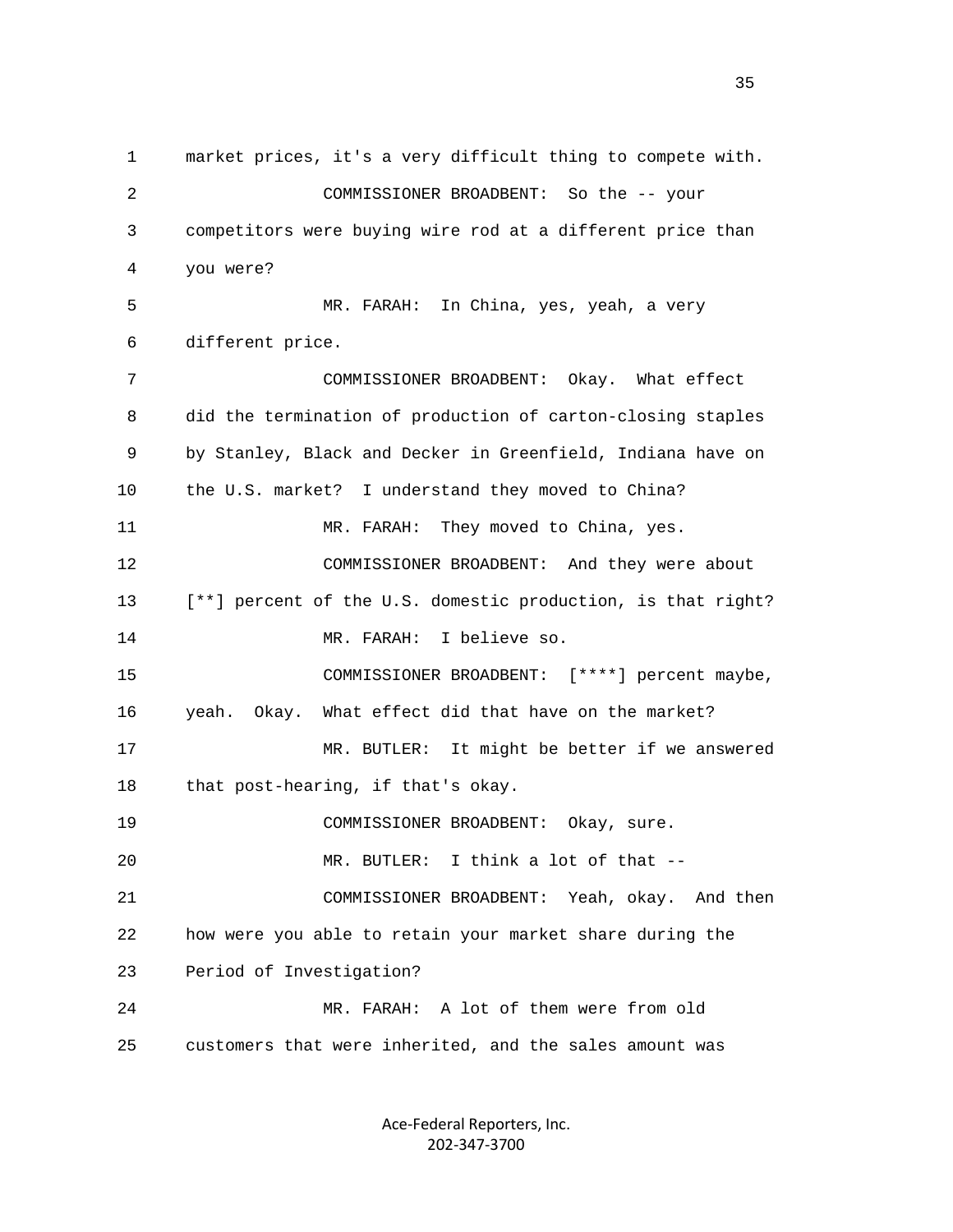1 smaller. But there is, you know, there's a contingent out 2 there who, even though they were paying higher prices, they 3 wanted American product, for example, and some of it was 4 just customers, smaller customers that we had or when we 5 inherited the business.

 6 So that's typically what we had basically, and 7 then -- and losses, right? Like so even we had more, when 8 we took over there were more customers and then just slowly 9 losing them.

 10 COMMISSIONER BROADBENT: Right. With the 11 growth of online retailers shipping directly to people's 12 residences, is there any opportunity for growth in 13 carton-closing staple sales to that market?

 14 MR. FARAH: I think there's a little bit of 15 that. There will be some of that. But I think also as you 16 see more and more manufacturing coming back, there's going 17 to be growth I think in a lot of applications, because you 18 can't use -- like staples are needed for certain things, 19 like because of weight and all those sorts of things. So as 20 a lot more manufacturing comes back, I think you'll see 21 carton-closing staple growth actually occurring.

 22 COMMISSIONER BROADBENT: Okay, even though -- 23 so the online retailers, the Amazons and so forth are using 24 tape and glue?

25 MR. FARAH: Yeah. Tape and glue are more

Ace-Federal Reporters, Inc. 202-347-3700

 $36$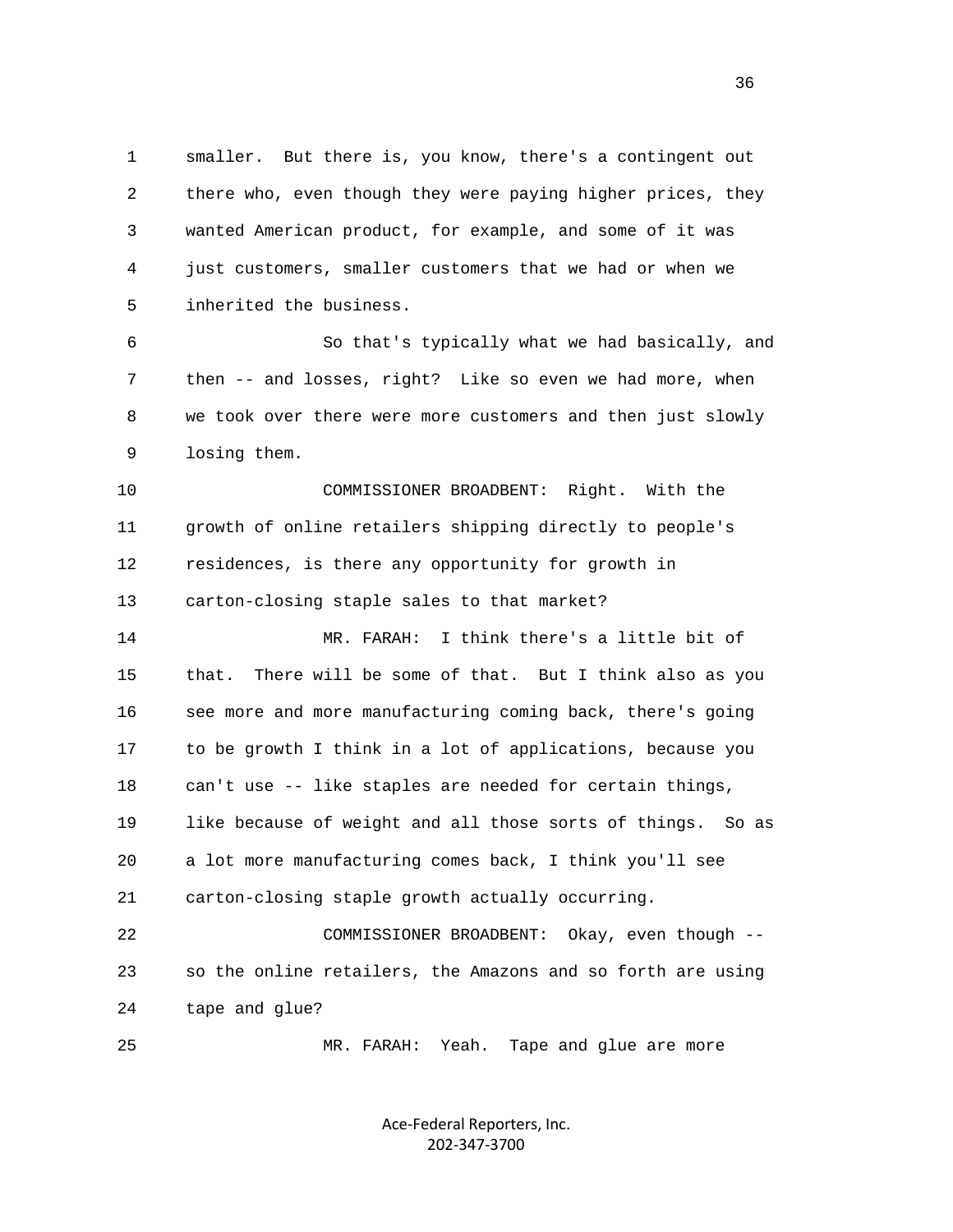1 expensive. They're not as -- when you get into production 2 environments, they're not as friendly to use compared to 3 staples. They're not as reliable, and there's also big 4 things. There's other reasons. People want for security, 5 you know, if there's humidity, things like that, but often 6 weight is a big issue. 7 So as you see more and more manufacturers 8 coming back, parts manufacturers, all kinds of different 9 industries, I think you'll see a lot of them turning more to 10 staples. 11 COMMISSIONER BROADBENT: Okay. Thank you Mr. 12 Farah. I appreciate it. 13 MR. FARAH: Thank you. 14 CHAIRMAN SCHMIDTLEIN: Okay. So this is for 15 either Mr. Farah or Mr. Tyndall. The staff report mentions 16 a premium brand of staples called Bostitch. So I wonder if 17 you could talk a little bit about the different types of 18 staples that there are in the market. Is there a premium 19 versus non-premium brand, or are there different tiers of 20 staples, and then I'd like to understand what China is 21 bringing in. 22 MR. TYNDALL: So I guess there would be two 23 primary name brands in the industry, and it would be 24 Bostitch and ISM that go back many, many, many years, and 25 then there's knockoff brands. So there's lots of copycat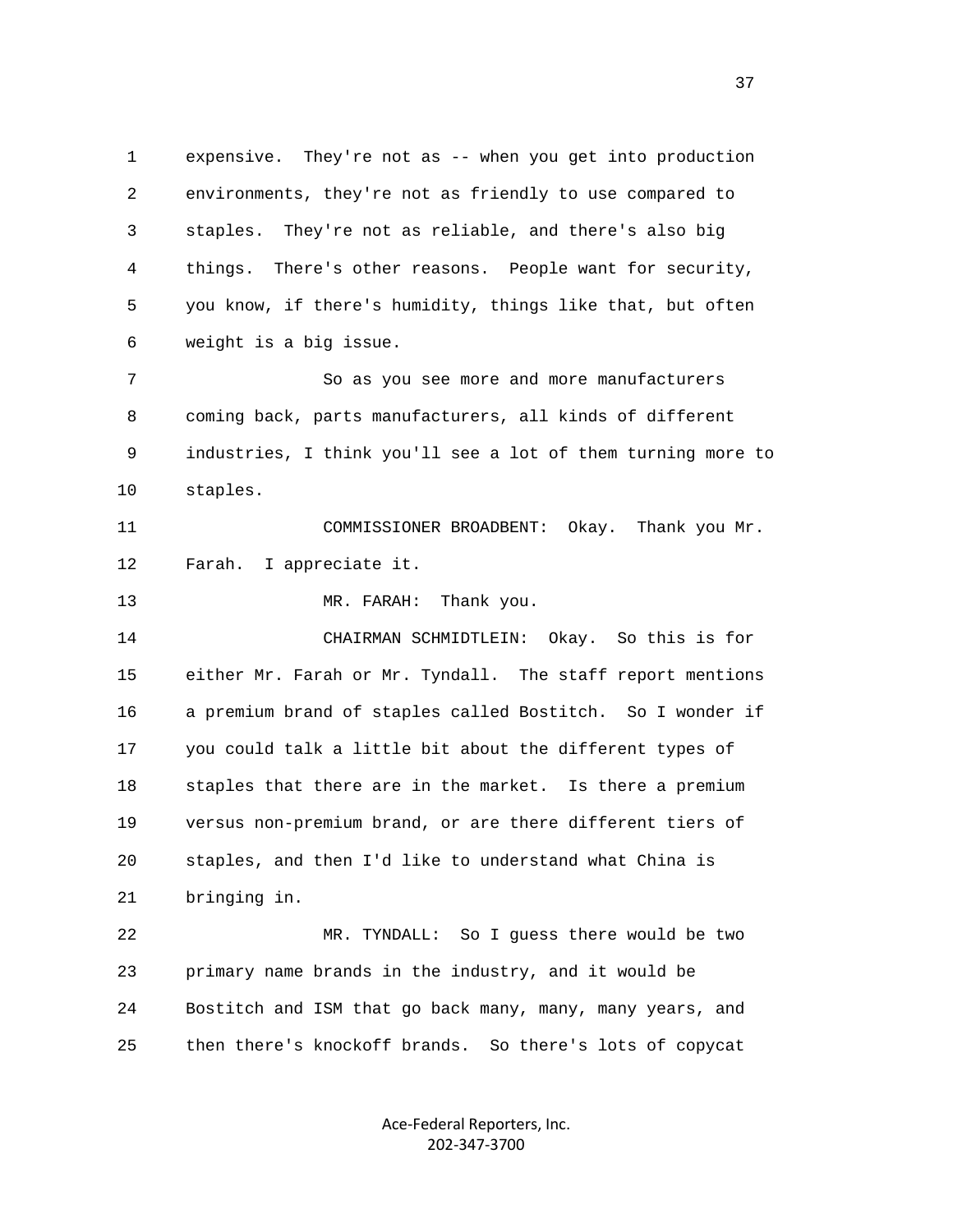1 out there. So what you'll see is our company ISM making the 2 ISM brand staple to style, and then you'll see Bostitch 3 making their own style, and then you'll have lots of 4 companies around making copycat similar style -- 5 CHAIRMAN SCHMIDTLEIN: So what is the style of 6 staple? 7 MR. TYNDALL: It's just the form factor when 8 you look at it. It's slightly different crown size and our 9 roll staple, if you look at a picture it looks like a 10 bowtie, and theirs looks a little bit flatter than that. 11 CHAIRMAN SCHMIDTLEIN: And is there a -- 12 MS. SMITH: Sorry Chairman Schmidtlein. 13 Perhaps it would be easier to see what he's discussing by 14 looking at the cover of the packet here. I believe the ISM 15 staple is the one in the top corner -- 16 CHAIRMAN SCHMIDTLEIN: Top left, uh-huh. 17 MS. SMITH: And that has kind of an angled 18 crown, and the one in the bottom corner is the Bostitch 19 style staple that has more of the bowtie. 20 CHAIRMAN SCHMIDTLEIN: Okay. Is Bostitch then 21 a Chinese staple that's coming in? Who makes the Bostitch 22 staple, okay. 23 MR. FARAH: Yes. It's manufactured in China 24 right now. It used to be manufactured here. 25 MS. SMITH: Although ISM makes the Bostitch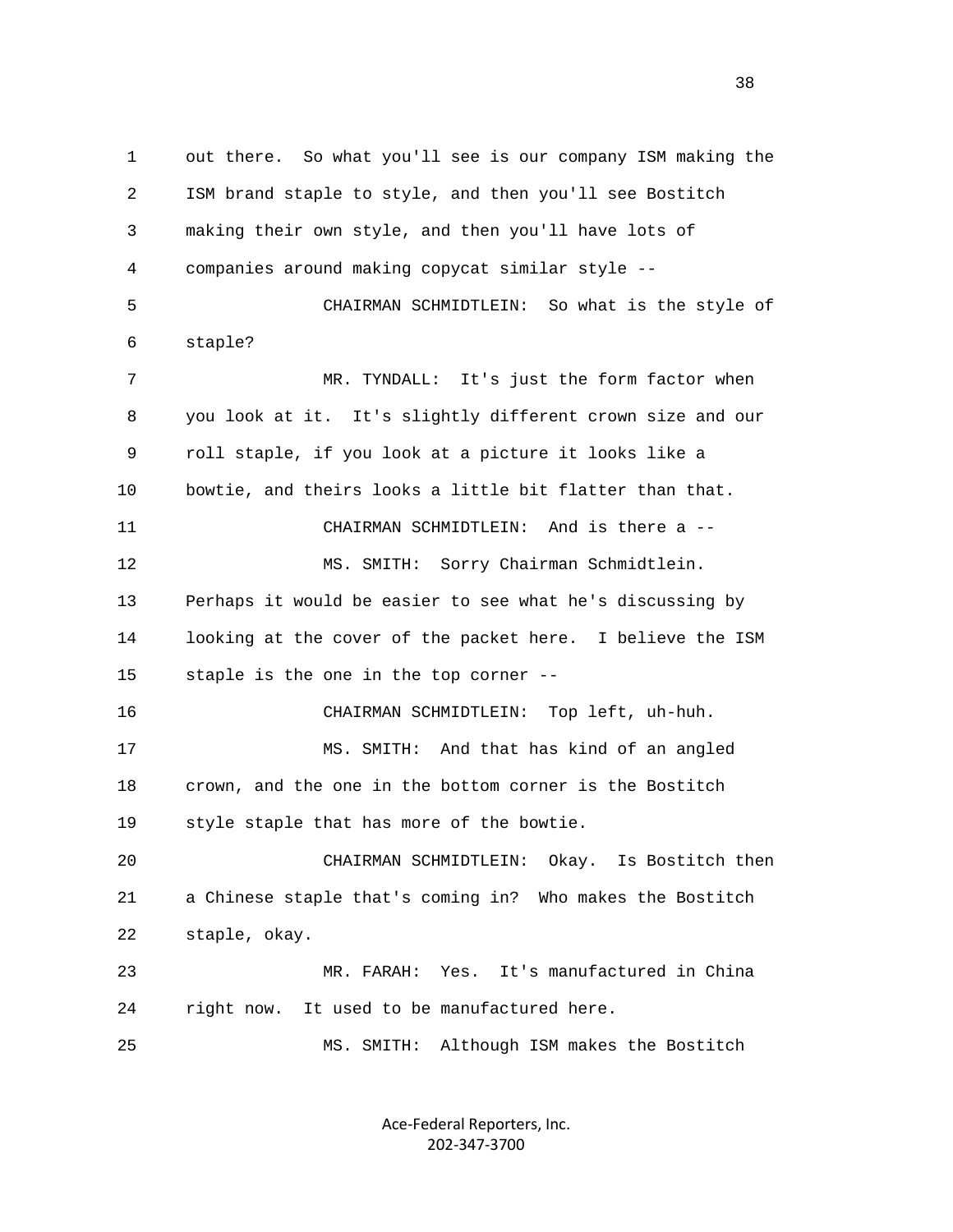1 style staple.

| 2  | MR. FARAH: Yeah. We also make the Bostitch                   |
|----|--------------------------------------------------------------|
| 3  | style staple as well.                                        |
| 4  | CHAIRMAN SCHMIDTLEIN: So where does the name                 |
| 5  | Bostitch come from? Do you know?                             |
| 6  | MR. FARAH: It's been in the industry for                     |
| 7  | years and years I think.                                     |
| 8  | CHAIRMAN SCHMIDTLEIN: Did somebody ever --                   |
| 9  | was that Stanley? Did they own that name originally or was   |
| 10 | $it$ --                                                      |
| 11 | MR. BUTLER: Stanley I think bought Bostitch a                |
| 12 | long time ago.                                               |
| 13 | MR. FARAH: Yeah.                                             |
| 14 | MR. BUTLER: Their original staple company was                |
| 15 | called Bostitch.                                             |
| 16 | CHAIRMAN SCHMIDTLEIN: Oh, so there was a                     |
| 17 | staple company years ago called Bostitch, and they made this |
| 18 | type of staple?                                              |
| 19 | MR. BUTLER: Yes, correct.                                    |
| 20 | CHAIRMAN SCHMIDTLEIN:<br>And then Stanley bought             |
| 21 | them and then moved their production offshore?               |
| 22 | That's right, to China.<br>MR. FARAH:                        |
| 23 | CHAIRMAN SCHMIDTLEIN: Okay. So that's still                  |
| 24 | being brought in as a name, brand name staple?               |
| 25 | MR. FARAH:<br>Correct.                                       |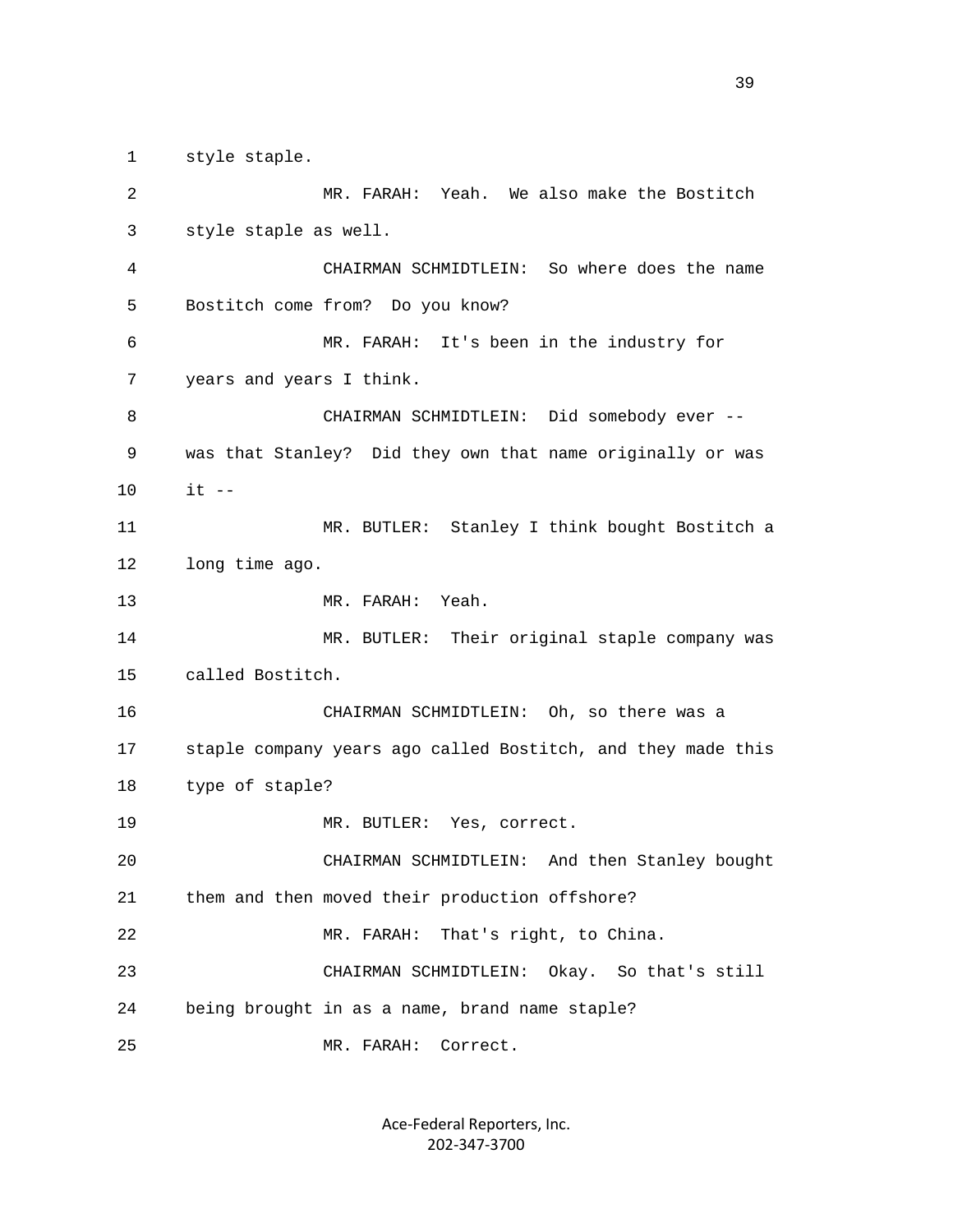1 CHAIRMAN SCHMIDTLEIN: And are there any other 2 brand name staples in the market? ISM and Bostitch, are 3 those the two? 4 MR. BUTLER: These are just the two historical 5 brands that were out there, and so they made slightly 6 different staples. But everybody makes the same staple? 7 CHAIRMAN SCHMIDTLEIN: Everybody makes a roll 8 or a stick. 9 MR. BUTLER: Or a stick. 10 MR. FARAH: And everybody makes the Bostitch 11 style and ISM style and the different variants of each. 12 CHAIRMAN SCHMIDTLEIN: I see, okay. Do you 13 all make a Bostitch style as well? 14 MR. FARAH: Yes. 15 CHAIRMAN SCHMIDTLEIN: You do? 16 MR. FARAH: Yes. 17 CHAIRMAN SCHMIDTLEIN: Oh okay. So is there a 18 difference in function? Like what's the point of the 19 different styles? 20 MR. FARAH: It's the tools, the tools that are 21 used to put the staple into the cardboard box is what drives 22 what Staples you need. So if you buy a Stanley Bostitch 23 tool, you need to get a Stanley Bostitch style staple. If 24 you buy an ISM tool, you can use an ISM staple, and then in 25 the tooling business there's the knockoffs of both.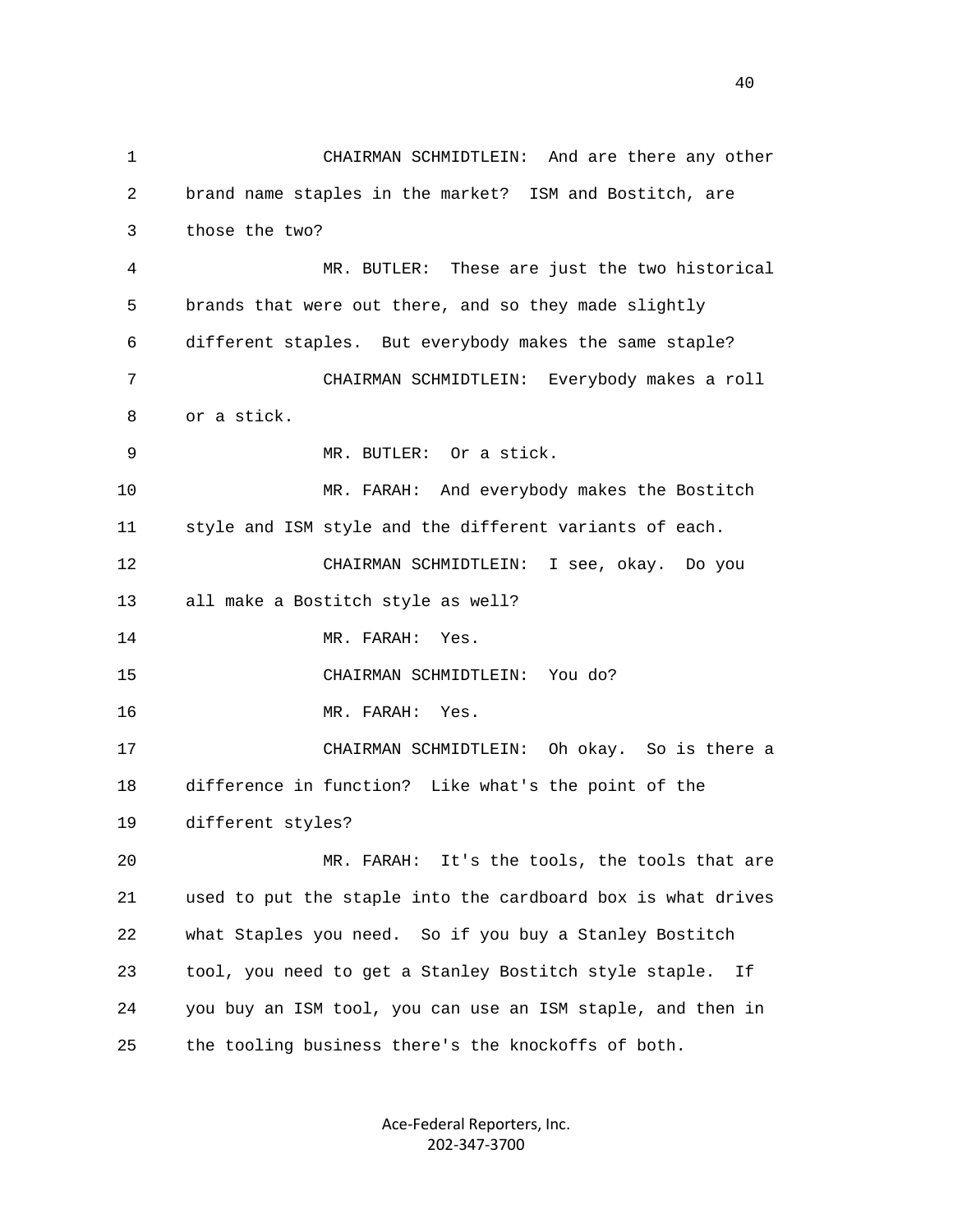1 So you don't have to have necessarily the name 2 brand. You can have different competitive brands. But they 3 will either do an ISM staple or they'll do a Bostitch-style 4 staple. 5 CHAIRMAN SCHMIDTLEIN: Okay, and what makes 6 this -- so would you call these -- I'm sorry, I keep 7 bumping this. Do you call these premium staples? 8 MR. BUTLER: I think I know what you're 9 talking about in the staff report. I think that's a 10 mistake. 11 CHAIRMAN SCHMIDTLEIN: Okay. 12 MR. BUTLER: I'm not sure where that came from, 13 but we're happy to address it -- take a look at it again and 14 address it in post-hearing. 15 CHAIRMAN SCHMIDTLEIN: Okay, so you're not 16 seeing a market where there are tiers? 17 MR. FARAH: No, no. 18 CHAIRMAN SCHMIDTLEIN: Or different classes of 19 staples? 20 MR. FARAH: No, they're all interchangeable and 21 they all do the same function, effectively, at the end of 22 the day. 23 CHAIRMAN SCHMIDTLEIN: Okay, well, that's 24 helpful. And so the imports are comprised of both the 25 ISM-style staple, the Bostitch-styled staple.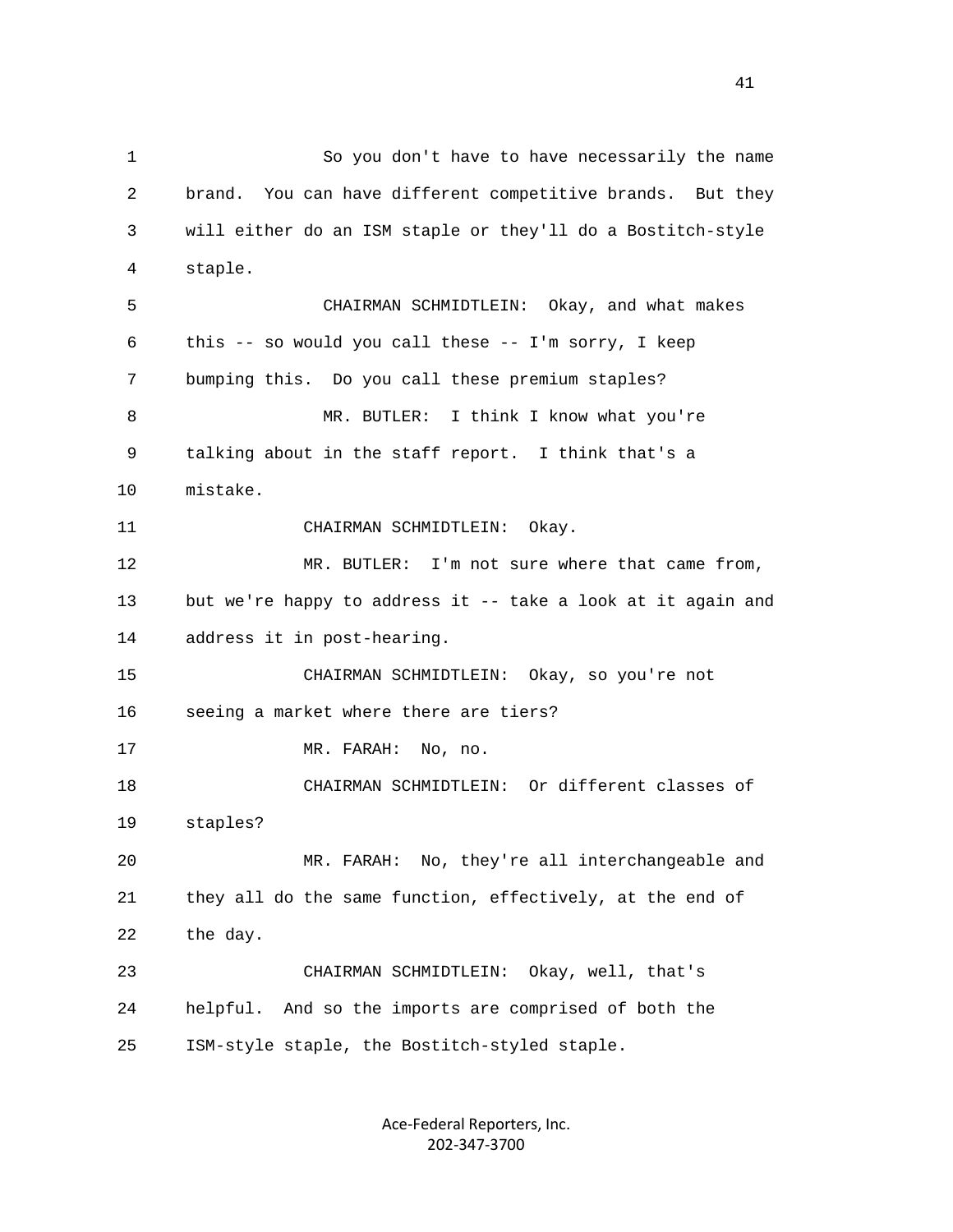1 MR. FARAH: Yes. 2 CHAIRMAN SCHMIDTLEIN: And that relates to the 3 roll-type, right. And so then there's the stick-type, 4 right, I assume? 5 MR. FARAH: Yes. 6 CHAIRMAN SCHMIDTLEIN: Is there an ISM-style 7 stick or no, it's just the -- 8 MR. FARAH: Well, there's ISM -- maybe Ross can 9 talk about it. 10 CHAIRMAN SCHMIDTLEIN: ISM brand, but is there a 11 -- 12 MR. TYNDALL: Yeah, the only differentiator 13 between the ISM brand and the Bostitch brand is -- I think 14 it's a 30 seconds in the crown size. 15 CHAIRMAN SCHMIDTLEIN: And say the first part 16 again. 17 MR. TYNDALL: Is the 30 second. It's a slight 18 different dimension in the crown. 19 CHAIRMAN SCHMIDTLEIN: Okay, I see. And again, 20 is that driven by the type of tool that you have. 21 MR. TYNDALL: Exactly. 22 CHAIRMAN SCHMIDTLEIN: And what type of staple 23 is going in. Okay. 24 MR. TYNDALL: Yes. 25 CHAIRMAN SCHMIDTLEIN: How do you forecast what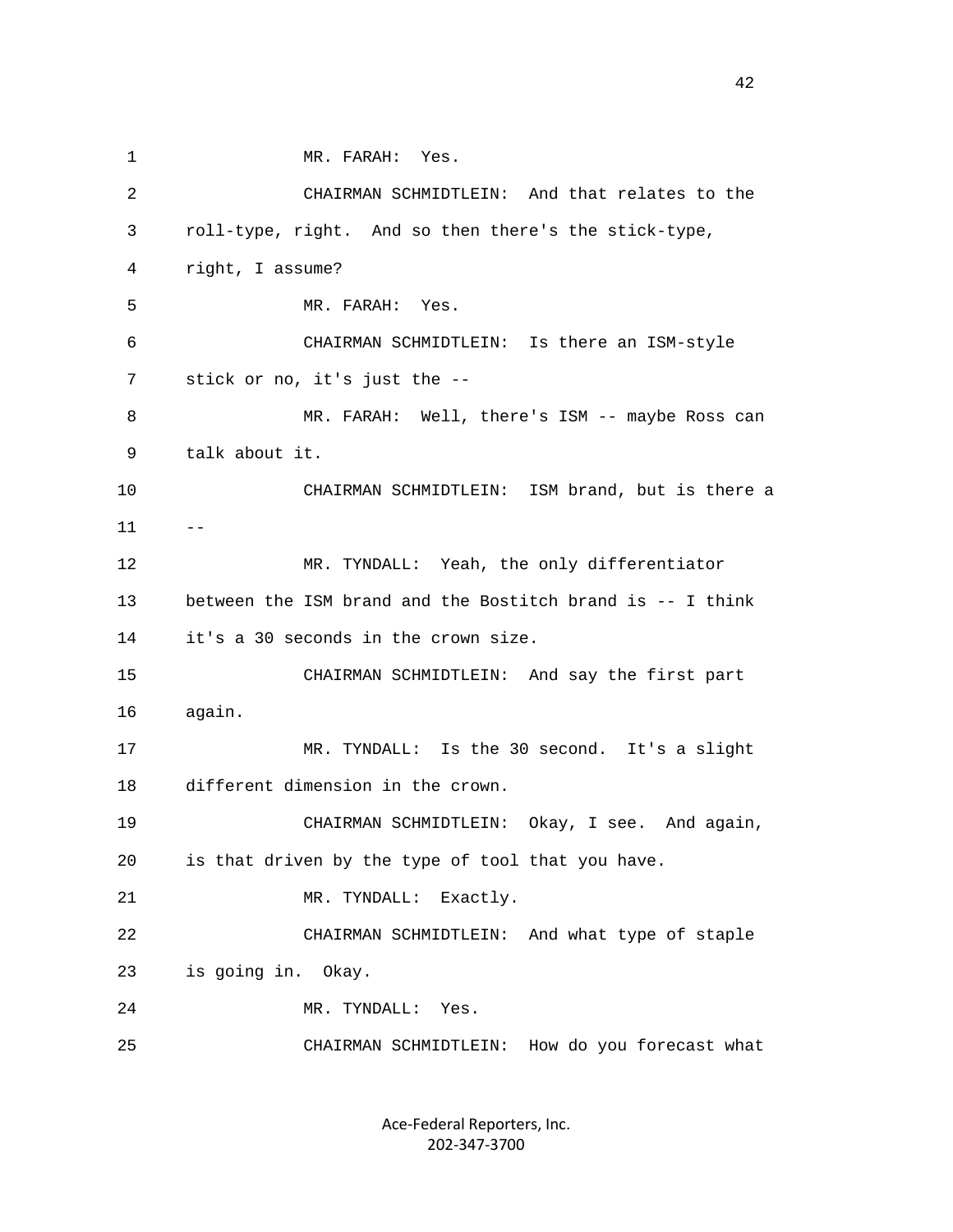1 type you're going to make, given that there are all these 2 different tools out there, right? Is this based on -- and 3 you're selling on the spot market to distributors.

 4 MR. TYNDALL: It's definitely difficult. We try 5 to get to get our distributors, our customers to forecast 6 their needs in advance as much as we can. Unfortunately, 7 the behavior is such that they'll call us up on the same day 8 and they expect a shipment to go out the same day or next 9 day. So as much as we try to get folks to work with us and 10 we try to anticipate the volumes and do the best we can, the 11 majority of the behavior is still do you have, yes/no, and 12 if not they'll go elsewhere. So we've got some people 13 working with us, but not everybody, clearly.

 14 CHAIRMAN SCHMIDTLEIN: Do you look at sales of 15 tools, I guess, or tracking like how many of the different 16 types of staple tools being sold.

 17 MR. FARAH: Yes, in terms of -- I think to 18 answer your question in terms of planning and forecasting 19 the reason why it's so hard is if you had consistent sales 20 -- because the customers often, like Ross said, they want it 21 now or they want this or that, but still, you can build that 22 into your production planning eventually.

 23 The problem comes when you know you build up 24 inventory and then it sits for months because the sales are 25 going down or you can't plan for that. So if we had

> Ace-Federal Reporters, Inc. 202-347-3700

43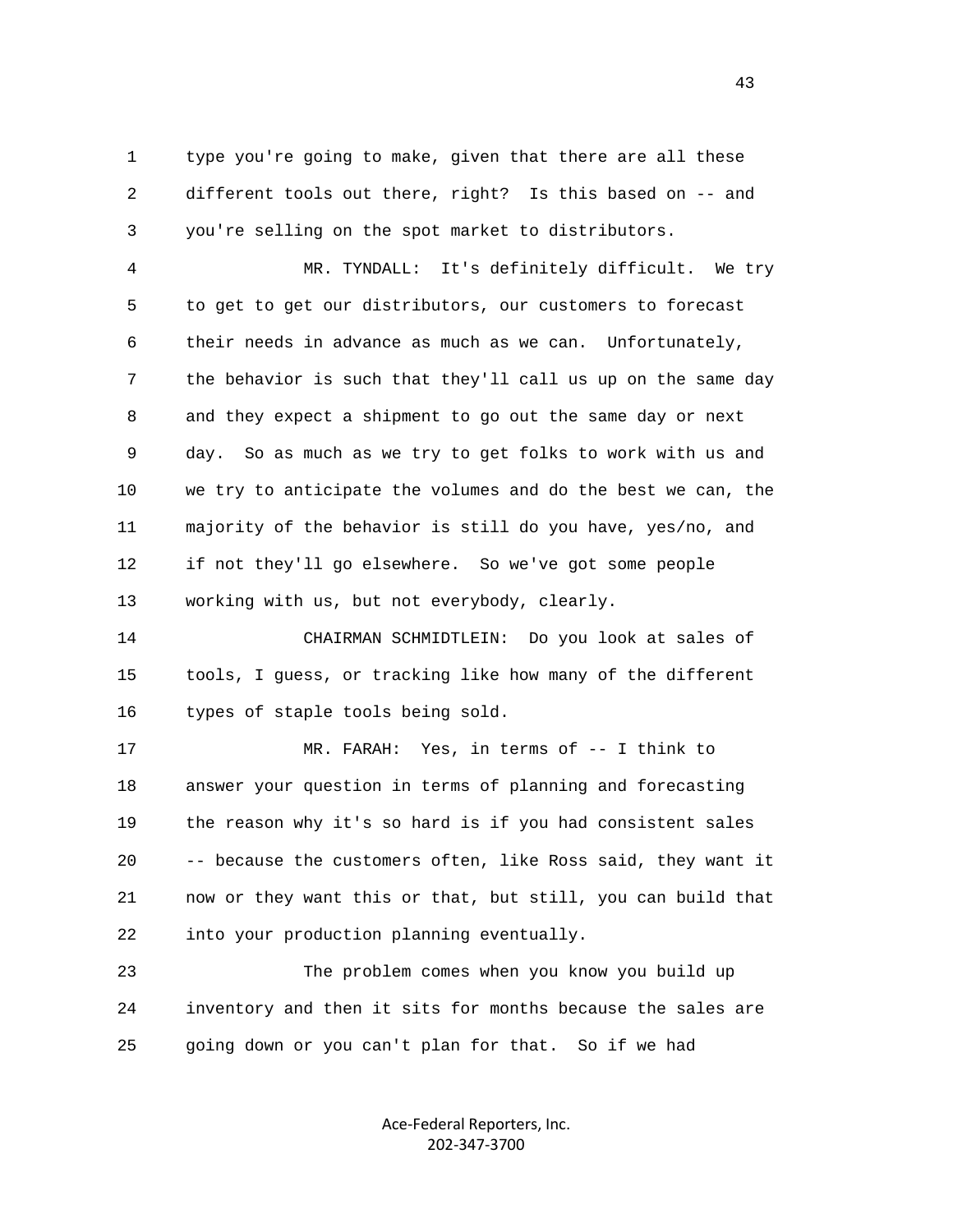1 increased sales, then you can get all those efficiencies. 2 You can have more in terms of inventories and things like 3 that and you can respond quicker to the spot market, so 4 that's some of the challenges we have just because of the 5 low sales volume right now.

 6 CHAIRMAN SCHMIDTLEIN: So speaking of different 7 types and keeping an inventory and so forth, in the 8 preliminary conference, Mr. Tyndall, I think you talked 9 about that there are occasions when ISM doesn't provided -- 10 doesn't respond to a sale, I guess, because it's a low 11 volume and it doesn't make sense for you to adjust the 12 equipment in order to run that volume and so I want to get a 13 little more information on that in terms of how often that 14 happens. What do you all consider to be a low volume sale? 15 MR. TYNDALL: I think when that happens to 16 fleet, that would be -- you know a customer would call. 17 Maybe in a whole year you might sell, I don't know, 100 18 cartons, maybe or maybe 200 cartons of a particular staple. 19 So you'd have to keep the inventory basically, say, for 20 year, right, and then slowly pick at it. They don't call 21 and ask for it all at once. You might get a whole bunch of 22 different customers asking for small amounts of it. 23 CHAIRMAN SCHMIDTLEIN: Right.

 24 MR. TYNDALL: So then it's difficult to justify 25 keeping a big amount and then adjusting the machines just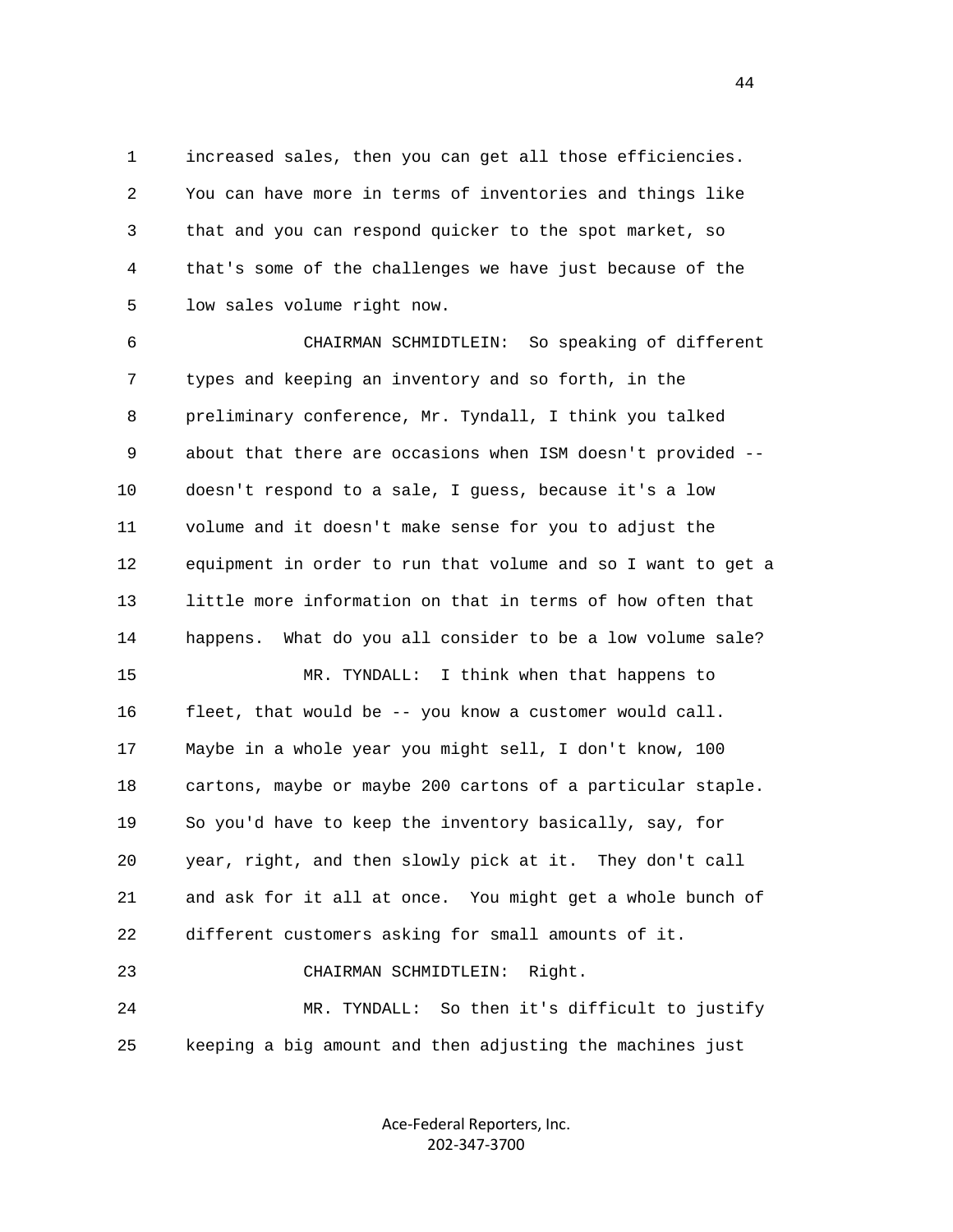1 for such a small run and you don't even know when they're 2 going to take it, so that's the situation where that happens 3 typically, but it's very, very low volume. We can still do 4 it, and like I said, we would plan to do that in the future. 5 If we can keep those types of inventories in place, if we 6 knew our production runs, we could schedule a lot better, 7 and then we would do that for sure. 8 CHAIRMAN SCHMIDTLEIN: Does it happen very often 9 that you get these types of requests? 10 MR. TYNDALL: Not that often. 11 CHAIRMAN SCHMIDTLEIN: Not that often. 12 MR. TYNDALL: I mean there's only so many SKUs, 13 but we try to focus on the big volume ones, the ones that 14 we're anticipating are going to move the most. 15 CHAIRMAN SCHMIDTLEIN: Okay. 16 MR. TYNDALL: Right, but it does happen. 17 CHAIRMAN SCHMIDTLEIN: It does happen? 18 MR. TYNDALL: Where we've had to cancel an order 19 there, for sure. 20 CHAIRMAN SCHMIDTLEIN: Okay. Alright, let me 21 shift gears just real quick and talk about -- I think 22 Commissioner Broadbent mentioned the steel wire rod and my 23 question has to do with the connection between the price of 24 that and the price of your product. Is there a connection? 25 Do you see the price of your product moving when the price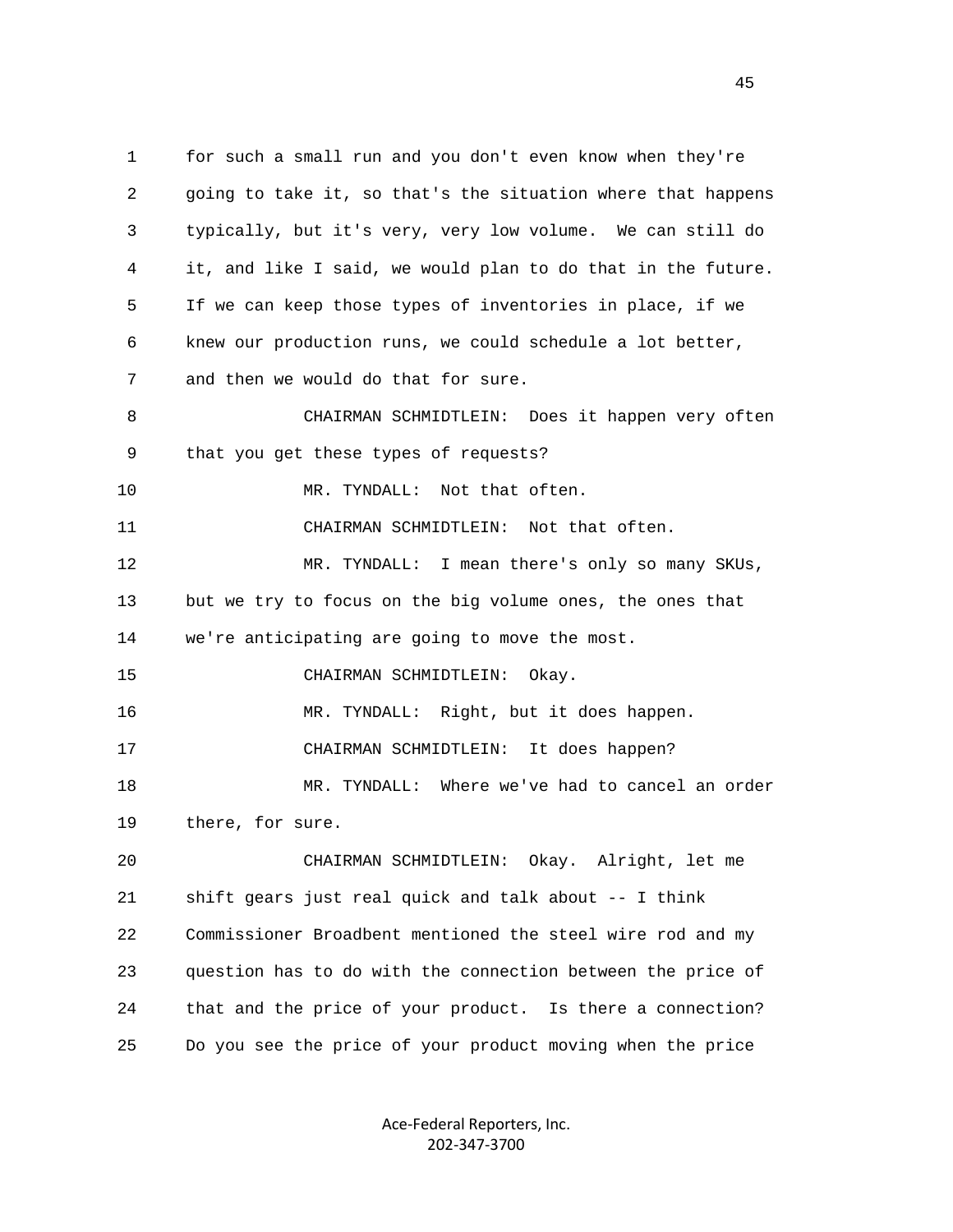1 of steel wire rod moves?

| $\overline{a}$ | So in other words, do distributors expect that               |
|----------------|--------------------------------------------------------------|
| 3              | -- you know they're following the prices of steel wire rod   |
| 4              | and when it's dropping they're going to expect that your     |
| 5              | spot -- given that you sell on the spot market that --       |
| 6              | MR. TYNDALL: From our existing customers?                    |
| 7              | We've actually -- you know we've eaten or we've accepted rod |
| 8              | increases because we can't increase the prices any more, so  |
| 9              | that just increases our losses, basically. And the end --    |
| 10             | sorry, the distributor, generally, they don't bring up that  |
| 11             | level of detail. That's more from our side. Where I think    |
| 12             | they benefit is on the China side. That's really where they  |
| 13             | see -- the ones that don't deal with us that's where they    |
| 14             | see the benefit.                                             |
| 15             | CHAIRMAN SCHMIDTLEIN: Okay, but you don't have               |
| 16             | them expecting a price decrease when the price of wire rod   |
| 17             | is going down?                                               |
| 18             | MR. TYNDALL:<br>No.                                          |
| 19             | They're not quoting that<br>CHAIRMAN SCHMIDTLEIN:            |
| 20             | to you?                                                      |
| 21             | MR. TYNDALL:<br>No.                                          |
| 22             | CHAIRMAN SCHMIDTLEIN:<br>Okay, okay, my time is              |
| 23             | Vice-Chairman Johanson.<br>up.                               |
| 24             | Thank you, Chairman<br>VICE HAIRMAN JOHANSON:                |
| 25             | Schmidtlein. And I would like to thank all of you for        |
|                |                                                              |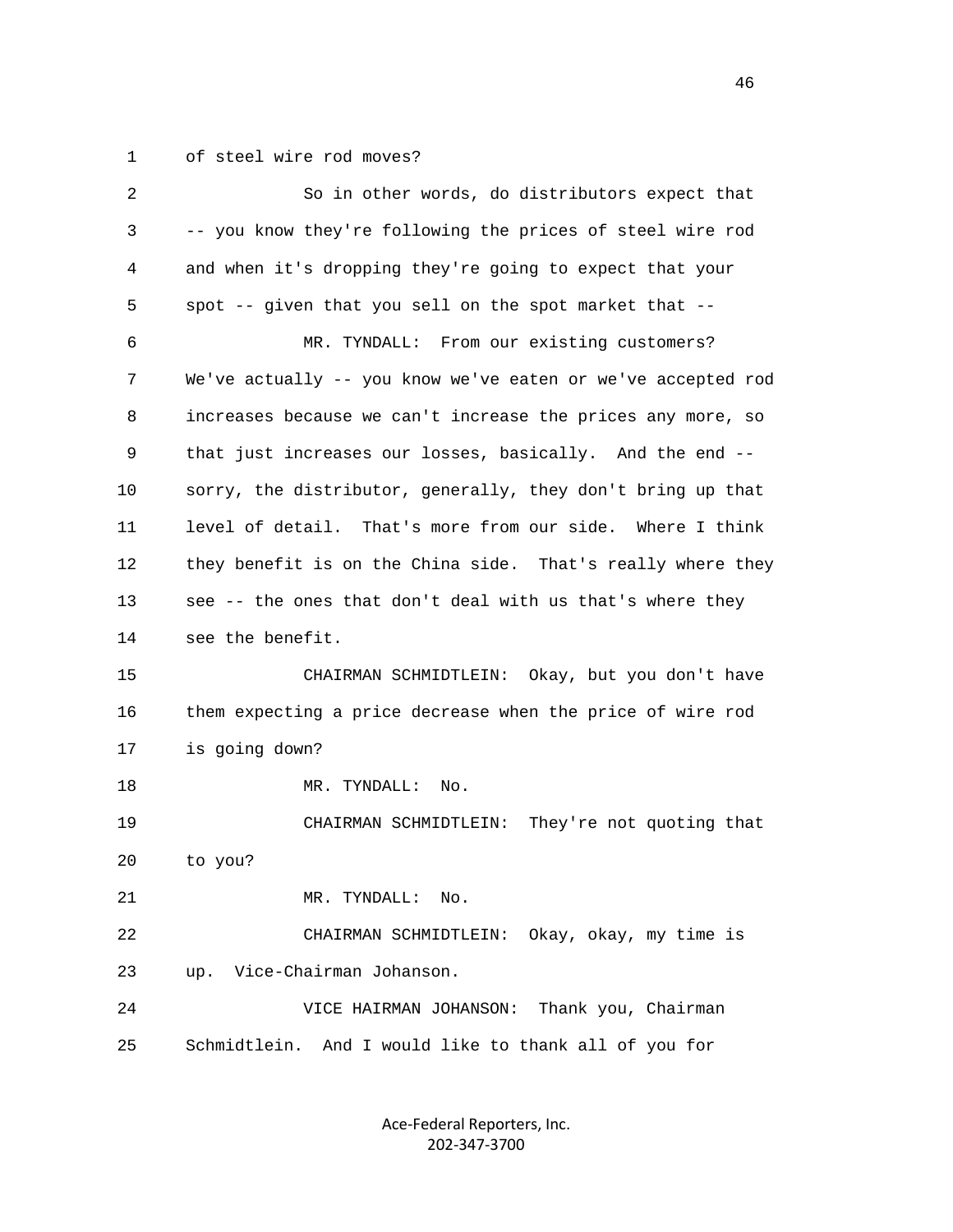1 appearing here today.

| 2  | Commissioner Schmidtlein brought up a few                   |
|----|-------------------------------------------------------------|
| 3  | minutes ago the whole issue of branding and Bostitch and I  |
| 4  | want to talk a bit further on that. In general, what impact |
| 5  | has private label pricing for Bostitch had on prices for    |
| 6  | branded products, generally? It's a well-known name. I      |
| 7  | mean even I knew about it before the hearing.               |
| 8  | MR. FARAH:<br>Right. To answer that question, our           |
| 9  | experience has been that -- and Ross, you can jump in on    |
| 10 | this, but everyone knows Bostitch, but effectively, right   |
| 11 | now when they buy the staples there are certain people who  |
| 12 | will buy Bostitch because they bought for years and things  |
| 13 | like that.                                                  |
| 14 | And again, I'm not 100 percent sure, but in                 |
| 15 | terms of what we see in the market when it comes to buying  |
| 16 | these staples they're so interchangeable now that the       |
| 17 | branding really doesn't have as much of an impact on -- as  |
| 18 | much of an impact on the market. Everything's become        |
| 19 | interchangeable, so other than customers probably who've    |
| 20 | known it for years and years and years because it's been    |
| 21 | around for so long, I think people accept that everything,  |
| 22 | whether it's ISM-made Bostitch or it's another Chinese      |
| 23 | supplier made Bostitch they're perfectly comfortable using  |
| 24 | that staple.                                                |

25 VICE HAIRMAN JOHANSON: So you don't think the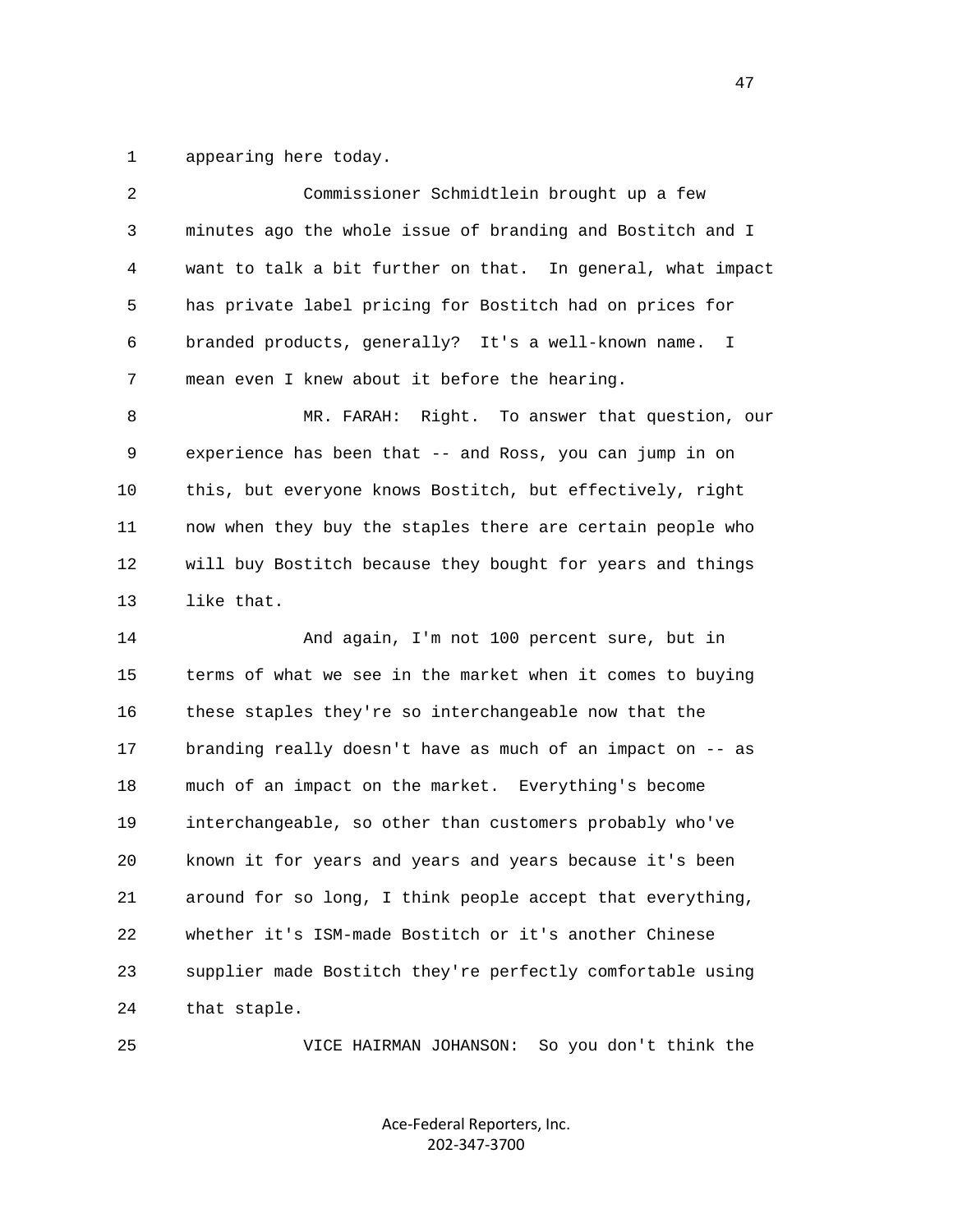2 Bostitch is due to perceived quality issues? 3 MR. FARAH: There might be some biases if 4 someone's been buying it for 20 years and they love Bostitch 5 staples, but I think -- and I'm sure they've probably lost 6 market share as well, but I think people now that everyone 7 manufacturers these staples and everything's 8 interchangeable, so they go for price a lot of times. 9 But again, I'm sure people who've been with 10 Bostitch for many years there's going to be a contingent -- 11 just like with ISM who stick with us who will continue to 12 buy from them. 13 VICE HAIRMAN JOHANSON: Okay, thank you for 14 your response, Mr. Farah. 15 As identified on page 8 of the Petitioner's 16 pre-hearing brief, U.S. consumption increased from 2014 to 17 2016. This increase, however, was not linear, and this can 18 be seen in the staff report, Table C-1. Could you please 19 address what occurred in the U.S. market that lead to a 20 decrease in consumption from 2014 to 2015 and then a 21 subsequent rise in 2016? And in your experience, what was 22 driving demand trends during the period of investigation? 23 MR. BUTLER: They don't have access to the data 24 on the consumption. 25 VICE HAIRMAN JOHANSON: Okay.

1 reasons these -- that certain companies would stick with

Ace-Federal Reporters, Inc. 202-347-3700

48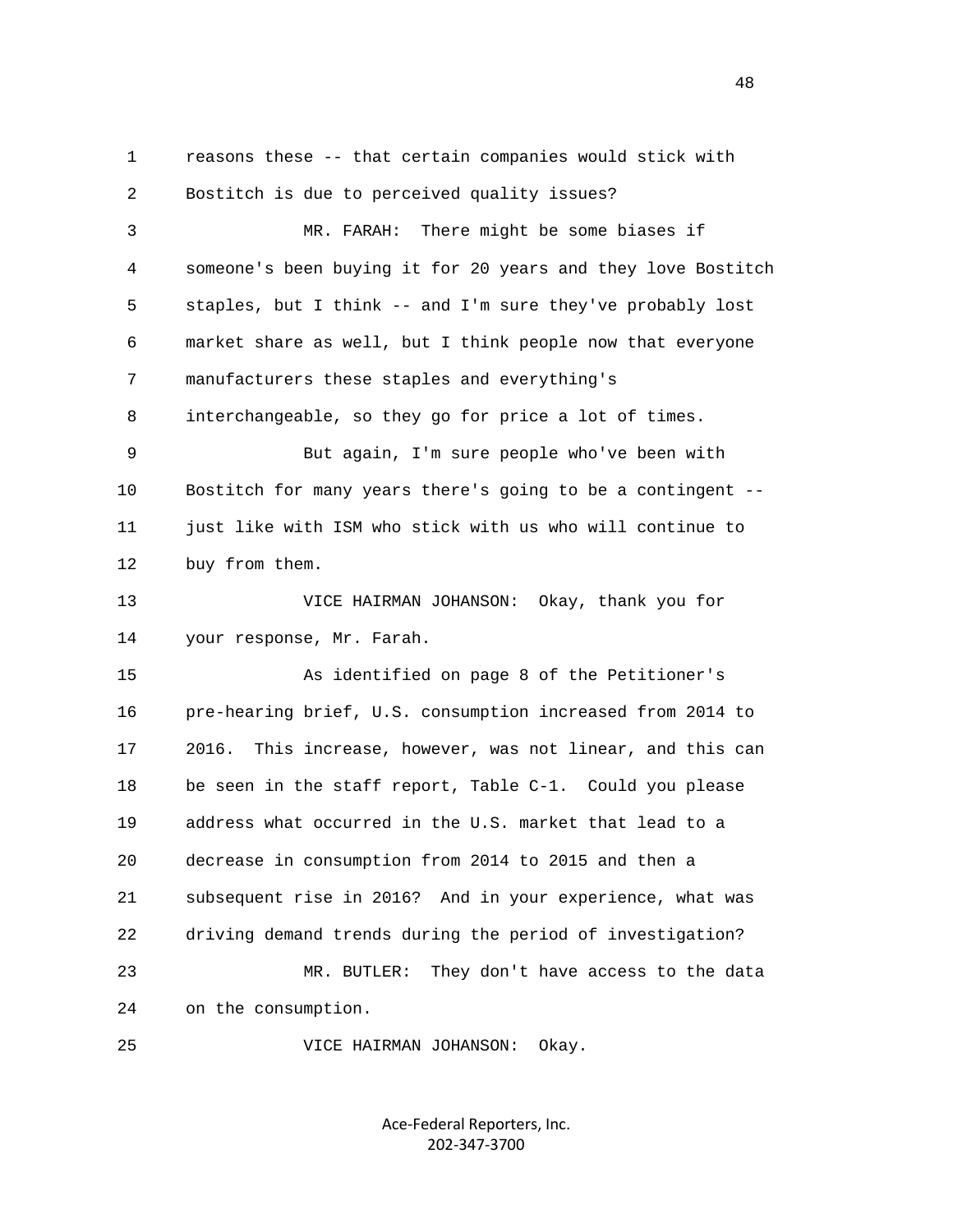1 MR. BUTLER: I don't know if they have any 2 comments on any changes in demand. Maybe we can try and get 3 you something. 4 VICE HAIRMAN JOHANSON: If you could do that in 5 the post-hearing brief, I'd appreciate it. 6 MR. BUTLER: Sure. 7 VICE HAIRMAN JOHANSON: The scope of this 8 investigation covers both coated and uncoated carton-closing 9 staples. To your knowledge, are any uncoated carton-closing 10 staples sold in the United States? 11 MR. FARAH: To my knowledge, no. 12 VICE HAIRMAN JOHANSON: Why would one buy 13 coated as opposed to uncoated staples; is that due to rust 14 concerns? 15 MR. FARAH: Yeah, the coating is for rust 16 concerns. 17 VICE HAIRMAN JOHANSON: Okay. Are you familiar 18 with coated at all? I just kind of curious about -- 19 MR. FARAH: Coated? Yes. 20 VICE HAIRMAN JOHANSON: Uncoated. 21 MR. FARAH: Uncoated? I've seen it done before, 22 but in our market I haven't seen it. 23 VICE HAIRMAN JOHANSON: Okay, thanks for your 24 responses. We've been hearing a lot about the Section 232 25 proclamation of the President regarding imports of steel.

> Ace-Federal Reporters, Inc. 202-347-3700

49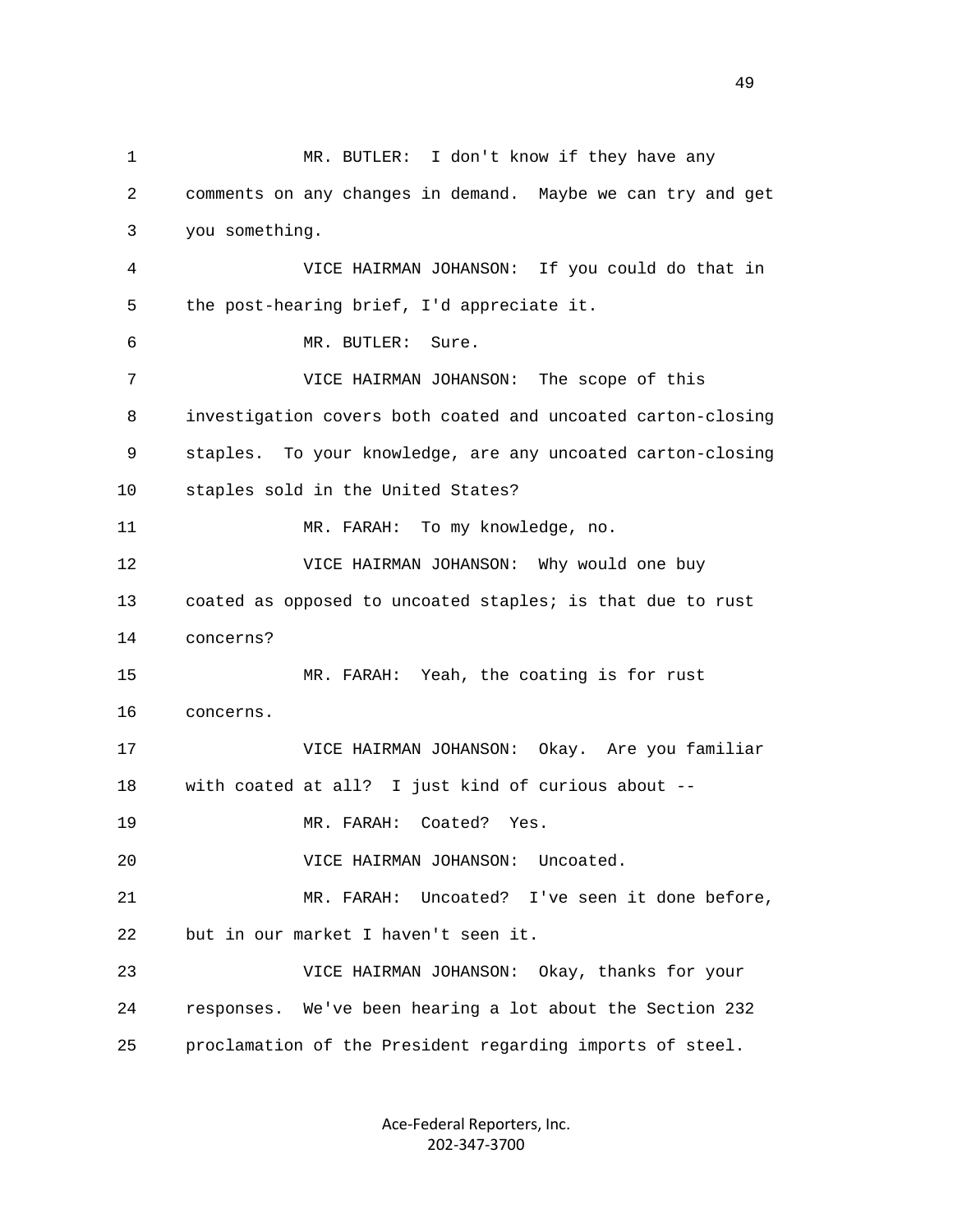1 What impact, if any, do you expect this proclamation will 2 have on the U.S. staple-producing industry?

 3 MR. FARAH: It's hard to tell because I'm not 4 sure exactly what the proclamation -- the final form of it 5 is going to be, who's going to be exempt, who's not going to 6 be exempt. I think that'll be an issue as well. So until 7 really I get details, I can speculate. There's different 8 things. There's the raw material that comes in. There's 9 finish products that come in, so it really would depend on 10 what the final Order is going to look like, which countries 11 are exempted, but I would hope that if there are tariffs put 12 on and the domestic industry gets healthier, we'll have a 13 stable supply. We'll be able to -- you know we have a 14 healthy, competitive rod industry here in the United States. 15 And if they can start filling up their capacities more and 16 things like that, then I think it'll benefit everybody. 17 It's just getting rid of fantasy pricing and unfair or 18 non-market pricing. That's the thing that disrupts 19 everything.

 20 VICE HAIRMAN JOHANSON: Thanks, Mr. Farah. 21 Have there been any significant changes since January 2014 22 in the production technology for carton-closing staples? 23 MR. FARAH: No, none. 24 VICE HAIRMAN JOHANSON: Thanks. Could you

25 please discuss ISM's integrated production model and the

Ace-Federal Reporters, Inc. 202-347-3700

 $50<sub>50</sub>$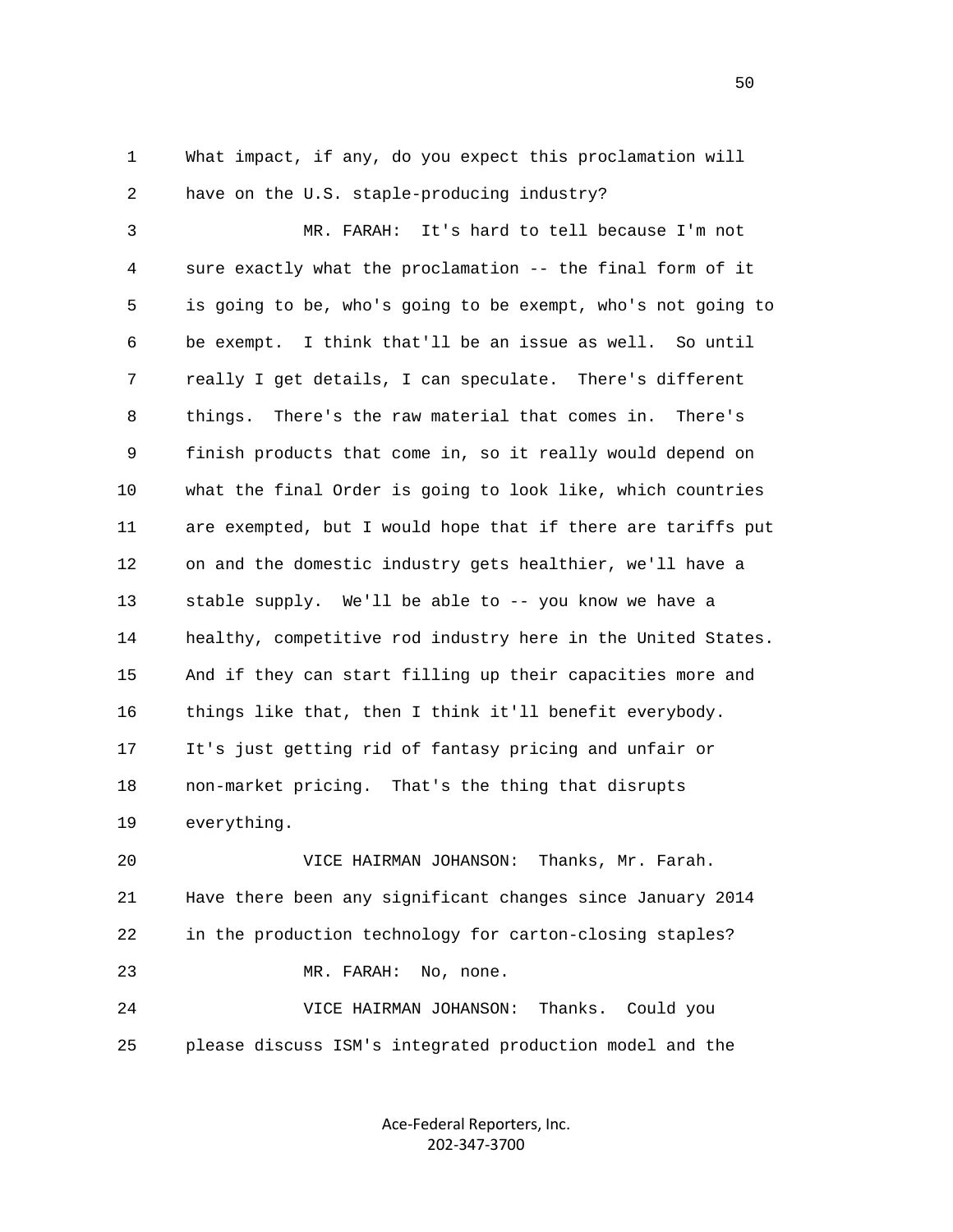1 extent to which its current production volumes are

 2 consistent with that model? 3 MR. FARAH: So the process? 4 VICE HAIRMAN JOHANSON: Your integrated 5 production model. 6 MR. FARAH: Yes, so we still run an integrated 7 production model, so from the raw material from the rod all 8 the way to the finished staple, so we still -- that's how we 9 still make the staple. I don't know if I'm answering the

10 question properly.

 11 VICE HAIRMAN JOHANSON: How has that impacted 12 -- so you've been able to maintain that despite the low 13 prices?

 14 MR. FARAH: Yes, but not in an efficient because 15 it's really -- it's quite an involved process when you're 16 vertically integrated like that. And ideally, as Mr. 17 Tyndall talked about the furnace, for example, and drawing 18 the wire. What drawing the wire? All those types of things, 19 ideally, if you have the proper demand you can run that in a 20 continuous, efficient manner. So where it impacts us is 21 when we have low volumes and you have to turn on the 22 furnace and you have to do things sometimes in batches and 23 things like that. So we're not always operating in ideal 24 conditions, but we still have to do all those processes to 25 make the staple.

> Ace-Federal Reporters, Inc. 202-347-3700

 $51$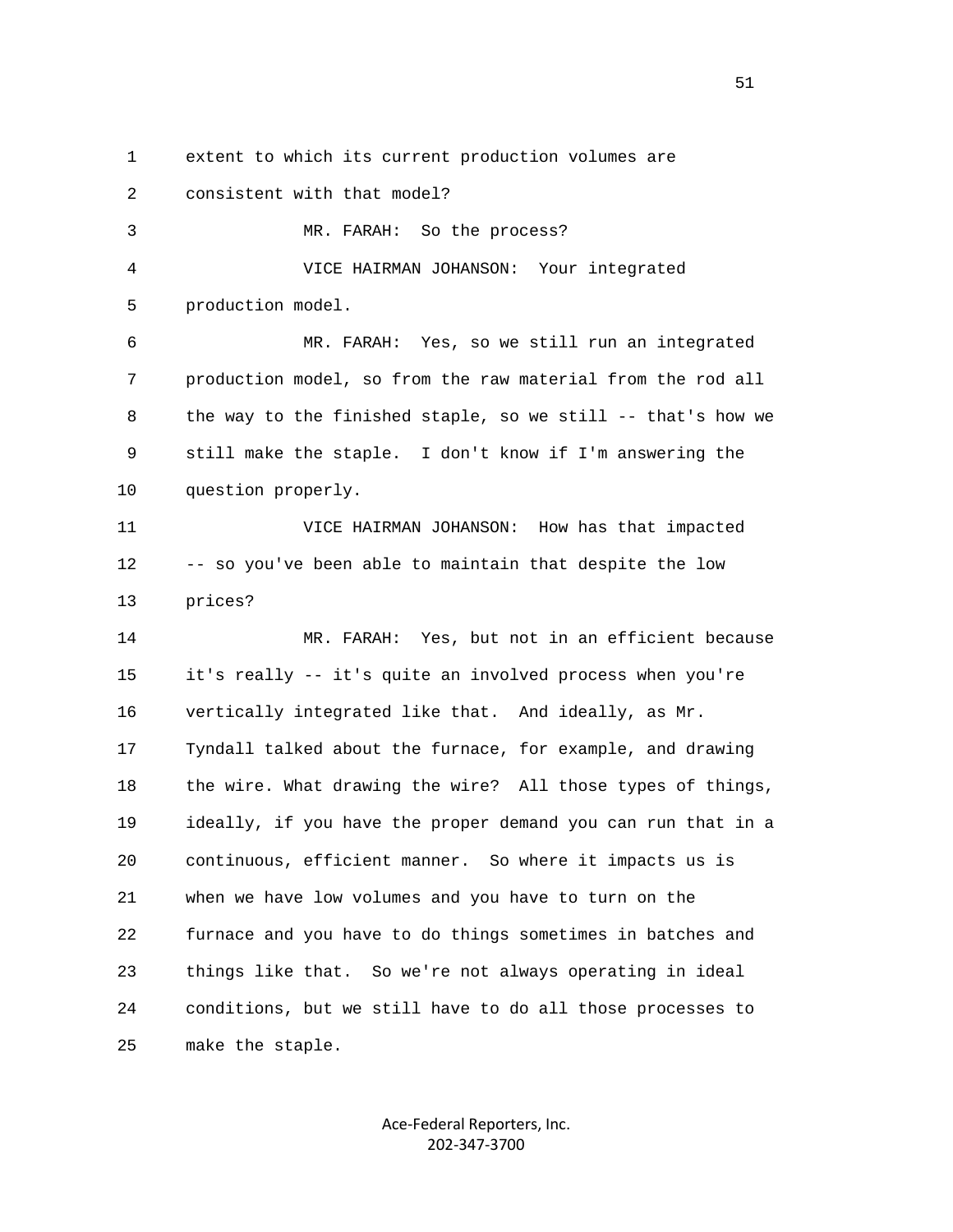1 VICE HAIRMAN JOHANSON: Okay, thank you. Have 2 you all seen any post-petition effects from this

3 investigation?

 4 MR. FARAH: Yes. In terms of when the November 5 Order first came out, preliminary Order, we started hearing 6 from customers that we hadn't heard from in years. Everyone 7 started to become concerned. So we have a lot of 8 activities. People started asking us about capacities, what 9 can we do, our product line, things like that. Some of they 10 stated they still have product on the water. They still 11 have orders -- manufacturing orders that they made and we 12 suspect a lot of them stuffed the system before the Order 13 came out so that they had product on hand, but we're seeing 14 an acceleration of that slowly where everyone's -- we got 15 orders that we would've never received before because of 16 that and everyone's kind of just holding on.

 17 You know another customer another ship from 18 China just came and they said they're going to use that 19 inventory, but in the future they want to buy from us. One 20 customer started -- a large customer started buying roll 21 staples from us, so there's been a lot of positive impact 22 and a lot of things, but everything's just kind of up in the 23 air because they also -- they've been working with these 24 Chinese suppliers for some of them years and years and years 25 and they don't want to disrupt their relationships or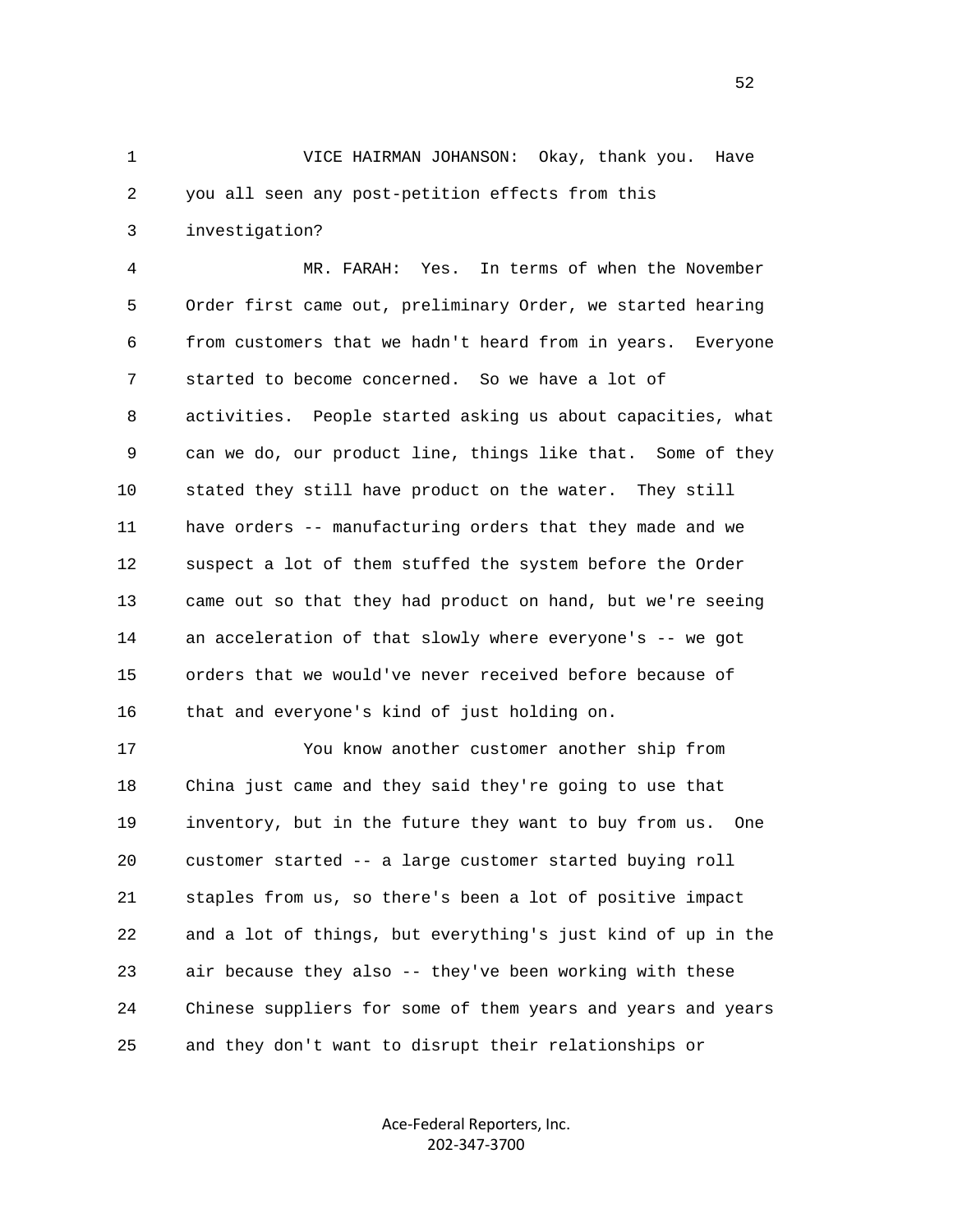1 supplies until they're certain about what's going to happen 2 and what the impact's going to be. 3 VICE HAIRMAN JOHANSON: Okay, thanks, Mr. 4 Farah. 5 Do you all expect the potential changes in raw 6 material costs, such as carbon wire rod prices that would 7 affect prices for carton-closing staples? 8 MR. FARAH: Do we expect them to go up? 9 VICE HAIRMAN JOHANSON: Right. 10 MR. FARAH: We've seen actually during the 11 period of investigation the price actually it hit a trough 12 on the raw material side, but it's gone back up. I don't 13 expect there to be too much of an increase in the raw 14 material price, but it has gone up. Quite recently, it's 15 gone up -- it's made a significant move in the last six 16 months to a year, since August of last year, but it's coming 17 off the trough. So we are seeing rising raw material 18 prices, but we don't expect that to impact our -- as long as 19 we get the sales, we don't expect that to impact us as 20 greatly as it would've in the past with much lower sales. 21 VICE HAIRMAN JOHANSON: Right. Okay, thank you 22 for your responses. My time is about to expire. 23 CHAIRMAN SCHMIDTLEIN: Commissioner Williamson. 24 COMMISSIONER WILLIAMSON: Thank you, Madame 25 Chairman. I want to thank all the witnesses for coming

> Ace-Federal Reporters, Inc. 202-347-3700

 $53$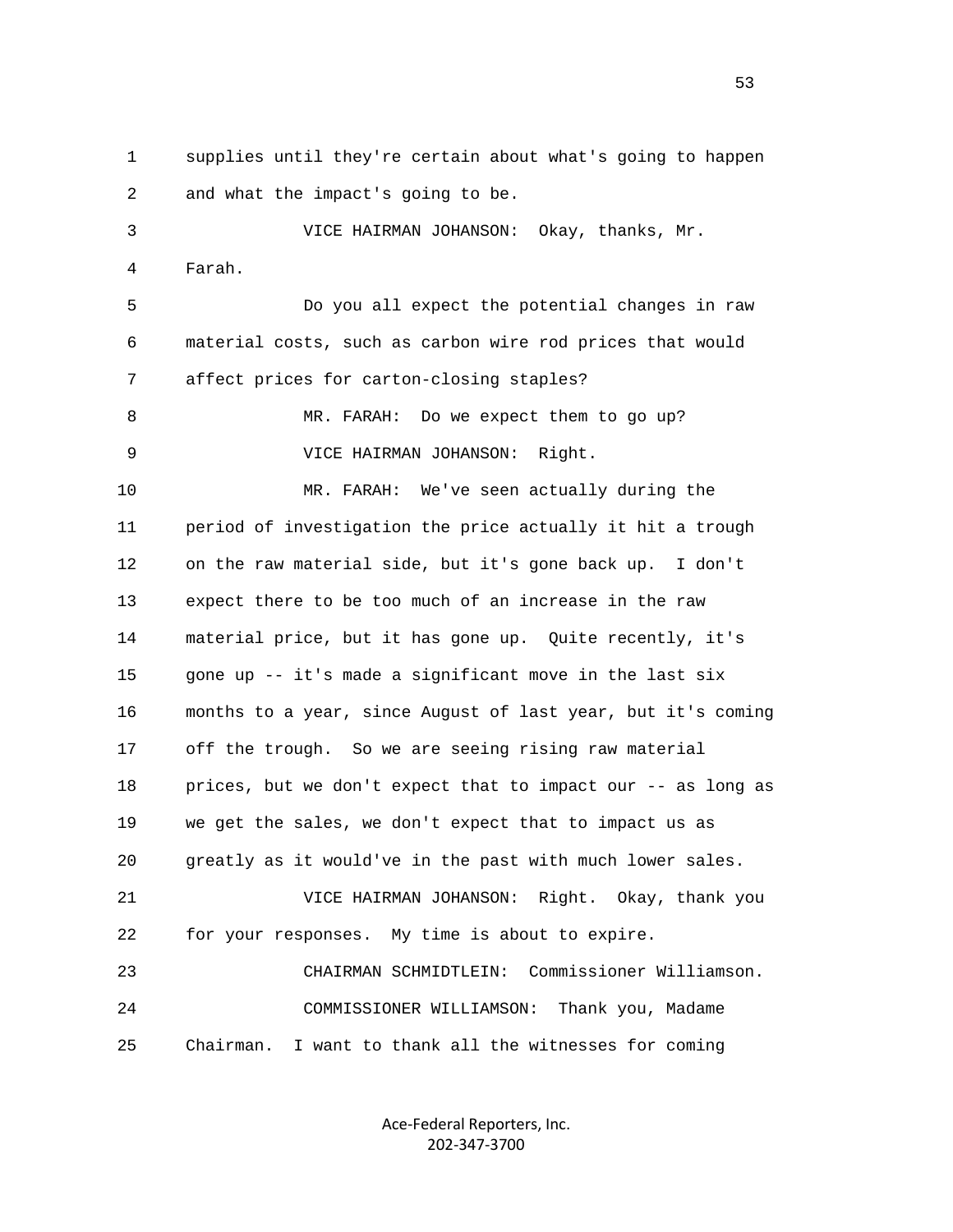1 today. Mr. Butler, I particularly want to thank you for 2 this packaging of the witnesses' statements. It's very, 3 very helpful, so I appreciate that very much. We've been 4 urging people who have appeared to do that for years, so 5 thank you.

 6 Continuing on with Commissioner Johanson's 7 question, I was just wondering about wire rod and the role 8 of imports of wire rod versus domestic produced. I'm sure 9 there must be some Orders on wire rod, but does that play a 10 role at all in terms of the cost of the raw material for 11 you?

 12 MR. FARAH: Well, our Chinese competitors, for 13 example, there are wire rod Orders on China. So what 14 basically happens is China can't sell wire rod to the United 15 States -- well, they can, but at a very high tariffs. So we 16 pay a normal market price here in the United States and 17 China, for example, they pay a very crazy price for the rod. 18 While they do kind of get around any kind of rod order by 19 manufacturing the staple, what they've been doing for 20 years, manufacturing the staples in China and then sending 21 them here to the United States using dumped rod, 22 effectively. So that's where -- we pay market prices, 23 effectively, and they can get around Orders by just -- you 24 know they use dumped products in staples and then ship the 25 staples here.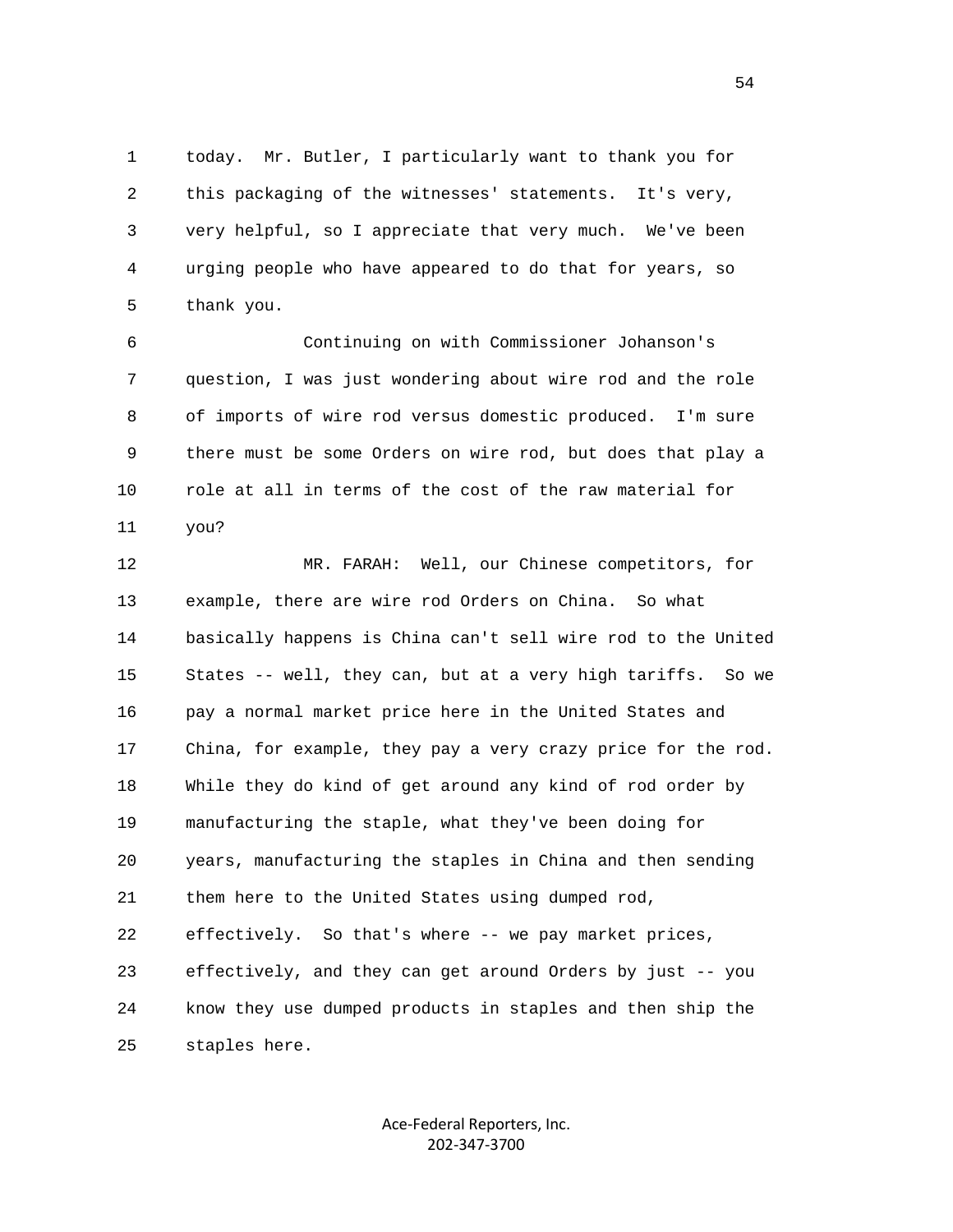1 COMMISSIONER WILLIAMSON: Okay. Thank you. I 2 was just wondering about that relationship.

 3 We had a case on packaging tape, which was quite 4 fascinating, so I want to go back and ask you about this 5 competition between staples and packaging tape and I guess 6 your demand for your product going forward. And you talked 7 about, I guess, for heavier weight applications the staples 8 are better than tape. I assume if somebody's shipping 9 refrigerators the cartons got staples rather than tape.

 10 MR. FARAH: Yes. The appliance industry uses it 11 quite a bit, windows and doors. There's a lot of 12 applications where tape isn't practical to use. And then 13 often in environments where you have high production numbers 14 tape isn't ideal often -- and glue as well at high, high 15 speeds. The cost is more. And staples, typically, they can 16 hold a lot more weight in the box, so heavy -- automotive 17 manufacturers, for example, where they have heavier spare 18 parts and things like that after market -- all kinds of 19 industries like that, so where the staple is used.

 20 COMMISSIONER WILLIAMSON: Okay, because we had 21 cases on cans last week, so it's a little related. Okay, 22 good. So in a sense, you're not worried about tape 23 replacing your product.

 24 MR. FARAH: No, there has been a little bit in 25 the past, but I actually think that stabilized, generally,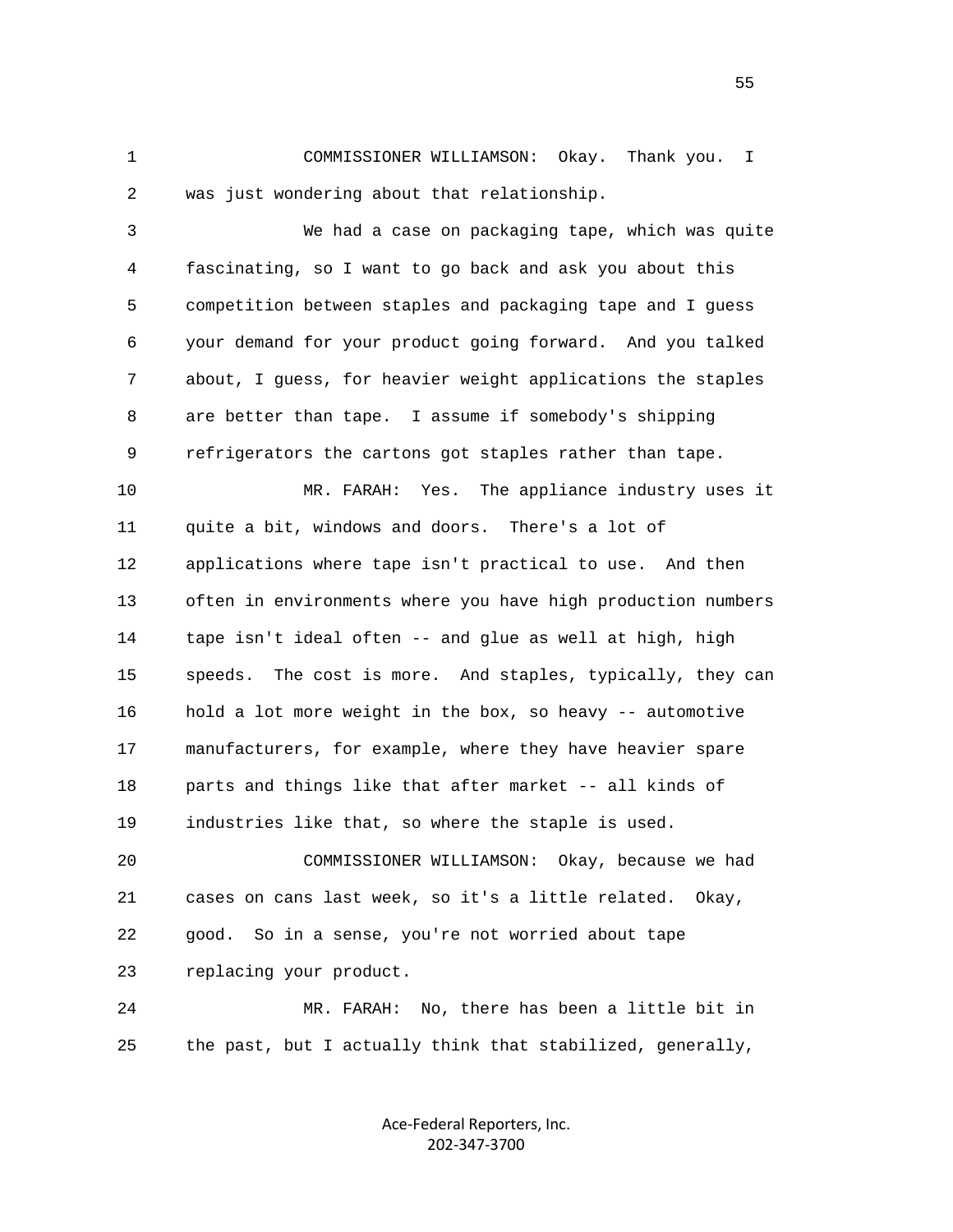1 over the years. And I think as -- like I said, as more and 2 more manufacturing comes back, you'll start to see, I think, 3 more and more staples getting used. Tape is going to grow 4 as well, of course, but they both have applications. So as 5 long as manufacturing and the economy continues to improve, 6 I think you'll see both continue to grow. 7 COMMISSIONER WILLIAMSON: Okay. 8 Okay, what about other uses for large staples 9 than just carton sealing? I once had a do-it-yourself 10 project at home putting in some flooring and remember using 11 staples there. And I assume there's not that much 12 different, is -- do you make other types of staples? Is 13 that a different industry? 14 MR. FARAH: That's a different -- that's the 15 wood to wood staple market. 16 COMMISSIONER WILLIAMSON: Okay. 17 MR. FARAH: So those you can use to I think 18 flooring and things like that. We focus -- our main focus 19 is just the carton-closing industry, which are different 20 staples compared to those ones. 21 COMMISSIONER WILLIAMSON: Okay. Now there's no 22 companies that are in both at least not in the U.S. if 23 you're the only ones here? 24 MR. FARAH: I don't -- in U.S., I don't know if 25 there's wood to wood staple -- I don't -- I can't be 100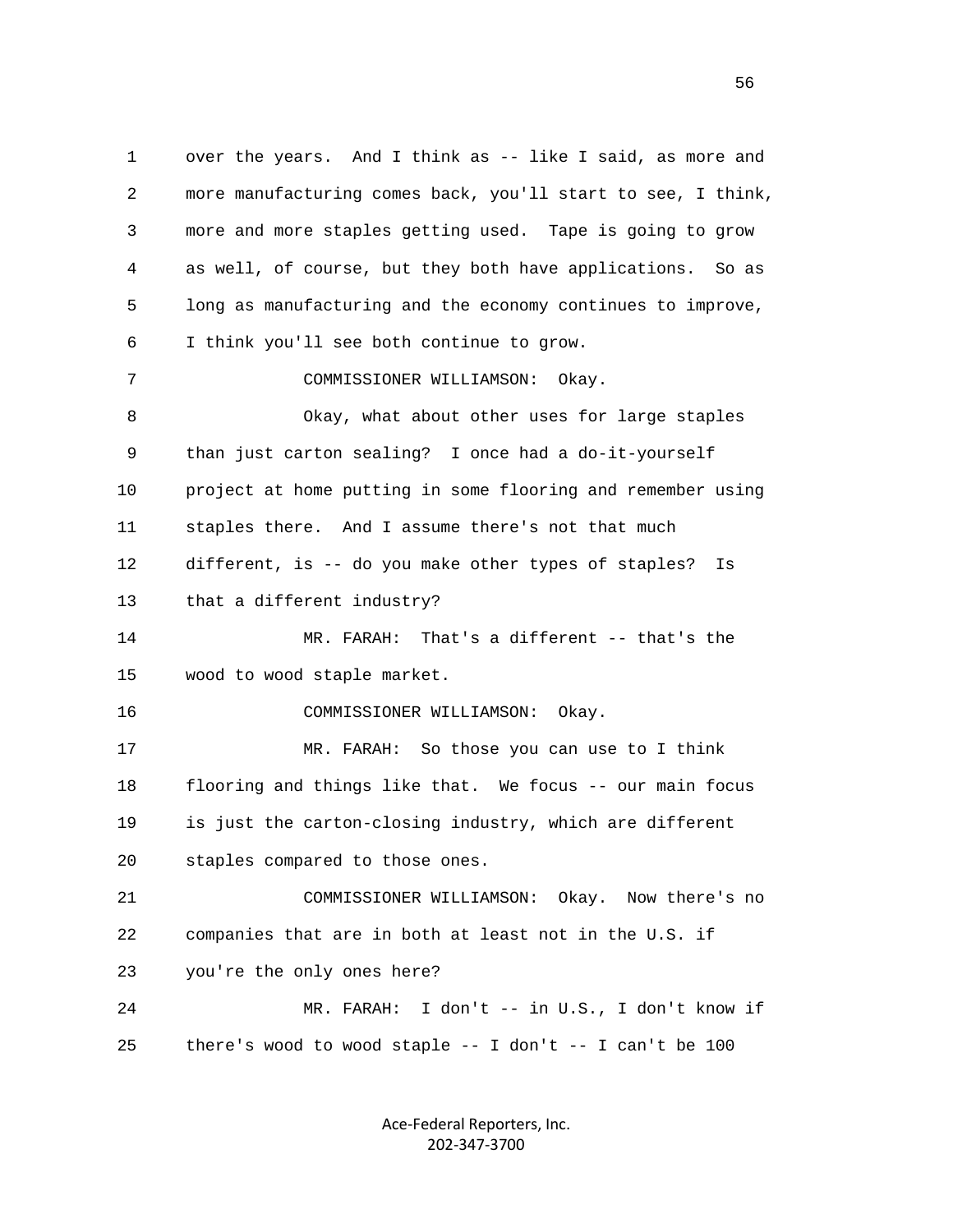1 percent sure of that. I don't think there are, but I could 2 be wrong on that. 3 COMMISSIONER WILLIAMSON: Okay. 4 MR. FARAH: I think most of all that type of 5 product comes from China. 6 COMMISSIONER WILLIAMSON: Okay, good. What 7 about your firm sells the machines -- and do any of your 8 competitors do that? 9 MR. FARAH: Yes. So they, you know, everybody 10 does -- most of them will like Bostitch sells or 11 distributors will sell tools as well. We sell tools to our 12 distributors as well. So and many of the tools are 13 interchangeable as well. 14 COMMISSIONER WILLIAMSON: Okay. When you talk 15 distributors, who are we talking about, some examples? I 16 assume big box stores might be one set of distributors, but 17 are there other -- 18 MR. FARAH: Well, they're typically, there's -- 19 it could be a catalog company. It could be packaging, you 20 know, packaging specialist companies. We have lots and lots 21 of them. 22 MR. TYNDALL: Yeah, they're small -- sorry. 23 Ross Tyndall. There are big catalog companies on line name 24 brand catalog companies in the thousands and tens of

> Ace-Federal Reporters, Inc. 202-347-3700

25 thousands of products.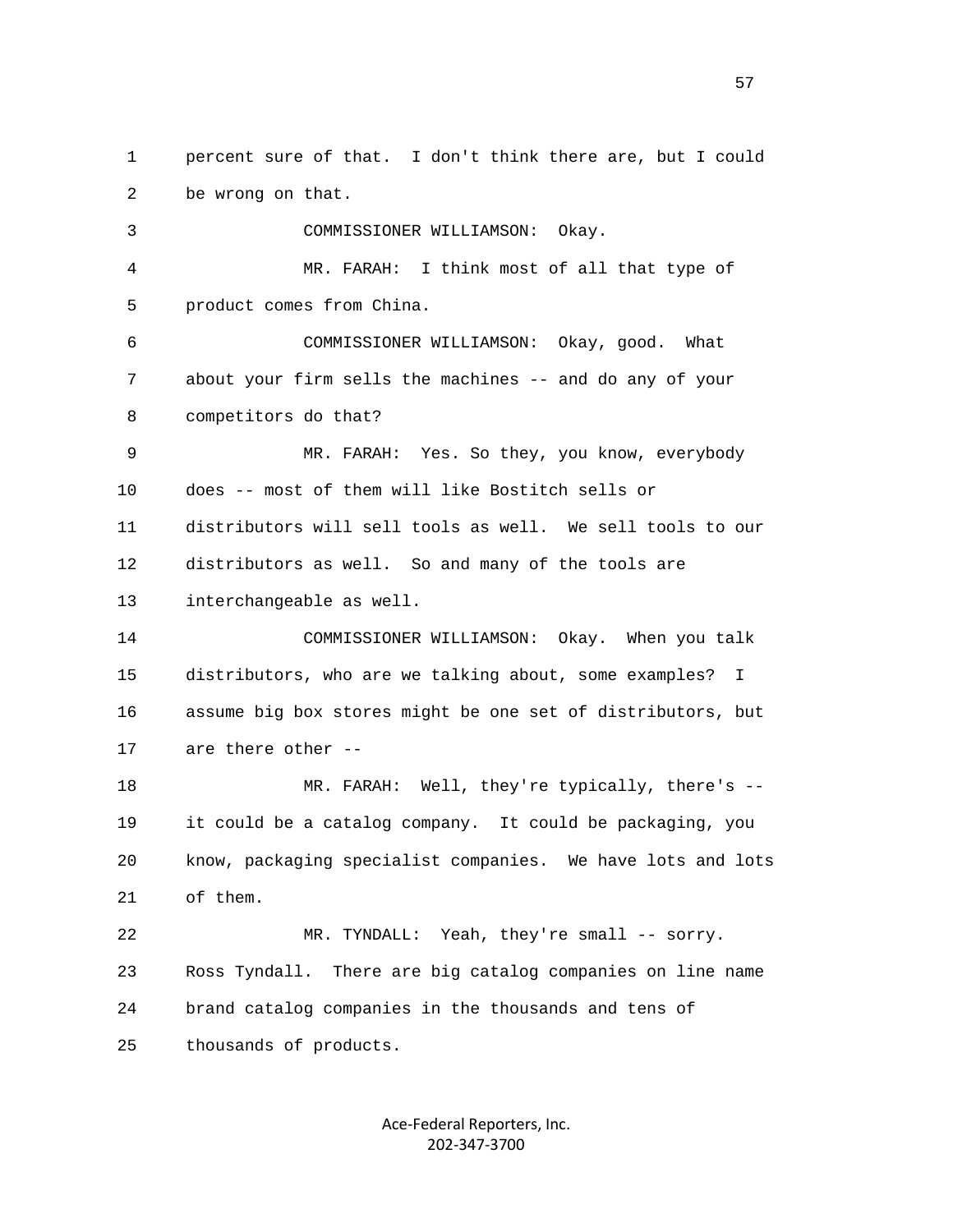1 COMMISSIONER WILLIAMSON: Oh, like Uline, stuff 2 like? 3 MR. TYNDALL: That might be one of them, yes. 4 COMMISSIONER WILLIAMSON: Okay. 5 MR. TYNDALL: Yeah, those types of companies -- 6 COMMISSIONER WILLIAMSON: Okay. 7 MR. TYNDALL: -- are heavy in the package -- 8 servicing the packaging industry. 9 COMMISSIONER WILLIAMSON: Okay. 10 MR. TYNDALL: So there are those specialists 11 that only do kind of packaging and then there are those ones 12 that like a Uline that are much broader than just packaging, 13 right. 14 COMMISSIONER WILLIAMSON: Okay. Okay. 15 MR. TYNDALL: Correct. 16 COMMISSIONER WILLIAMSON: Now I have an idea. 17 MR. TYNDALL: Yeah. 18 COMMISSIONER WILLIAMSON: Good. Okay and how 19 important is this competition between different of the 20 tools? I mean, do you sell -- do people sell the tool and 21 then expect their staples to go along with -- I mean, do 22 they -- is there a competition like my tool is better than 23 your tool? 24 MR. TYNDALL: There is. There is. I mean, 25 maybe back to people's love of one particular our style or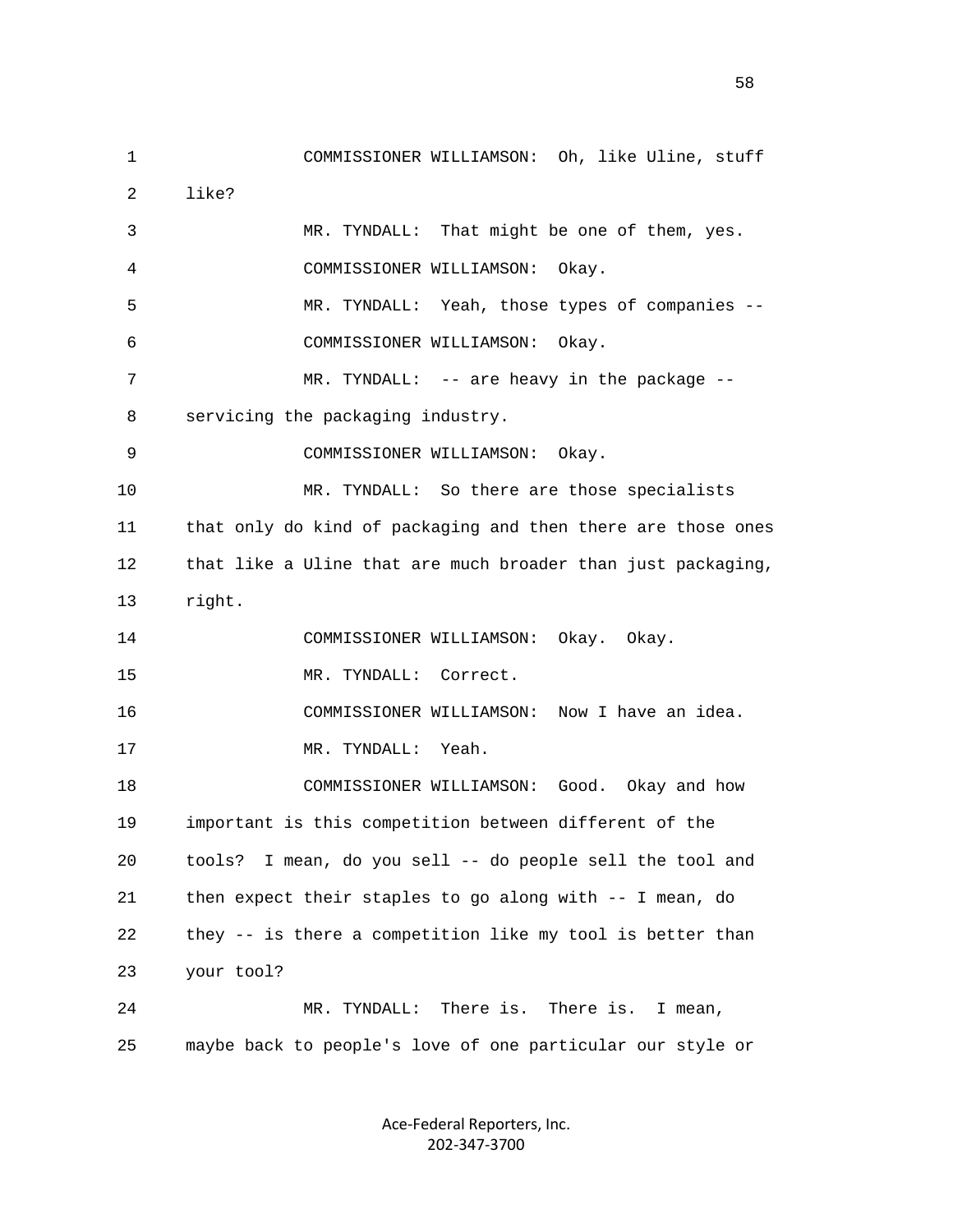1 the Bostitch style, there's a significant investment in the 2 tools. And ISM has the -- if not the best, certainly you 3 know, tied for the best reputation in the market for our 4 tooling and that's what people remember. And we have tools 5 out in the marketplace that have been, you know, 40, 50 6 years in production and just need a little bit of 7 maintenance to keep it going. 8 COMMISSIONER WILLIAMSON: Okay.

 9 MR. TYNDALL: So it is an important -- there is 10 competition, but once a customer usually makes an investment 11 in a tool and as long as it works well, like you know, our 12 tools do not market, then they're usually committed to that 13 style of staple.

 14 COMMISSIONER WILLIAMSON: Okay. And I guess 15 there's a difference between the tool that you might use in 16 a company that only maybe seals a few boxes an hour as 17 opposed to the cannery that's --

 18 MR. TYNDALL: Absolutely, absolutely. So 19 there's your, you know, you can get them both hand actuated 20 or air actuated or pneumatic. And typically, when you're 21 building the blocks, you know, you put a couple staples and 22 the bottom to it's usually maybe a foot bottom or a hand and 23 you'll make your boxes. Then once the product's in there, 24 you usually using a -- like a role staple machine because 25 you can get it done much quicker once the bottom's closed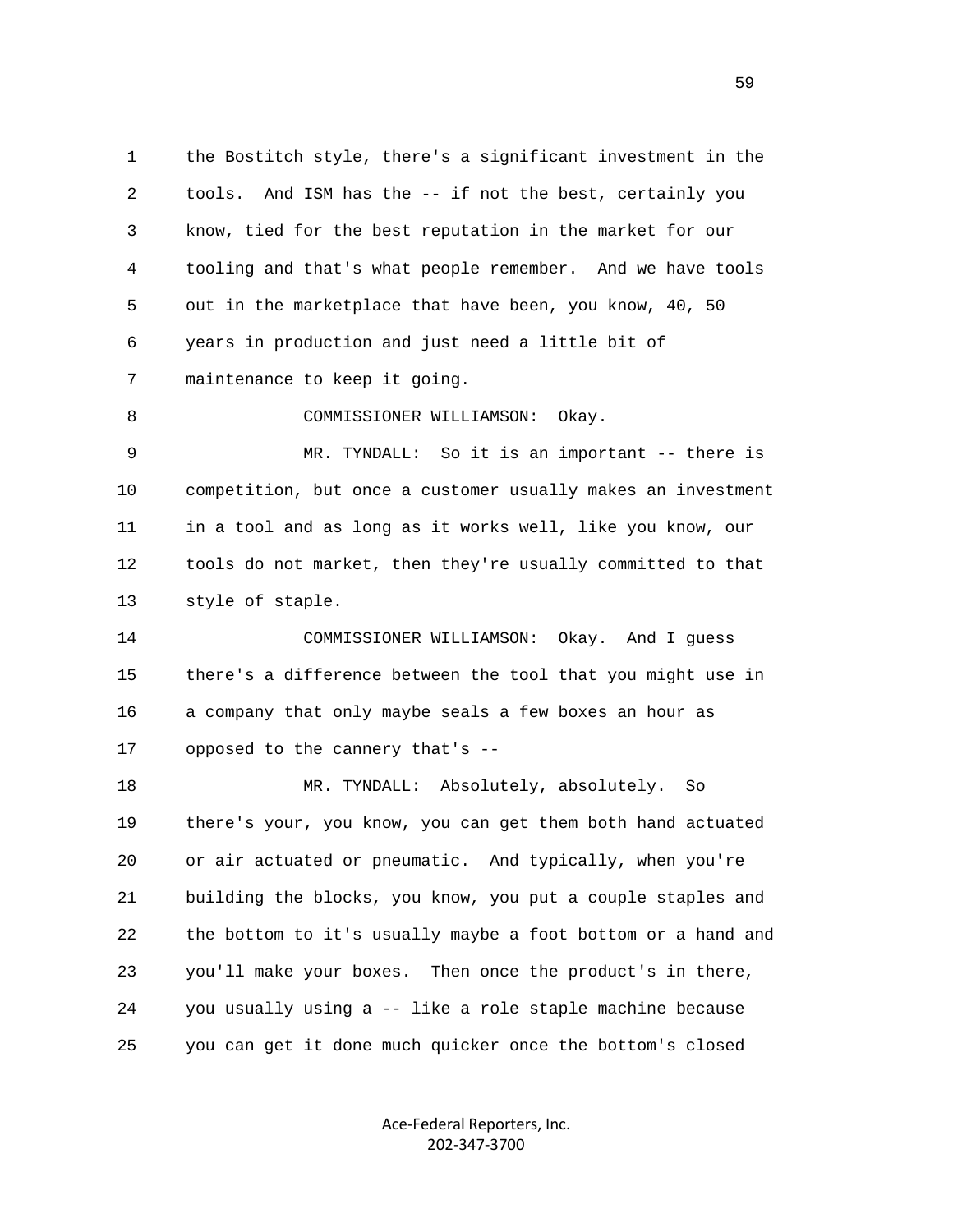1 you go by nickname.

| 2  | COMMISSIONER WILLIAMSON:<br>Yeah.                              |
|----|----------------------------------------------------------------|
| 3  | So the tools that are using, the<br>MR. TYNDALL:               |
| 4  | rolls, you're doing a lot more boxes per hour. And then on     |
| 5  | the high end, you might buy a tool head that would be used     |
| 6  | in, you know, in a manufacturing process like an assembly      |
| 7  | line where the product's coming down maybe bottles or what     |
| 8  | have you. And the assembly line is automatically closing       |
| 9  | that carton at a very fast pace. So that's where you want      |
| 10 | your 4- or 5,000 roll staples all loaded up and very few       |
| 11 | change overs with that, so.                                    |
| 12 | COMMISSIONER WILLIAMSON: Now is the competition                |
| 13 | between your company and the imports kind of similar on this   |
| 14 | whole line of different types of tools?                        |
| 15 | I mean, the customer at the<br>MR. TYNDALL:<br>Yes.            |
| 16 | end of the day drives the need for which particular tool       |
| 17 | they're looking for. And then they have all sorts of           |
| 18 | different manufacturers to choose from as far as tools.<br>And |
| 19 | then once you made the investment in the tool, you can         |
| 20 | choose all sorts of different suppliers of a very like         |
| 21 | staple.                                                        |
| 22 | COMMISSIONER WILLIAMSON:<br>Okay.                              |
| 23 | MR. TYNDALL:<br>Does that answer that your                     |
| 24 | question?                                                      |
| 25 | COMMISSIONER WILLIAMSON:<br>Yeah, and it's not                 |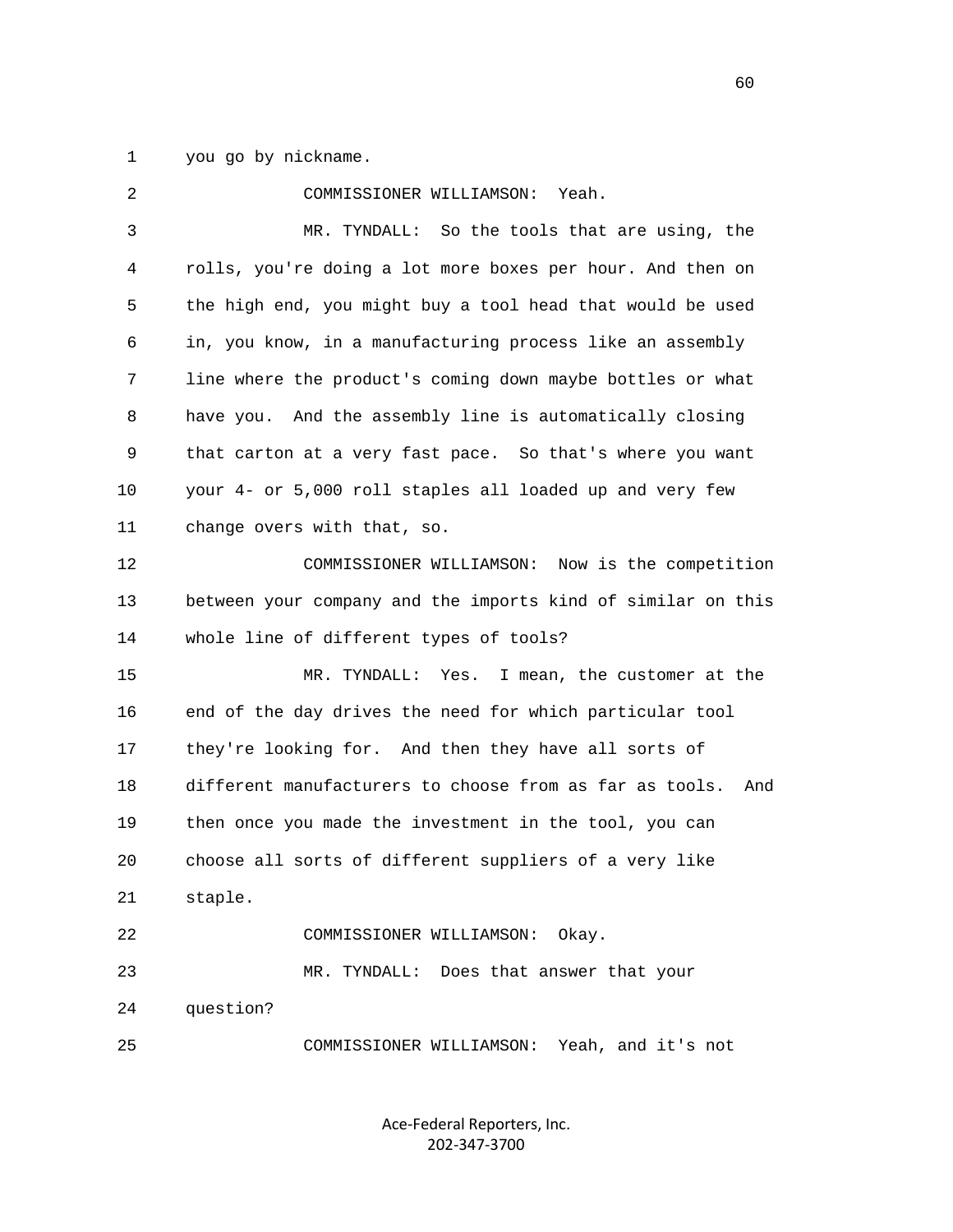2 has another niche? 3 MR. TYNDALL: No. 4 COMMISSIONER WILLIAMSON: Okay. Oh, so we have 5 -- we do see that in some industries. That's why I was -- 6 MR. TYNDALL: Got it. 7 COMMISSIONER WILLIAMSON: -- asking that 8 question. Thank you. Let's see. Okay. I think that's all 9 the questions for right now. Thank you. 10 MR. TYNDALL: Okay. 11 CHAIRMAN SCMIDTLEIN: Commissioner Broadbent? 12 COMMISSIONER BROADBENT: Thank you. Excuse me. 13 At one point, the U.S. had an order an imports of staples 14 from Sweden. And that was terminated because of lack of

1 like the imports have certain niches and domestic production

 15 domestic industry participation. Can you explain what has 16 happened in U.S. market that accounted for this and why we 17 continue to see Swedish staples in the U.S. market today? 18 Mr. Butler?

19 MR. BUTLER: (microphone was off.) 20 COMMISSIONER BROADBENT: We can't hear you, 21 sorry. Yeah? 22 MR. BUTLER: I'm sorry. We can address that

 23 post-hearing, but as I recall, the -- that they pulled out 24 after very quickly, but they're still a Swedish maker of 25 staples and there's some imports from Sweden, but that --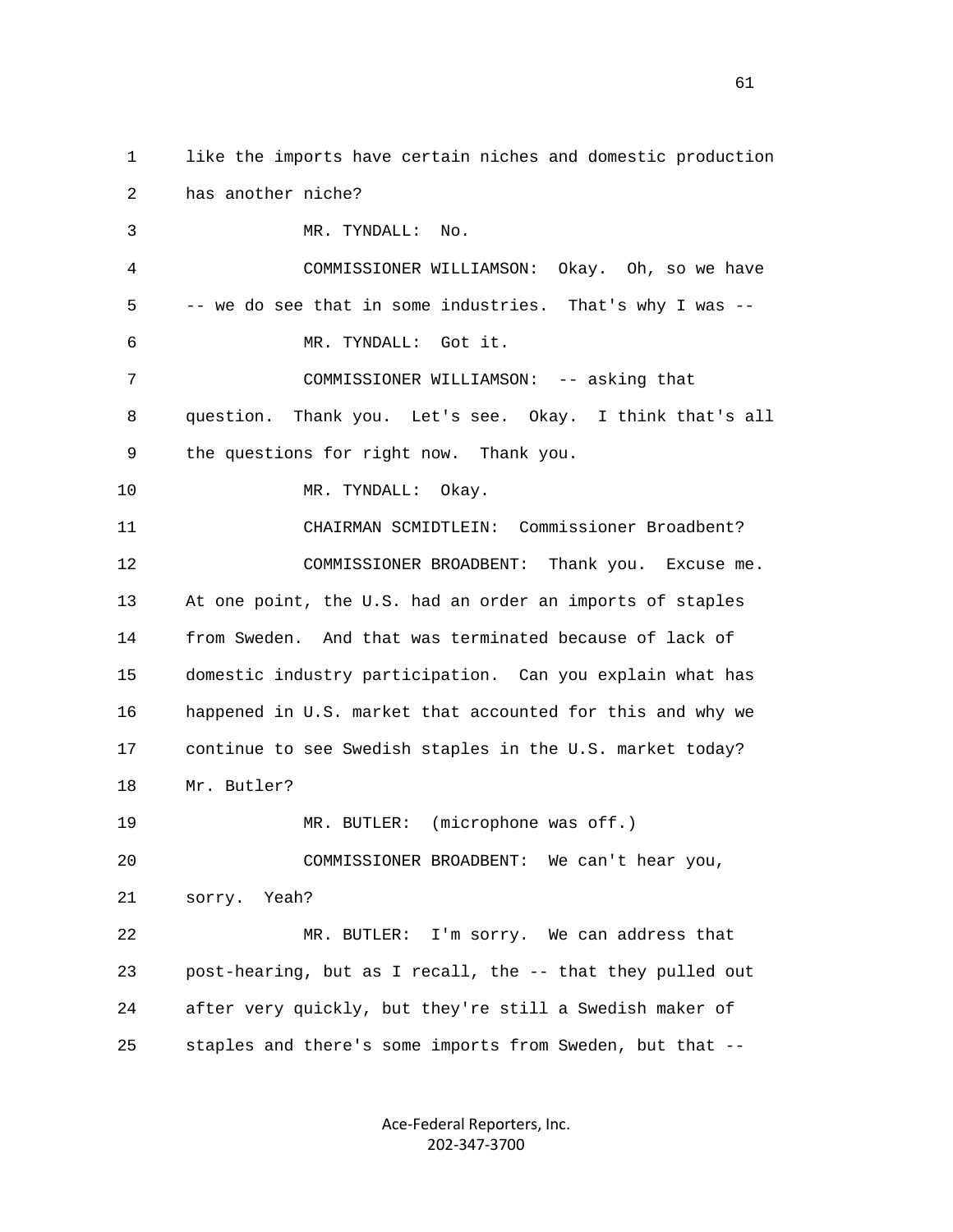1 they were no longer the issue after I think a while. They 2 weren't the imports of concern. Is my understanding of the 3 domestic industry time. 4 COMMISSIONER BROADBENT: Okay. So the domestic 5 industry thought about raising a concern, but decided not 6 to? 7 MR. BUTLER: That was my understanding. 8 COMMISSIONER BROADBENT: Yeah. 9 MR. BUTLER: ISM wasn't involved in that case, 10 right? 11 MR. FARAH: From the 80s? 12 MR. BUTLER: '82. 13 MR. FARAH: Oh, this is from 1980s? 14 MR. BUTLER: Yeah. 15 MR. FARAH: Yeah, I think ISM at the time did 16 that. 17 MR. BUTLER: Sorry, we'll go back through it. I 18 haven't read it since the prelim, but we can give you a 19 response. 20 COMMISSIONER BROADBENT: Okay. Mr. Tyndall, I 21 have a naive question. Why are you a management consultant 22 and not an employee of ISM? 23 MR. TYNDALL: I was doing management consultant 24 business development and that's the role that Maroune needed 25 me to come down and do for the company. I mean, that's --

> Ace-Federal Reporters, Inc. 202-347-3700

 $\sim$  62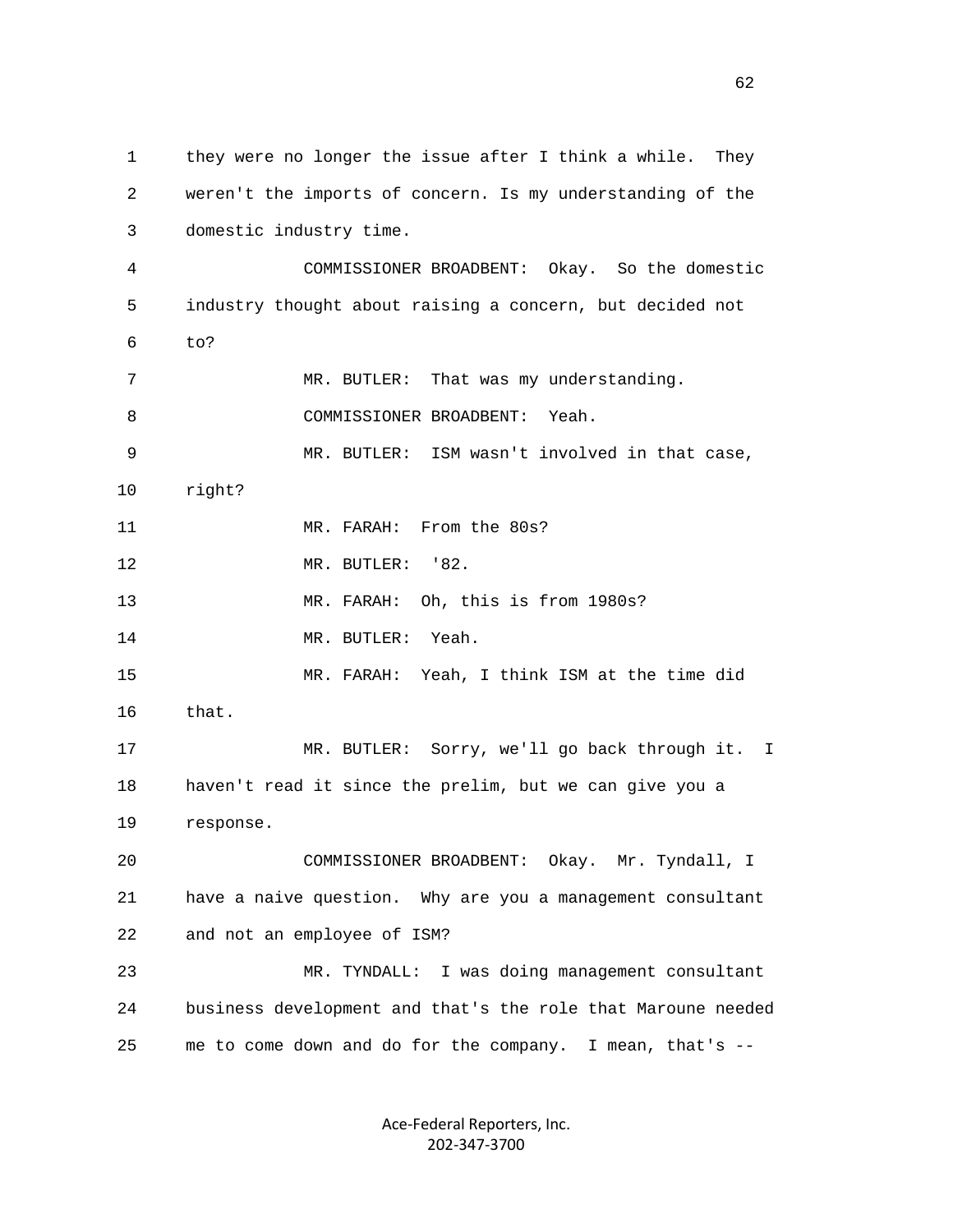1 that was my experience. And we had a relationship together 2 and he needed somebody in butler that he could trust and 3 help grow the -- you know, grow the organization. 4 I wear a lot of different hats. It's a small 5 company. And so I guess my experience matched up with his 6 needs. 7 COMMISSIONER BROADBENT: Do you work for other 8 companies? 9 MR. TYNDALL: No, I solely work for this 10 company. 11 COMMISSIONER BROADBENT: Okay, so you're sort of 12 an LLC that works -- I mean, how is your business 13 structured? 14 MR. FARAH: Well --15 MR. TYNDALL: Wholly owned. 16 MR. FARAH: Yes. 17 MR. TYNDALL: Yeah. Independent contractor, but 18 I just work for Maroune. 19 COMMISSIONER BROADBENT: Okay. Good, thank you. 20 I appreciate that. 21 MR. TYNDALL: Okay. 22 COMMISSIONER BROADBENT: Mr. Farah, when you're 23 filing an action like this and sort of then you do the 24 bankruptcy filing, how does that -- what's the discussion 25 with the judge and do you have to kind of lay out what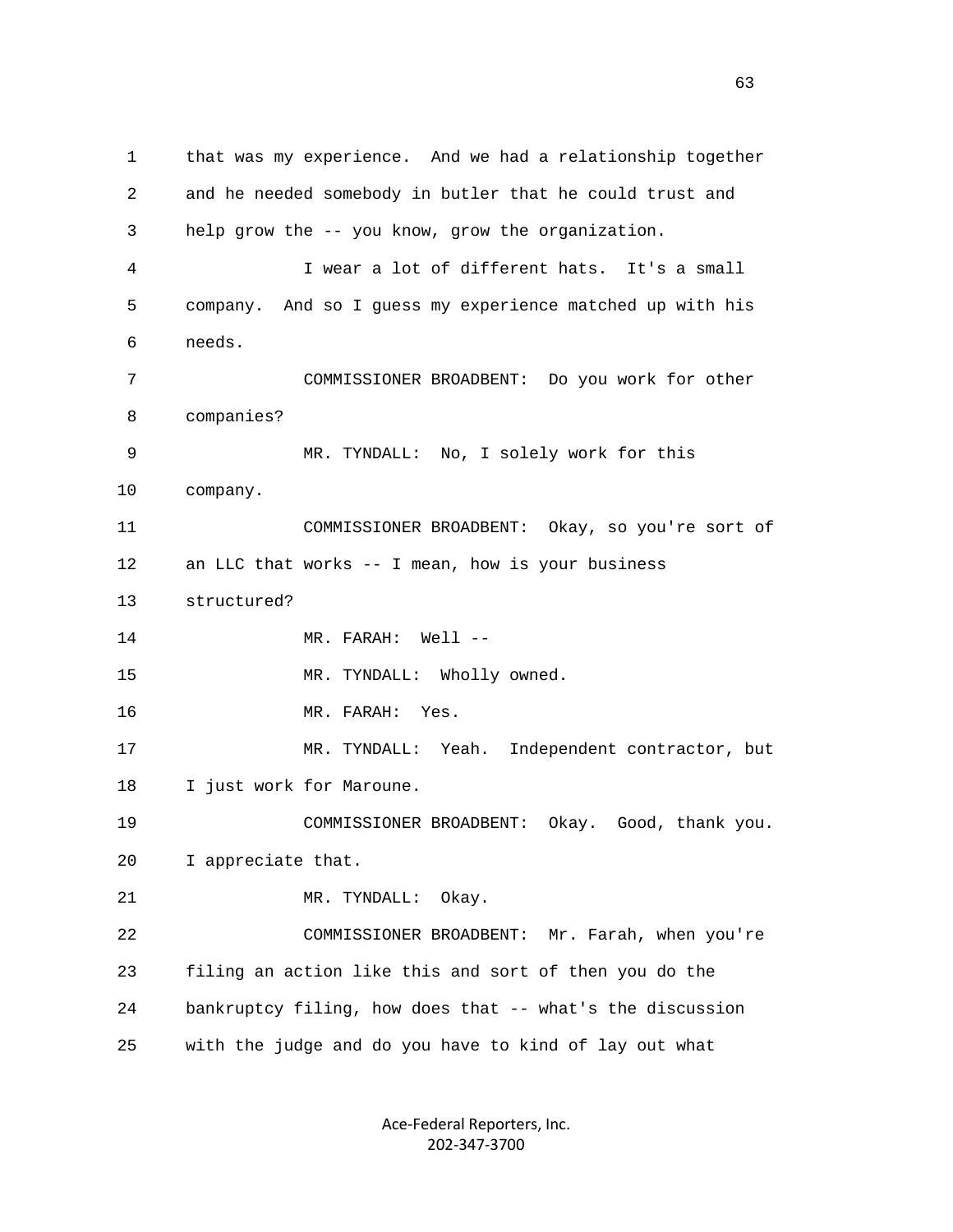1 you're paying for the case and what you expect to -- the 2 results to be? What is the discussion on the pending trade 3 remedy case when you go into a chapter 11 proceeding? 4 MR. FARAH: Yeah, we've just started with that, 5 but we've had, you know, talks with our attorney about that. 6 And again, basically there's two -- there's -- they're 7 basically seen as the company running -- like we're 8 supporting the company still. There's money still -- 9 because the company operates on loans because we're not 10 making money. 11 COMMISSIONER BROADBENT: Right. 12 MR. FARAH: So just because of the bankruptcy, 13 that didn't stop. We're still giving loans to the company. 14 We're still getting loans for the company. 15 So really, in the grand scheme of things, it's 16 really going to -- at the end, be up to the debt holders 17 effectively. 18 COMMISSIONER BROADBENT: Yeah. 19 MR. FARAH: And as I mentioned, all those debt 20 holders over 90 percent support the reorganization of the 21 company. They want to see a positive reason to continue to 22 support the company as a viable entity. And when you do 23 numbers and you say look, if our -- if we have these sales, 24 the company's going to be profitable, everyone's happy. 25 So it's not a situation where if we get these,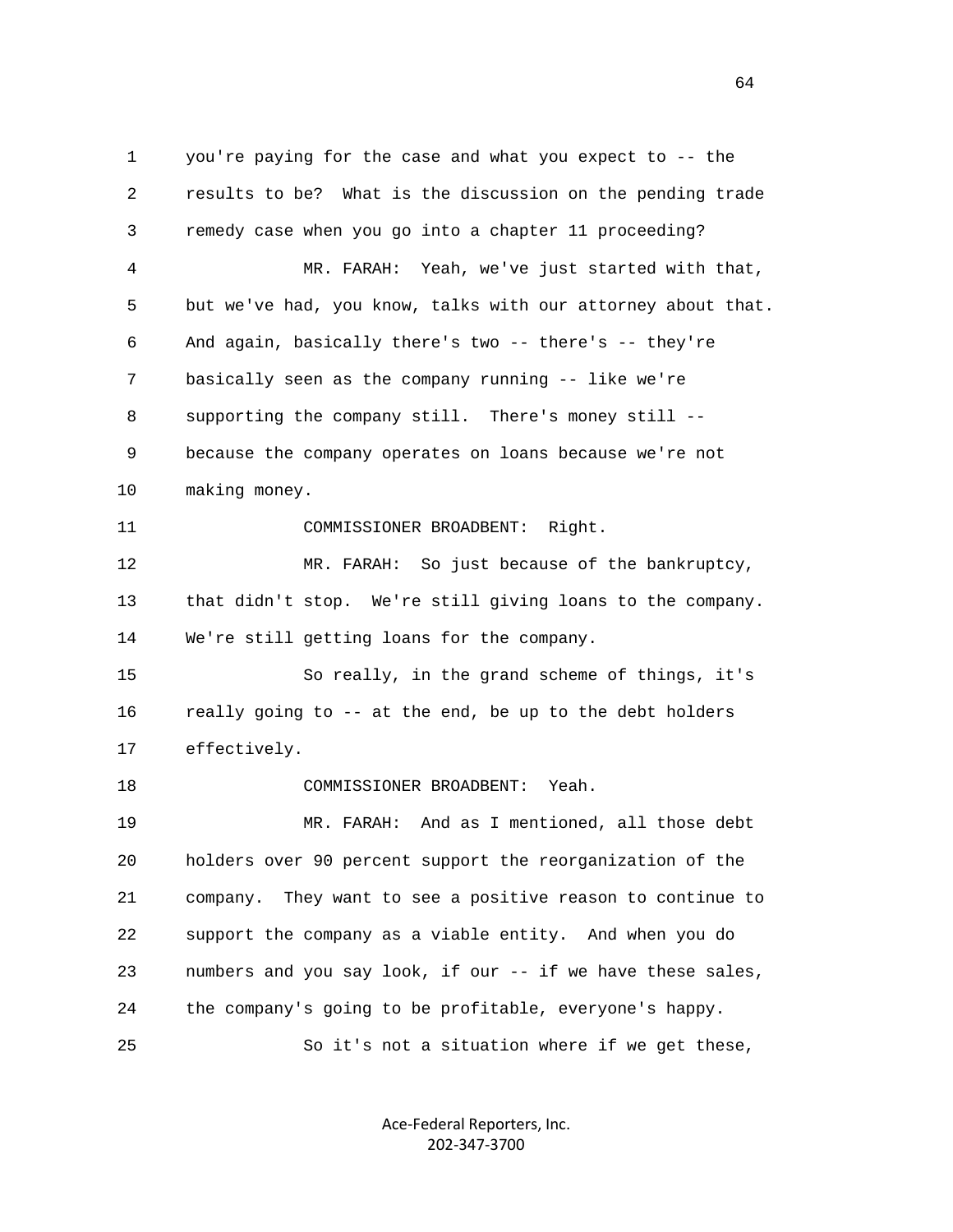1 you know, if we get these sales, the company's still going 2 to have financial problems, because no one's in for that any 3 more. It's been so many years.

 4 So everybody's very positive about this. So 5 everybody is very interested to see what happens because 6 again, you know, we keep these people apprised. So 7 everyone's seen what's happened since November, the 8 increased activity and things like that. And when you have 9 that, everyone's like it's a good business or it's a 10 business that can grow, survive. And once you have profits, 11 you can do a lot of other things, right? Research and 12 development, all kinds of things that when you're 13 struggling, you have to really conserve cash just to keep 14 things going basically. 15 So this case in the context of the 16 reorganization can have a very positive impact on that, very 17 positive impact on that. 18 COMMISSIONER BROADBENT: Okay. Mr. Butler, if I 19 think there's evidence in the staff report that a firm 20 purchased Chinese product because ISM was not able to supply 21 their demand. Should that be considered a lost sale? 22 MR. BUTLER: I believe that was out of the

 23 period of investigation, as I recall. Wasn't it? 24 COMMISSIONER BROADBENT: Well, this was for -- 25 if it was true, should it be considered a lost sale?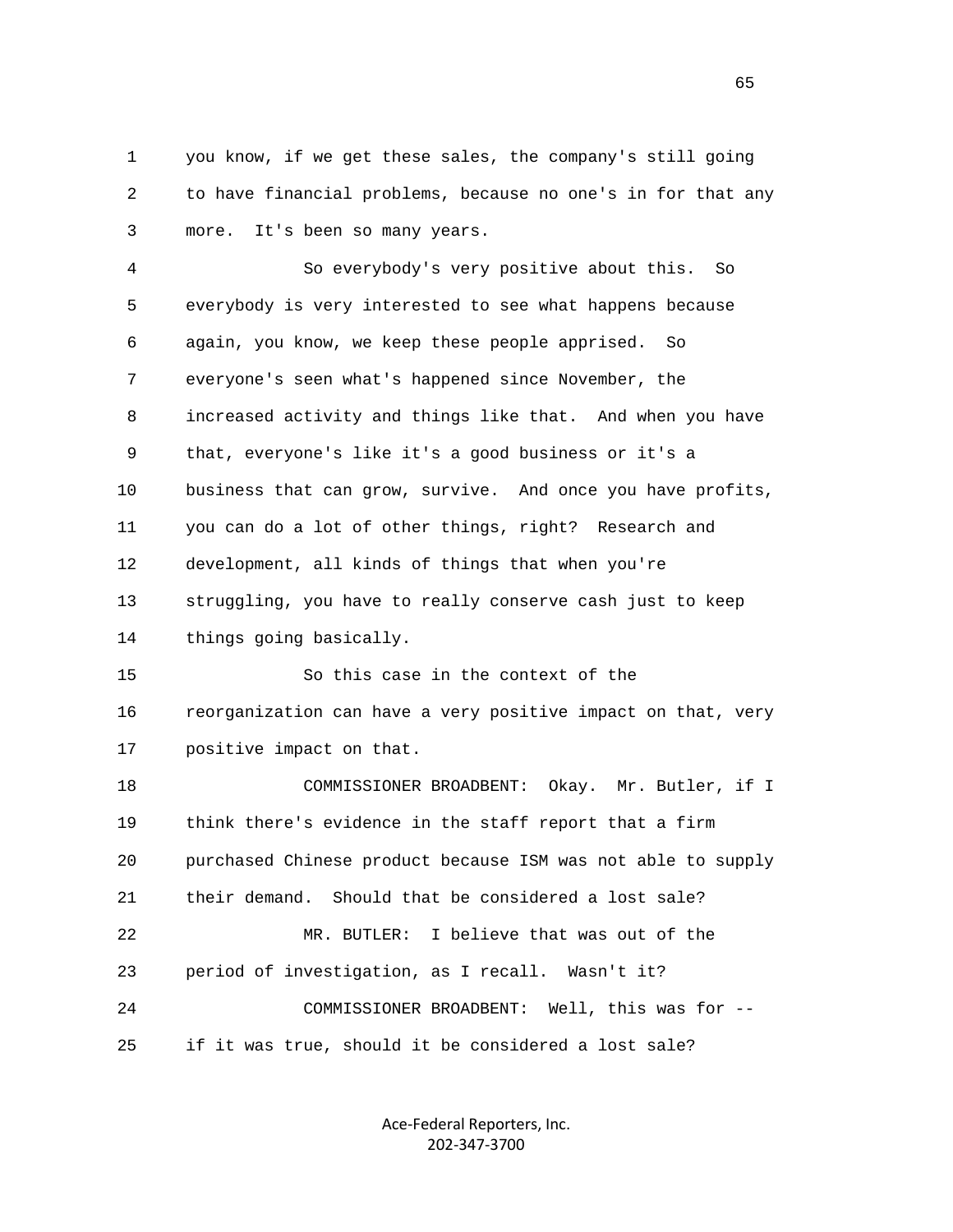1 MR. BUTLER: Probably not. They said they 2 couldn't supply -- I can't remember the facts of it, but as 3 I recall, they said they couldn't supply it. And so it 4 wasn't as if they were a customer that was lost. I don't 5 believe it was an ISM Customer. They -- 6 COMMISSIONER BROADBENT: But they came to ISM 7 and asked for the product and ISM couldn't supply it. 8 MR. BUTLER: I -- if it was because an 9 inventory, which has like as we said earlier has been an 10 issue, then not -- or ISM not being able to keep the 11 inventory they need, I would probably say no, it was 12 probably not a lost sale. 13 COMMISSIONER BROADBENT: On what basis? 14 MR. BUTLER: On what basis? Because I don't 15 think ISM could have actually done the sale. I mean, they 16 lost it in the sense that they decided not to take it. I 17 mean, they could have taken it and they decided not to take 18 it because they decided not to produce the product. 19 COMMISSIONER BROADBENT: Okay. Witnesses for 20 ISM have testified at the preliminary conference that 21 exports to Mexico have helped mitigate losses in domestic 22 shipments. Please discuss the market and trends in export 23 shipments since 2014 both in terms of quantity and value? 24 MR. FARAH: Should I answer that? So again, 25 when you're not doing well in the domestic market, you're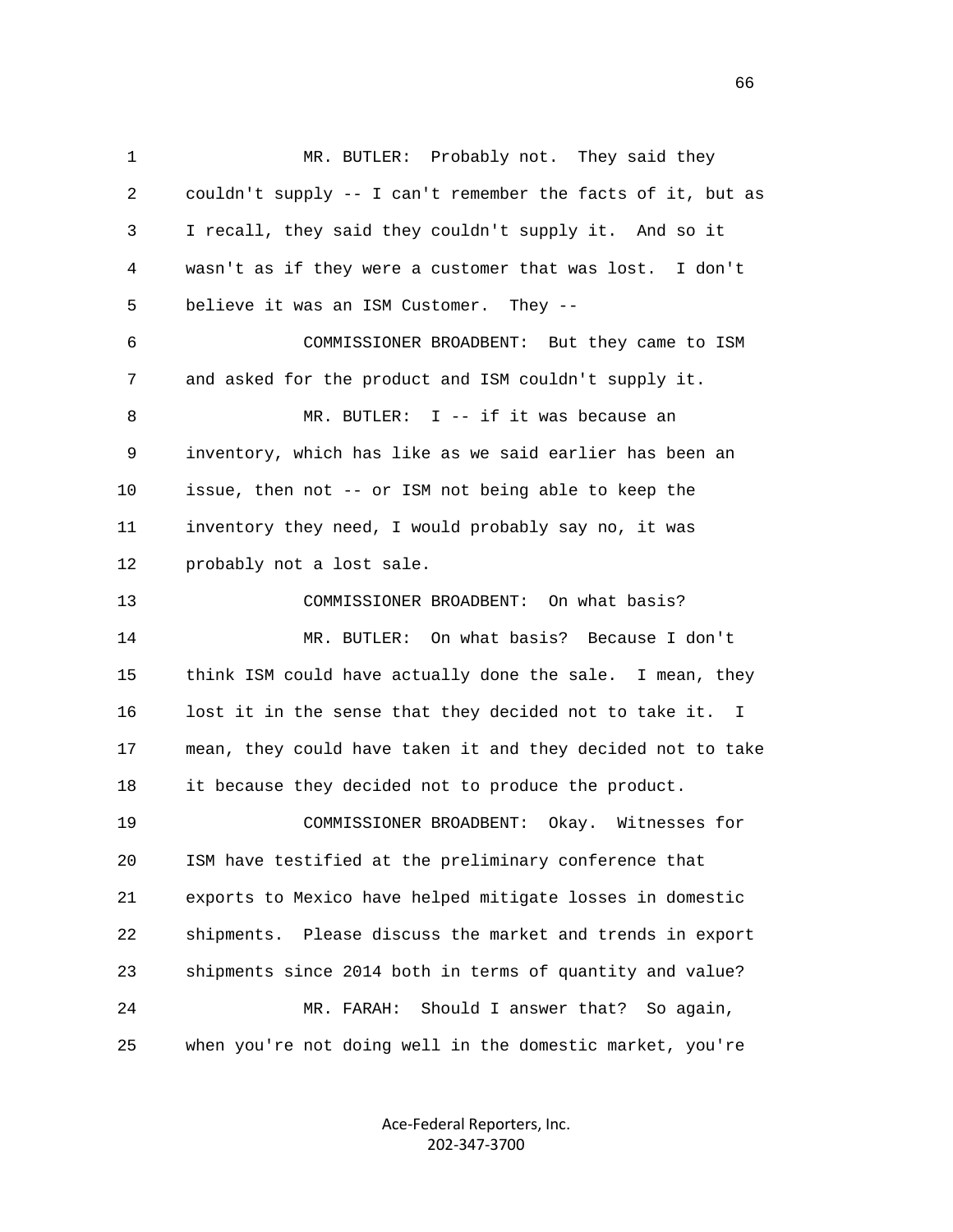1 looking for other markets. So we looked to Mexico. And we 2 developed a customer through a relationship down there. And 3 we started to sell to that customer, which is good and bad 4 because it's one customer and it's very risky and it's 5 subject to a lot of things. So we did do that and our 6 exports were rising to them.

 7 Then the customer down there -- they're also 8 receiving Chinese imports. So China's flooding everywhere 9 basically. So basically, we become uncompetitive at that 10 point. And there's also a strong desire from the main 11 customer down there that was purchasing this stuff to have 12 it produced in Mexico as well.

 13 So basically, we still ship very small 14 quantities of those staples down, but we for now we're 15 hanging on to the -- we ship them staple wire instead right 16 now. So that's basically -- the Mexico market, that was the 17 main customer. There was some other smaller customers that 18 we were sending to. But again, China competition down there 19 has made it very difficult for us to ship the product down 20 there.

 21 COMMISSIONER BROADBENT: So earlier in the 22 period of investigation, you were exporting staples, but now 23 you're just exporting the wire?

 24 MR. FARAH: That's right, for now and we'll see 25 what happens.

> Ace-Federal Reporters, Inc. 202-347-3700

 $\sim$  67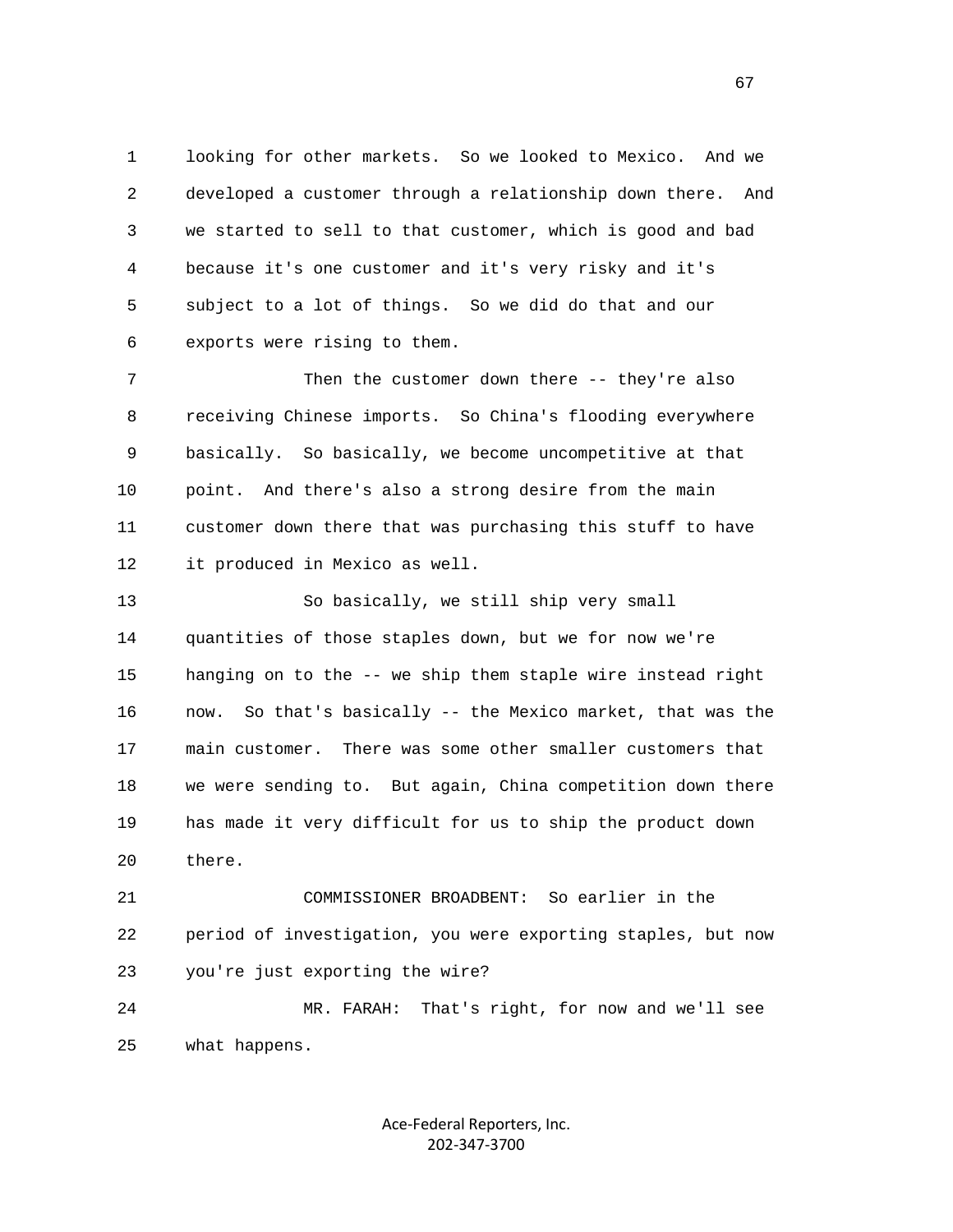1 COMMISSIONER BROADBENT: Okay. And you said 2 that it was kind of a risky situation. It was subject to a 3 lot of things. What kind of things? 4 MR. FARAH: Well, not risky in the sense that 5 when you're dealing with one customer -- 6 COMMISSIONER BROADBENT: Yeah. 7 MR. FARAH: -- and a big customer, then and 8 that's the majority of or a big chunk of the export sales, 9 you're subject to and it's a different country. You're 10 subject to whatever happens, you know, again, market forces 11 down there with China for example. Or it could just be a 12 competitor or something -- some other reason why they want 13 to purchase from someone because it's not a long-term 14 contract. It's not anything like that. So there's always a 15 risk when you have just one customer dominating your exports 16 for example or a big part of your exports. 17 COMMISSIONER BROADBENT: Okay. Mr. Butler, 18 could you tell me sort of the Chinese export profile of 19 subject imports? It looked to me from the staff report that 20 they -- over the period of investigation, they kind of 21 reduced their sales domestically and just started selling a 22 lot more to the U.S., pulled back from some other markets, 23 sent more here. Is that correct? 24 MR. BUTLER: I think that's correct. I will say 25 they did increase here significantly and we became a larger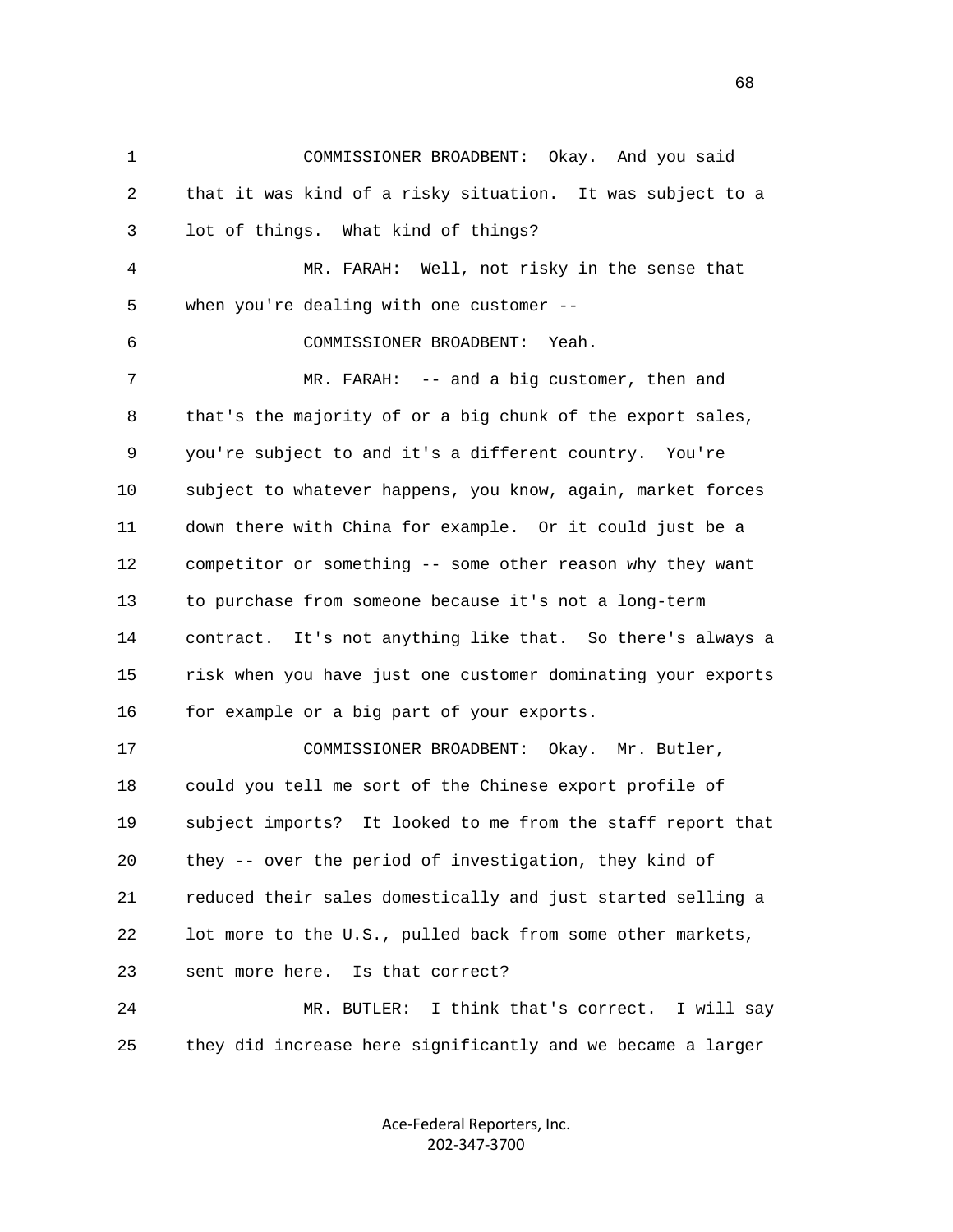1 share of their exports. I don't recall exactly what it was 2 in the domestic market, but I thought it was more flat. 3 COMMISSIONER BROADBENT: In the domestic market. 4 Okay. 5 MR. BUTLER: Is -- 6 COMMISSIONER BROADBENT: I just read it quickly 7 and I was trying to remember. Okay. Well, thank you very 8 much. I appreciate it. 9 CHAIRMAN SCHMIDTLEIN: All right. I have a 10 couple questions, but one I want to -- I guess I want to try 11 to understand the prior conversation you had with 12 Commissioner Broadbent about the lost sale. I mean, I guess 13 I'm not sure, have the record memorized, but was there -- 14 are there lost sale allegations where the answer was that it 15 -- that ISM had turned down the sale because they couldn't 16 supply it out of inventory because they didn't have the 17 inventory? 18 MR. BUTLER: I don't -- I'd need to look at our 19 lost sales, but I don't believe there was one on there where 20 we reported that because we couldn't service it. And the 21 issue here was, if I understood commissioner Broadbent's 22 question, there was something in the staff report about 23 somebody reported that they were not able to get what they 24 needed from ISM and so had to go to another vendor. And my 25 -- her question, I believe, was just asking me if I thought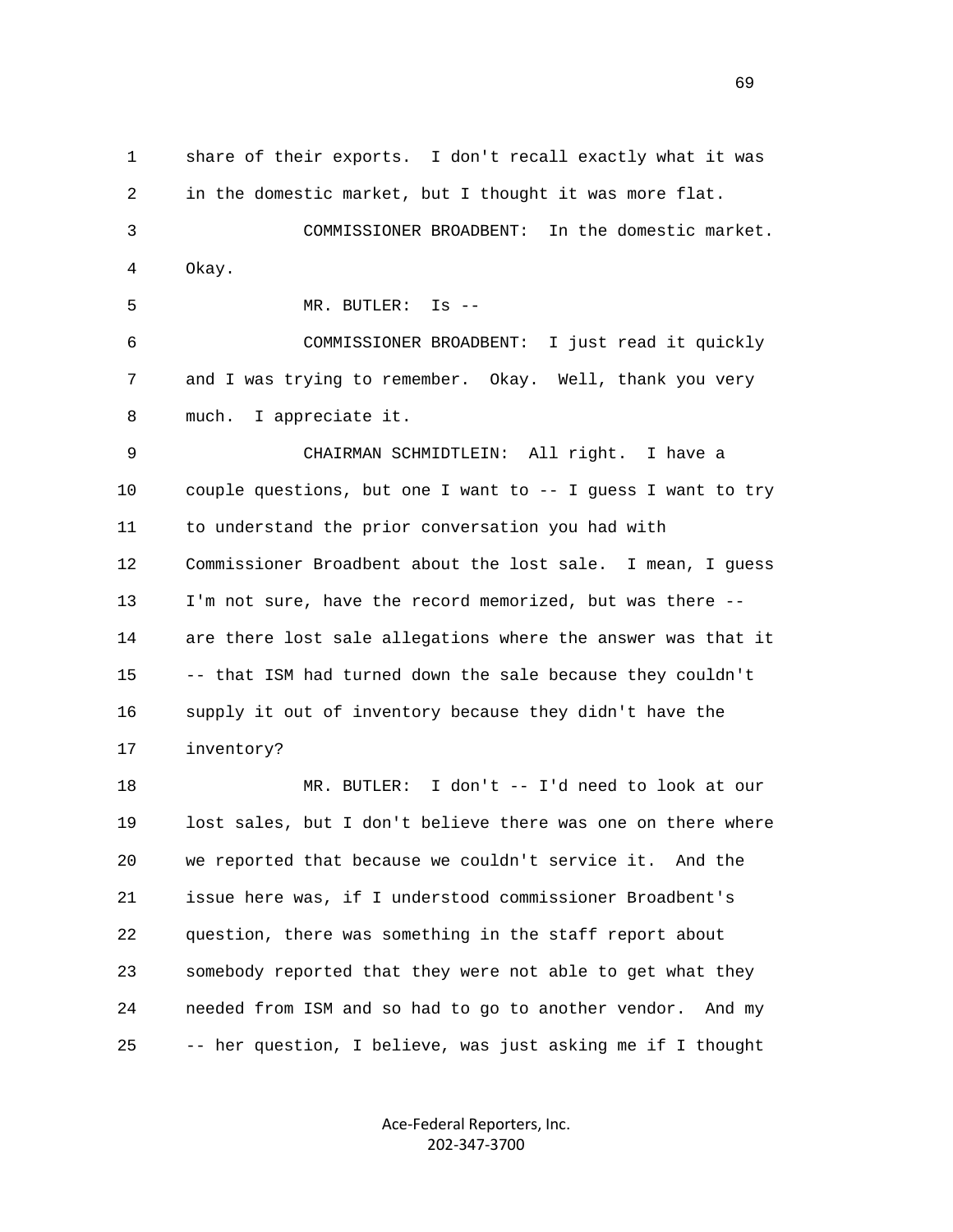1 that is a lost sale.

| 2  | I mean, while it's -- there is harm to the                   |
|----|--------------------------------------------------------------|
| 3  | domestic industry, I believe there, because they obviously   |
| 4  | aren't able to keep the volume they need in order to do the  |
| 5  | inventory -- to have the -- hold the inventory they may need |
| 6  | for particular sales.                                        |
| 7  | I said I didn't think that was necessarily a                 |
| 8  | lost sale because they had said we can't do it. We can't     |
| 9  | make the sale right now. It's not in our inventory.          |
| 10 | CHAIRMAN SCHMIDTLEIN: Because you make almost                |
| 11 | all your sales out of inventory, right?                      |
| 12 | MR. BUTLER: Most of the sales are made out of                |
| 13 | inventory.                                                   |
| 14 | CHAIRMAN SCHMIDTLEIN: And --                                 |
| 15 | MR. BUTLER: And so if there's certain smaller                |
| 16 | SKUs, that they can't keep in inventory, it's difficult for  |
| 17 | them to make those sales. So they focus on the larger SKUs   |
| 18 | that they can make.                                          |
| 19 | CHAIRMAN SCHMIDTLEIN: Okay, well, that's what I              |
| 20 | just wanted to make sure I understand, but you are arguing   |
| 21 | that the imports have had a adverse effect on your ability   |
| 22 | to maintain inventory?                                       |
| 23 | MR. BUTLER: Of course, yes.                                  |
| 24 | CHAIRMAN SCHMIDTLEIN:<br>Okay.                               |
| 25 | That is the injury, but I don't<br>MR. BUTLER:               |
|    |                                                              |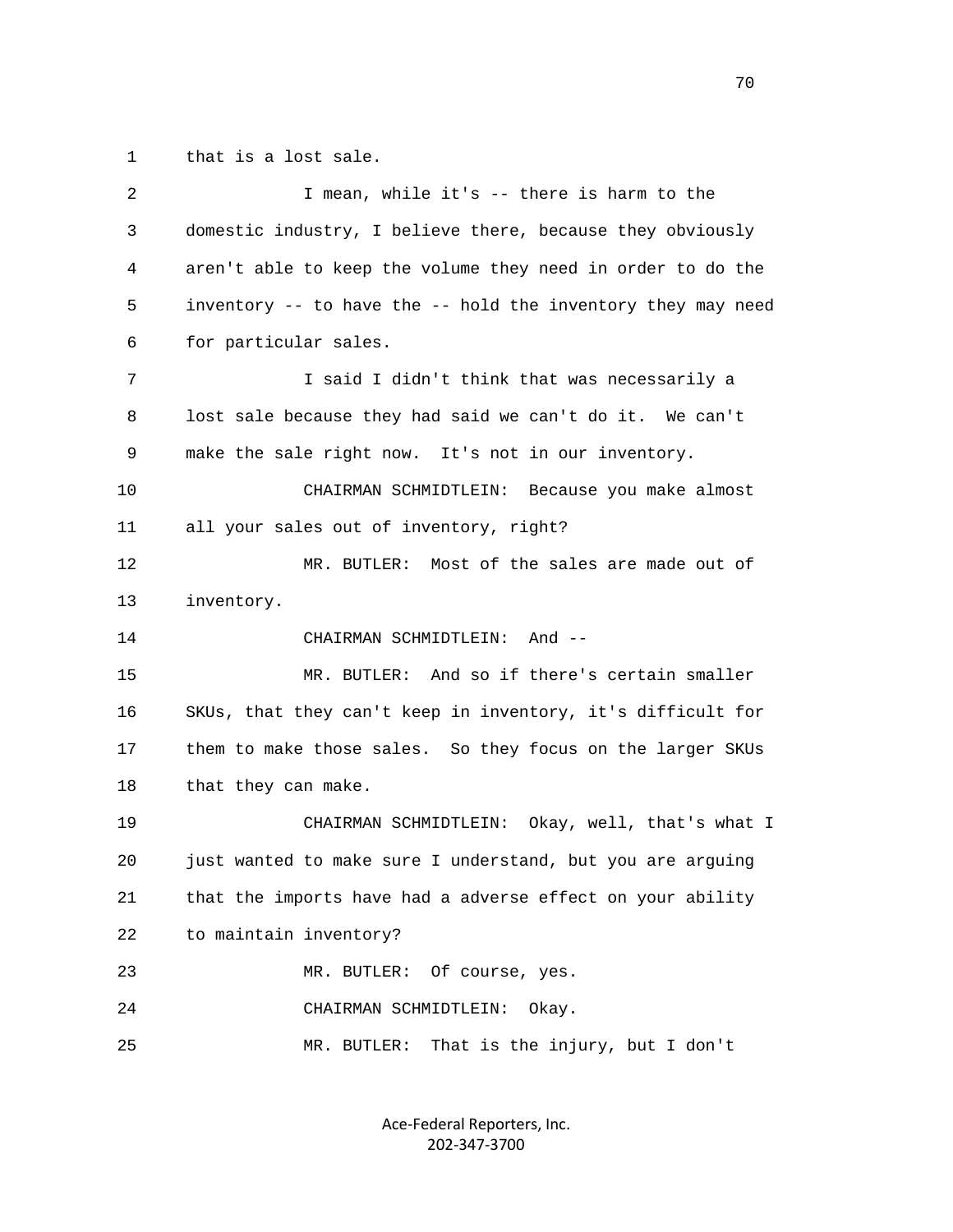1 know if that's the same thing as a lost sale.

| $\overline{a}$ | That's great. And we have included<br>MS. SMITH:            |
|----------------|-------------------------------------------------------------|
| 3              | numerous other, you know, lost sales and lost revenue       |
| 4              | allegations, but you know, it's our belief that that one is |
| 5              | not that particular instance was not one of them.           |
| 6              | CHAIRMAN SCHMIDTLEIN:<br>I see. Okay. Okay,                 |
| 7              | speaking of the lost sale, lost revenue allegations, in the |
| 8              | staff report, we don't have any purchasers confirming the   |
| 9              | reduction in prices. And so one question I had was with     |
| 10             | regard to the argument about price depression. What would   |
| 11             | you suggest the Commission rely on in terms of making a     |
| 12             | finding that imports have depressed prices, the connection  |
| 13             | between -- I know I see prices going down in imports. So -- |
| 14             | MR. BUTLER: Yeah, and I think in this case,                 |
| 15             | it's somewhat difficult. I mean, obviously, we don't need   |
| 16             | price depression, but the underselling is significant, but  |
| 17             | with this case, because of what ISM's had to do, which is   |
| 18             | maintain their prices, you haven't really necessarily seen  |
| 19             | that with their prices going down as you have with the      |
| 20             | Chinese.                                                    |
| 21             | So I think as we say in our brief, I think                  |
| 22             | there's some evidence of price depression, but it is        |
| 23             | difficult to basically confirm that price depression when   |
| 24             | you don't see ISM's prices necessarily going down.          |
| 25             | I mean, have you had<br>CHAIRMAN SCHMIDTLEIN:               |

Ace-Federal Reporters, Inc. 202-347-3700

71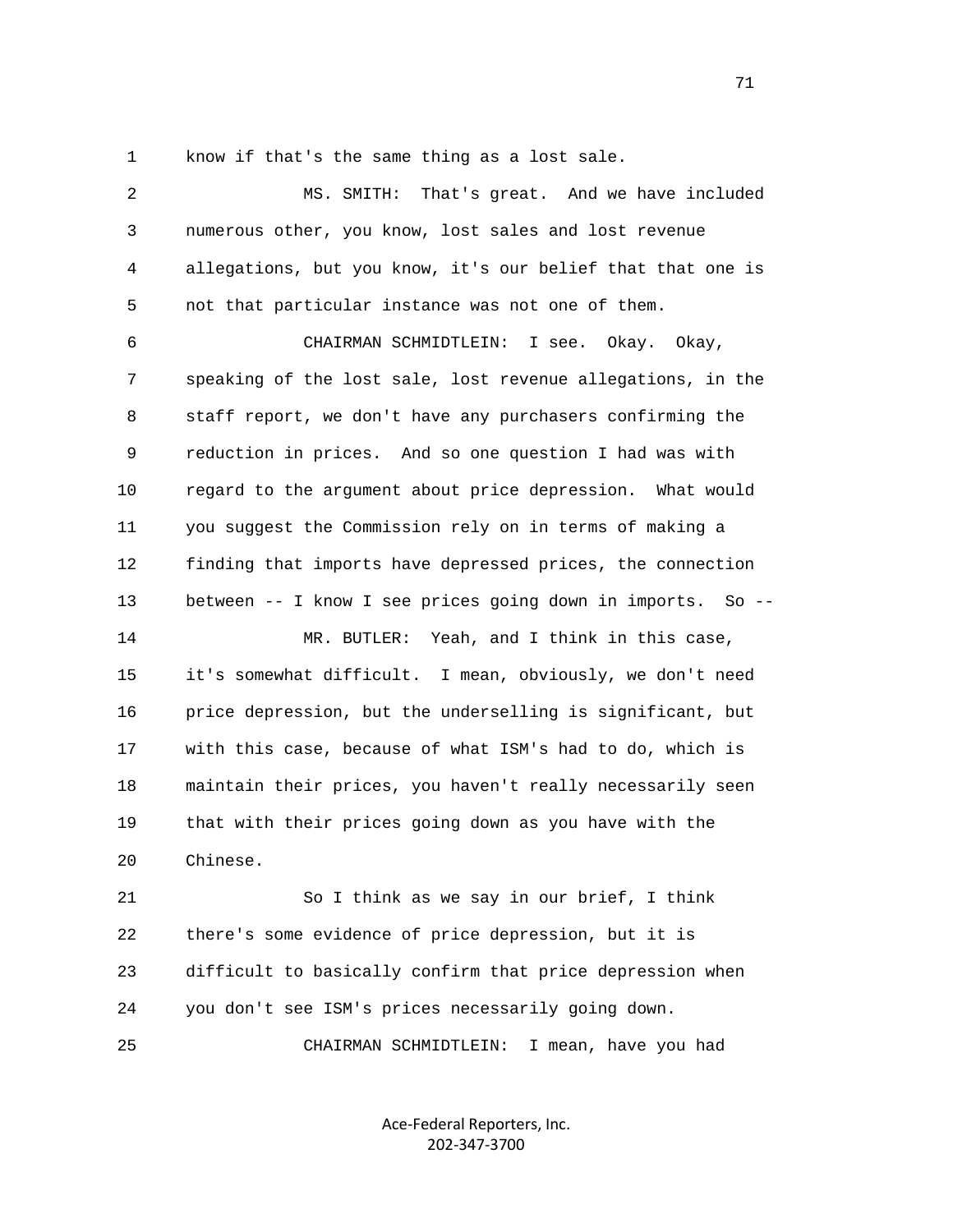1 distributors quoting Chinese prices to you to leverage down 2 prices on the spot market that you're trying to make -- 3 seems that you're trying to make?

 4 MR. TYNDALL: Ross Tyndall. Sometimes when the 5 -- if the price is close, there's a lot of -- actually 6 distributors that we talk to, that are out buying from the 7 import distributors. So it's kind of like they're getting 8 twice the mark up.

 9 So in those cases, the prices may be close, and 10 somebody will say, well, can you, you know, meet my price 11 kind of thing, or can you do better? And where we've had 12 the policy of where we've kept our prices firm.

 13 And then, you know, for as Mr. Farah alluded to 14 and stated, a lot of the pricing feedback that we got, we 15 thought -- I mean, customers lie all the time, but we 16 thought the prices they were quoting were just flat out 17 wrong, because we couldn't -- there's no way they could be 18 obtaining delivered cartons, staples for those prices. 19 There's no way we could match that. I mean, we just thought 20 they're just flat out just trying to discount our pricing, 21 get us to move.

 22 And we couldn't do anything about those prices, 23 so most often, they just laugh at us or just go, no, don't 24 bother calling.

25 MR. TYNDALL: I mean it was that drastic,

Ace-Federal Reporters, Inc. 202-347-3700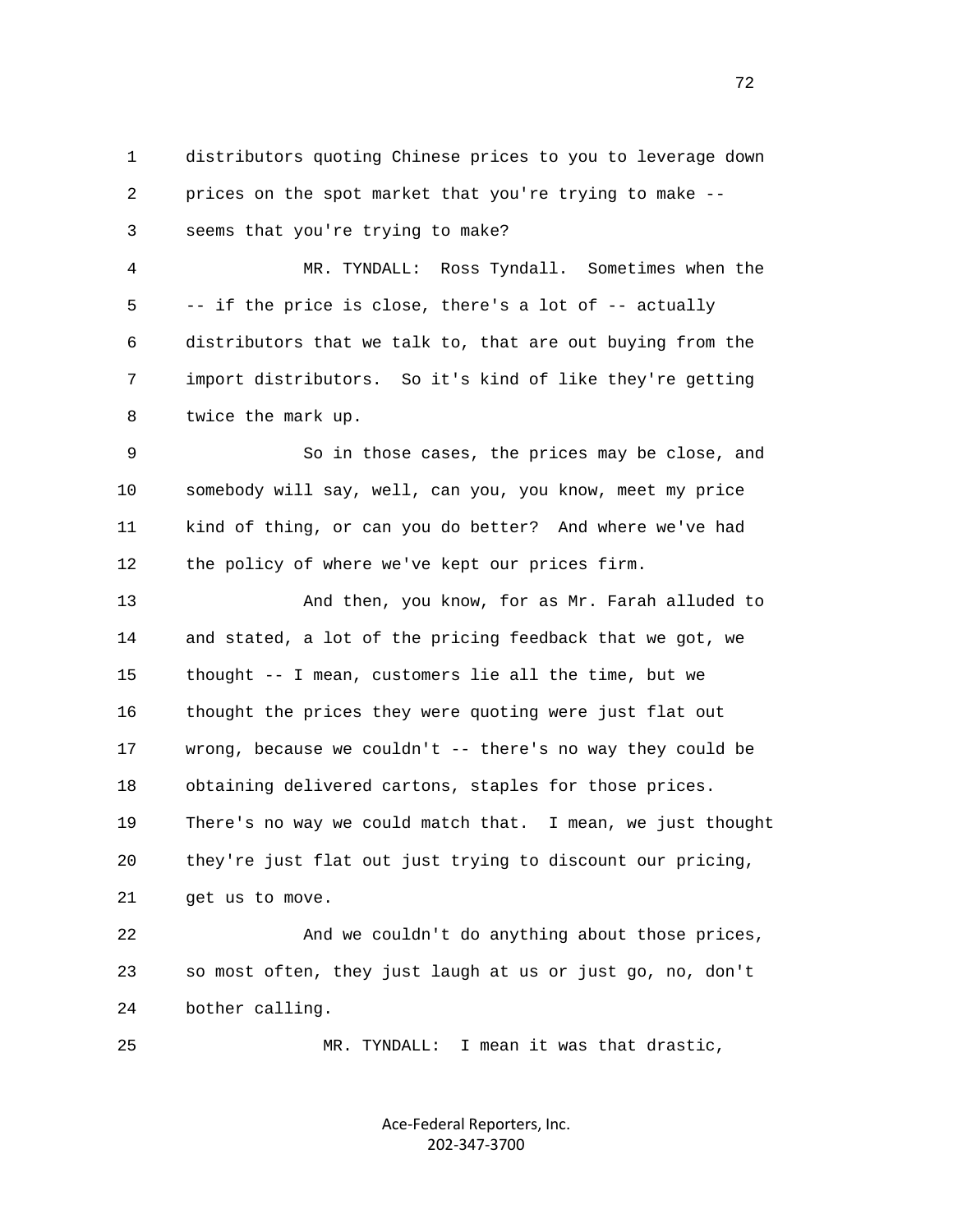1 right.

| 2  | MR. FARAH: But basically I think the                           |
|----|----------------------------------------------------------------|
| 3  | preference of a U.S. buyer, they would like to buy             |
| 4  | domestically if they could, because okay, they want to         |
| 5  | support the American manufacturing. But it's also in their     |
| 6  | operations if they have a closer supply. But I think if all    |
| 7  | things were equal, they would definitely purchase, prefer to   |
| 8  | purchase from a domestic supplier.                             |
| 9  | So the fact that -- and there's a                              |
| 10 | conversations, and like we -- you know, people are telling     |
| 11 | us prices. Like you know, as low as -- like less than 50       |
| 12 | percent of what we're selling it for, and that's kind of       |
| 13 | confirmed. You know, we hear that from different people.       |
| 14 | But it's also confirmed from what you see on all the Chinese   |
| 15 | websites or getting a quote from there.                        |
| 16 | Just crazy, crazy pricing, and I think that,                   |
| 17 | that corroboration with what we were hearing and seeing, you   |
| 18 | I think that lends credence to what we were seeing in<br>know. |
| 19 | the market, and basically confirmed a lot of what we were      |
| 20 | getting feedback, not just from one person but a lot of the    |
| 21 | people. So I think it all, it all made sense and it all        |
| 22 | corroborated basically that way.                               |
| 23 | Do you yourself do<br>CHAIRMAN SCHMIDTLEIN:                    |
| 24 | research on what the Chinese prices are, what are being        |
| 25 | offered online?                                                |

Ace-Federal Reporters, Inc. 202-347-3700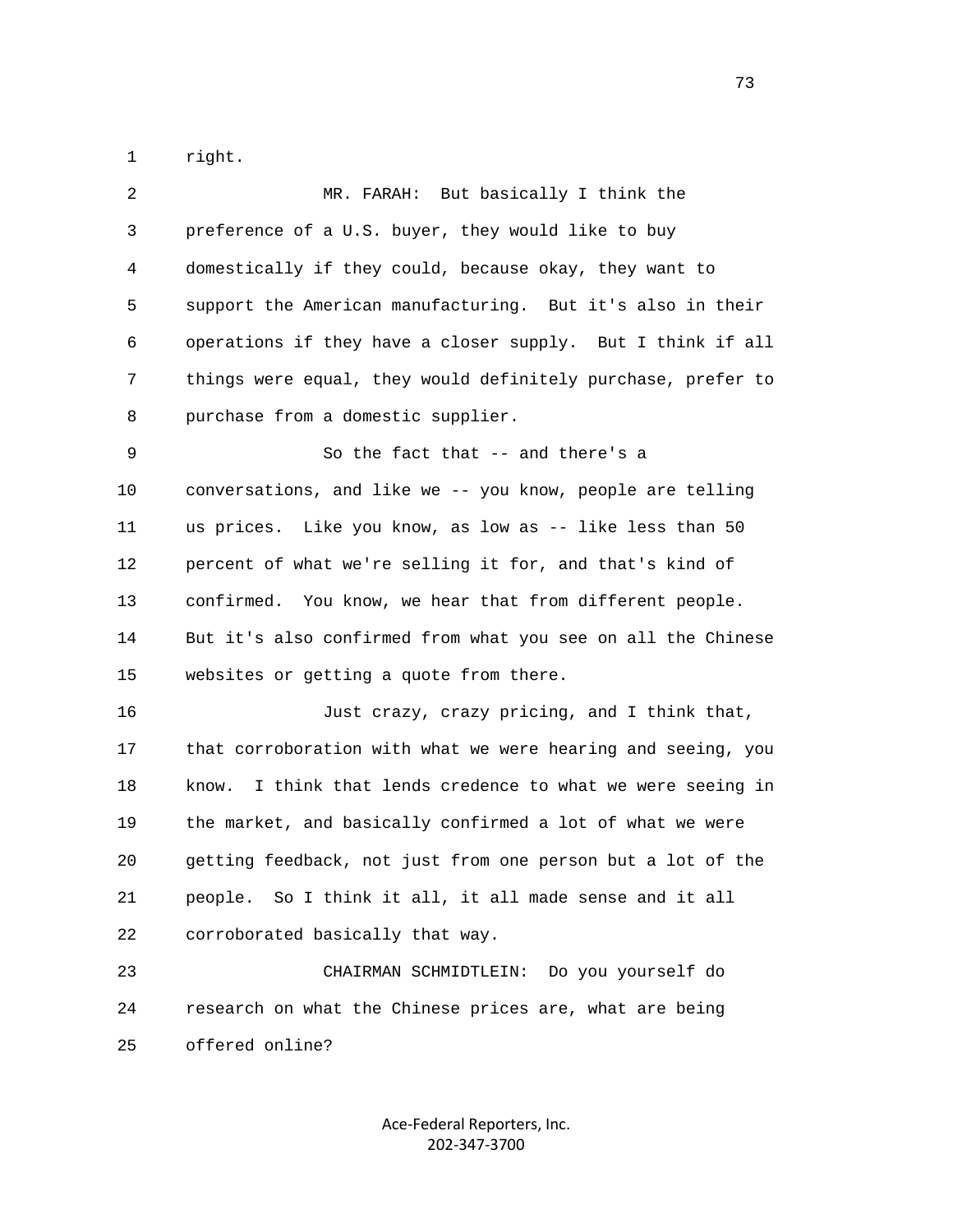2 MR. FARAH: Yes. I got a quote back then, and 3 the pricing back then was -- it was like stick staple was 60 4 percent lower than what we were selling, and that was an FOB 5 China price, for example. 6 So definitely it's happening, and everything, 7 all of the evidence, talking to the people who were buying 8 from us, who left us, looking at what's going on on the 9 websites, quotes, just discussions in the industry, it all 10 confirmed that that was really the case and that's what was 11 happening. 12 CHAIRMAN SCHMIDTLEIN: Okay. The last 13 question I had is really for the post-hearing has to do with 14 your reported production capacity. Apparently the staff has 15 recommended some adjustments to that. Mr. Butler, you might

1

 16 have noticed. So in the post-hearing, could you let us know 17 whether you agree with those adjustments and if you do not, 18 please explain why you do not agree.

19 MR. BUTLER: Okay. We can do that.

 20 CHAIRMAN SCHMIDTLEIN: Okay. I do not have 21 any further questions, so Vice Chairman Johanson.

 22 VICE HAIRMAN JOHANSON: I would like to thank 23 you all for appearing here today. I have no further 24 questions.

25 MR. BUTLER: Thank you.

Ace-Federal Reporters, Inc. 202-347-3700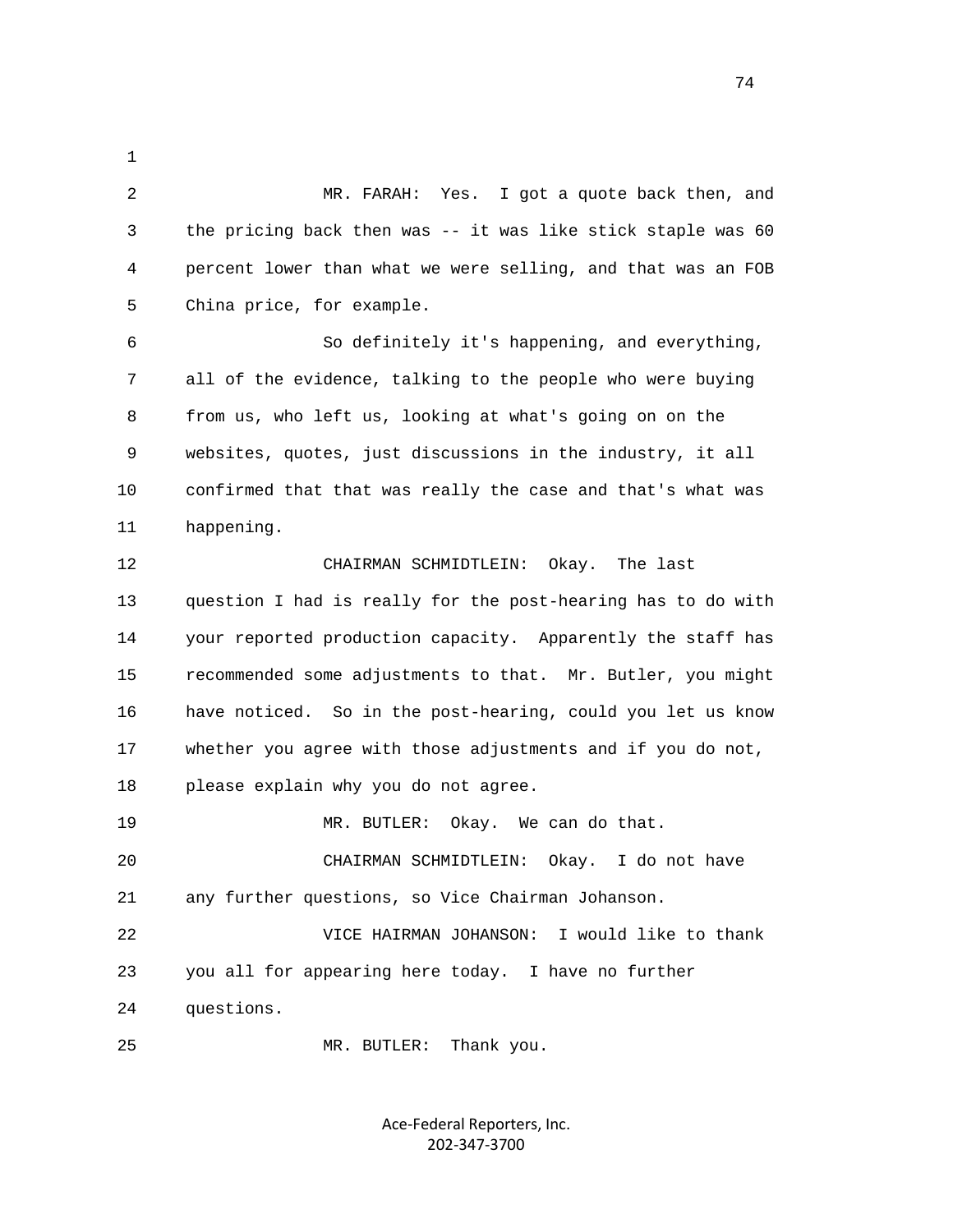1 COMMISSIONER BROADBENT: No further 2 questions. 3 CHAIRMAN SCHMIDTLEIN: You do? 4 COMMISSIONER WILLIAMSON: Yes.  $5<sub>5</sub>$  6 CHAIRMAN SCHMIDTLEIN: All right. 7 Commissioner Williamson. 8 COMMISSIONER WILLIAMSON: I'm sorry, just a 9 few other questions. You've already talked about your 10 inventories and the problem of predicting how much you need. 11 But I was just wondering, is there a tendency by industry 12 inventories to build up early in the year, and when do they 13 peak? Is there sort of a seasonality of demand, and how 14 frequently do most your customers order? I'm just trying to 15 get a better handle on 16 MR. FARAH: Yeah. There's some customers that 17 will be seasonal, but often you'll have customers that order 18 monthly or we have a lot of customers that order monthly, 19 correct? 20 MR. TYNDALL: We do have a lot of customers 21 that order monthly. We don't see too much seasonal activity 22 outside of Thanksgiving to the end of the year, you know, 23 when people are trying to keep their inventories low. That 24 would be the only time. Otherwise, people are fairly 25 consistent in their purchasing habits, whether it's every

> Ace-Federal Reporters, Inc. 202-347-3700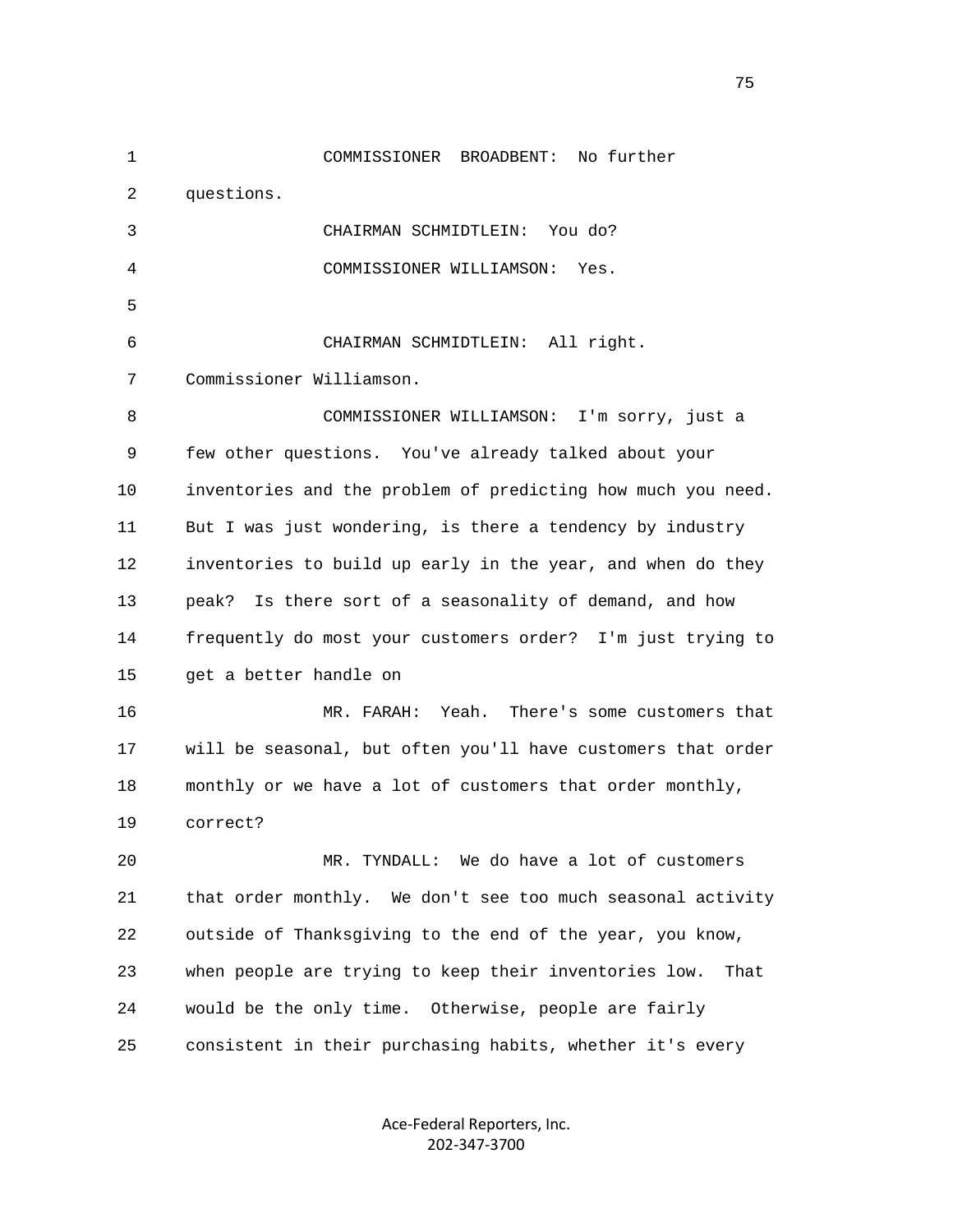1 other month, same month, once a quarter, what have you. 2 COMMISSIONER WILLIAMSON: Okay, and I think 3 I've asked this before. You're generally able to provide 4 your customers with staples in the time frame that they're 5 demanding them? 6 7 MR. FARAH: Yeah. In general, yes we are. I 8 mean we have -- we've built up some really good 9 relationships with people who work with us. If they know 10 and we communicate with them and give them lead times, then 11 they're very agreeable to that for sure. 12 COMMISSIONER WILLIAMSON: Okay. Another 13 question, and this may -- you may want to do this 14 post-hearing. Looking at page V-8 of this prehearing brief 15 report, can you explain the domestic price decline in the 16 first quarter of 2015 for Product 2 on Table 4, and it may 17 be easier for you to do that post-hearing. 18 MR. BUTLER: Yeah. So we'll address that 19 post-hearing. 20 COMMISSIONER WILLIAMSON: Okay, good. The 21 last question, Mr. Farah, I was just very much intrigued 22 about your vision for American manufacturing, your desire to 23 take this on? 24 MR. FARAH: Yes. 25 COMMISSIONER WILLIAMSON: And I'm wondering

> Ace-Federal Reporters, Inc. 202-347-3700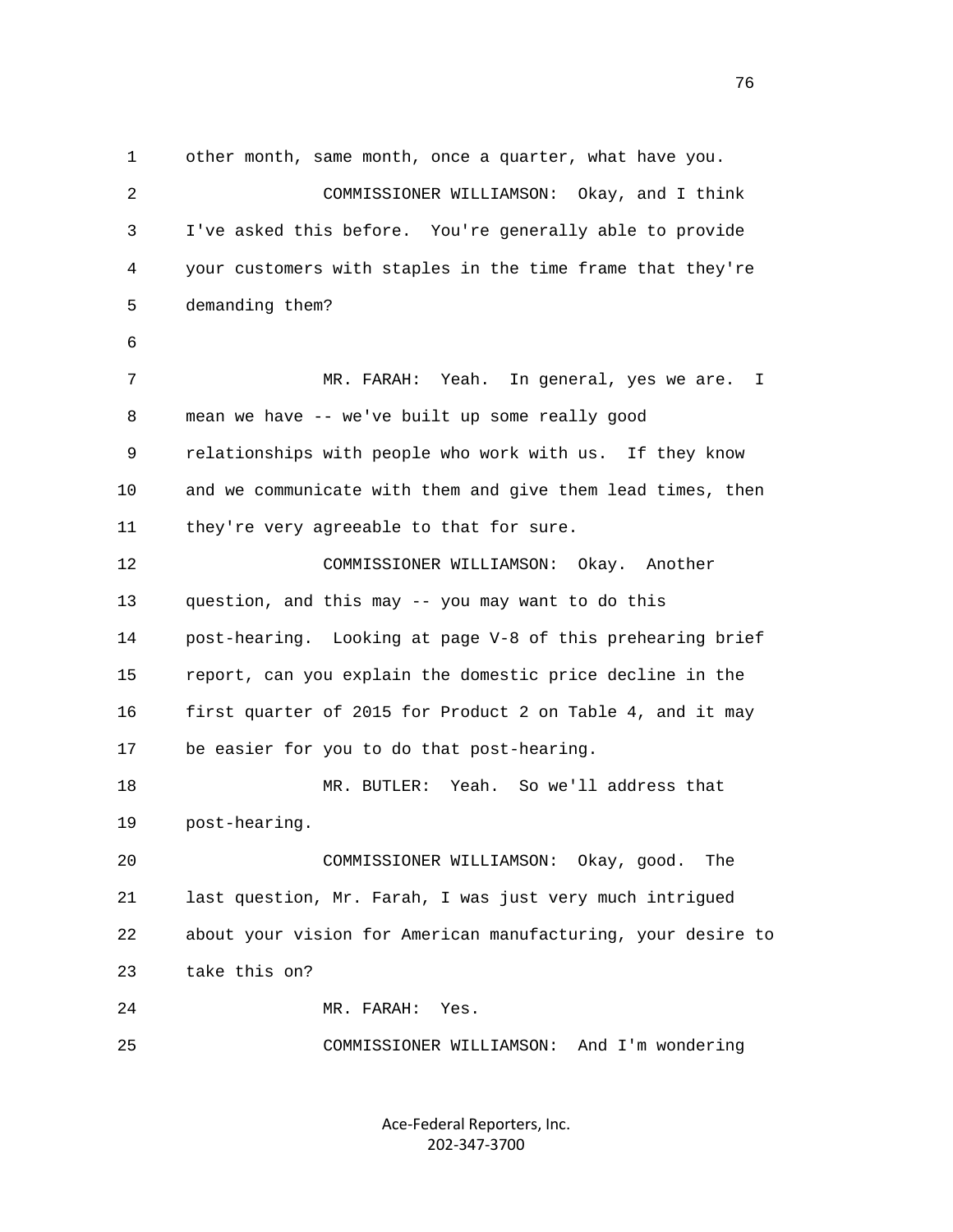1 could you elaborate on this? Are you from the Butler area? 2 MR. FARAH: No, I'm actually Canadian. 3 (Laughter.) 4 5 MR. FARAH: So the irony in all this is I'm a 6 Canadian fighting for American jobs basically. My 7 background is manufacturing. I worked for a large 8 automotive parts company, one of the largest in the world, 9 and we have operations all over, a lot of them in the United 10 States, a lot of them in Canada and Mexico. 11 So I was very familiar with the dynamics with 12 what was going on with China and things like that, and I 13 knew, you know, manufacturing is something I was very 14 comfortable with. My vision back then, again it was the 15 financial crisis and I'm an entrepreneur at heart basically, 16 and I saw all this equipment sitting there. Expertise 17 sitting there. You go to Butler, it's all empty warehouses 18 and things like that. 19 I'm a fighter, and when I first bought it, 20 like I said, it was difficult. No one wanted -- you know 21 banks, they don't want to touch you. Back then in 2010 22 manufacturing, they don't want to touch you. Government 23 assistance. There was really nothing there. There was a 24 lot advertised, but for people in our situation trying to 25 start manufacturing, restart it in Butler, very little.

> Ace-Federal Reporters, Inc. 202-347-3700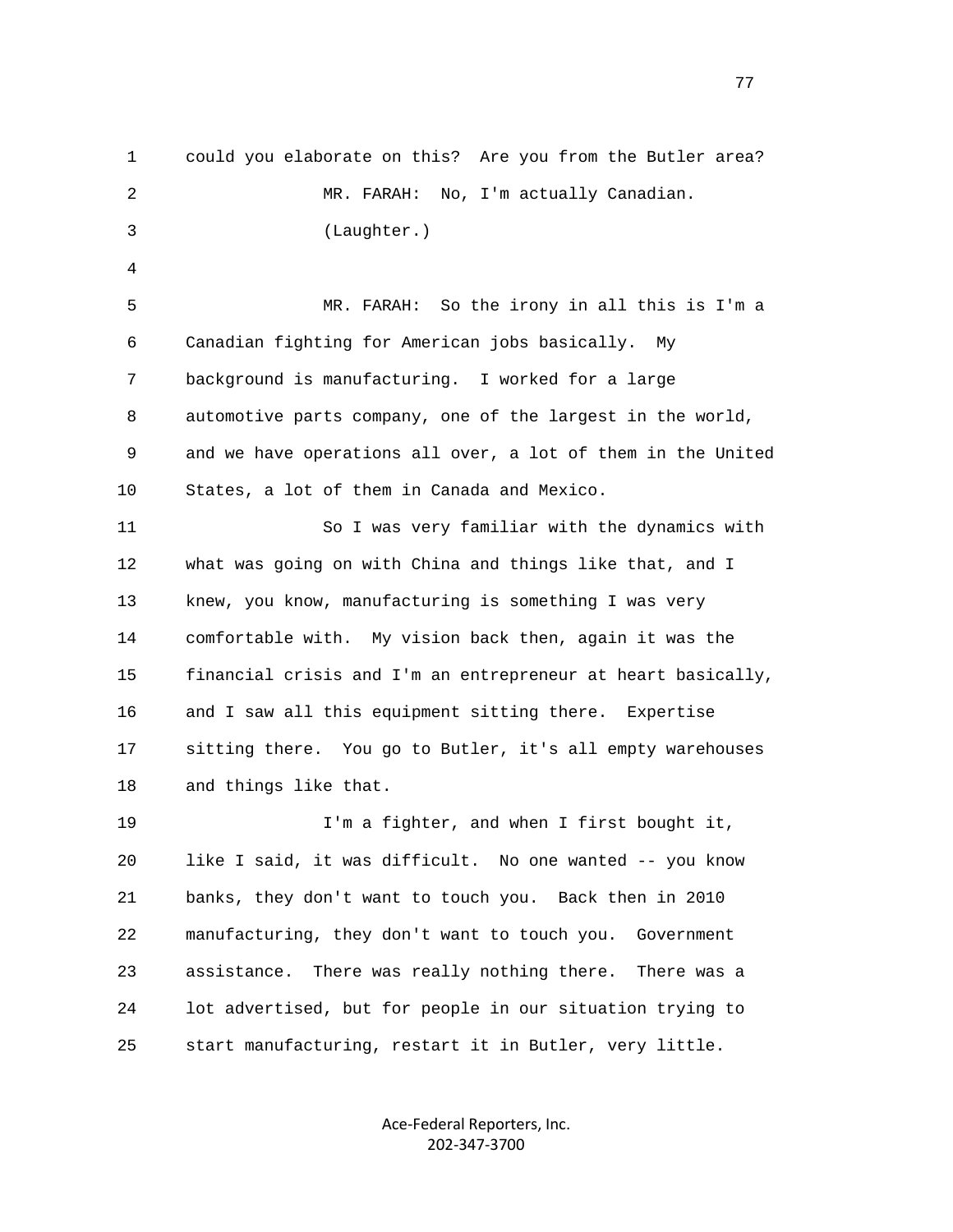1 But when I looked at it and I saw all that 2 equipment and all the capability, and there was a lot of 3 talk about manufacturing coming back, and it's not like we 4 just bought it and that was it. We looked at the numbers 5 and everything, and I said this is so doable and I was 6 excited. 7 8 I remember buying it out of bankruptcy and our 9 attorney told the judge, I said we're going to bring jobs. 10 We're going to do this, we're going to do this and I meant 11 it, and I still mean it. I could have walked away and I 12 probably would have saved millions and millions of dollars. 13 But I still believe that this can work, and it 14 can work. It can work, and we see it now with the sales 15 starting to come out of the woodwork and the inquiries, and 16 I'm determined. That's why I continue to come and I 17 continue to fight, because it can't be a Canadian. It can't 18 be a Canadian on his own fighting for American jobs and 19 things like that. 20 I can't be the only one with this view. I 21 can't be the only one with this vision. It can happen. 22 Manufacturing can happen in the United States. 23 Manufacturing can happen in Butler, Pennsylvania, so 24 depressed. But it can happen and it's not a dream. It's

> Ace-Federal Reporters, Inc. 202-347-3700

25 just based on facts and really it's free market. I did not

na na matsayin na matsayin na matsayin na matsayin na matsayin na matsayin na matsayin na matsayin na matsayin<br>Ta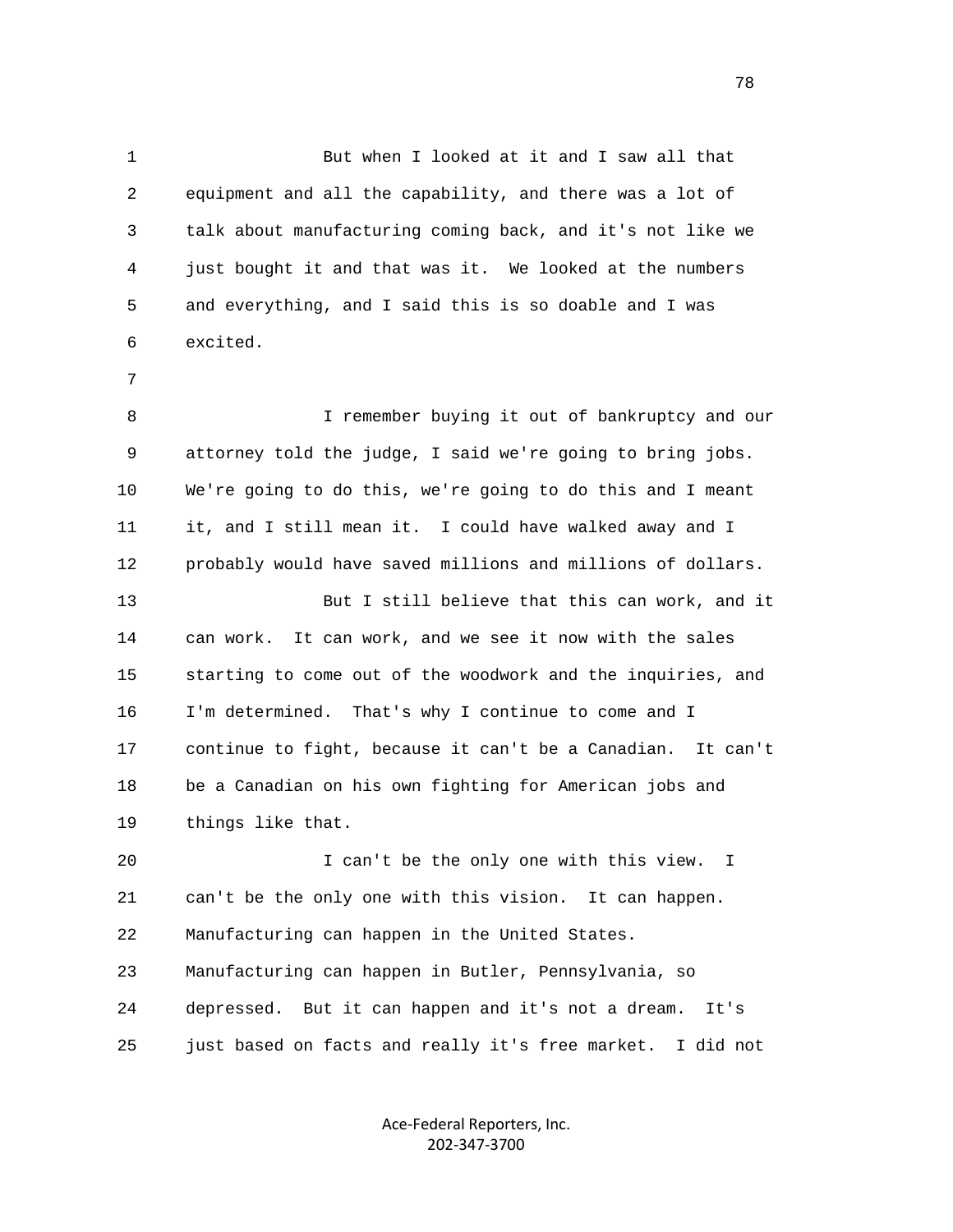1 and I'll be honest. I did not anticipate the extent of the 2 dumping that happened from China. It was devastating. 3 You've got employees pumped up, morale. 4 You've got expertise you've invested in, you know, 5 equipment, everything. Everything's going, and then it's 6 like you can't sell because it's just -- it's fantasy 7 pricing all the time. Free market is fine, but it has to be 8 fair trade, and what really has happened has decimated not 9 only investors and lenders, but the employees as well. 10 11 These guys, they pour their hearts out into 12 that place. They've got expertise. There's such a history 13 and a tradition there, and the thing that's being allowed to 14 happen, and I saw it in automotive, I saw it in a lot of 15 industries, although a lot of it's coming back, is all that 16 expertise is gone or it's leaving. We've got a great 17 expertise there that's going to be lost. If we close up, 18 it's gone. 19 And then it's so hard to restart that again.

 20 It's so hard to restart that again, and that's part of the 21 reason why you don't just say, you know, cut it off for a 22 year or two years, because you're closing that investment 23 you made in the people and the expertise. That's one of 24 your advantages. You know, in China they have a lot of 25 expertise that they gleaned from the industries here, and

> Ace-Federal Reporters, Inc. 202-347-3700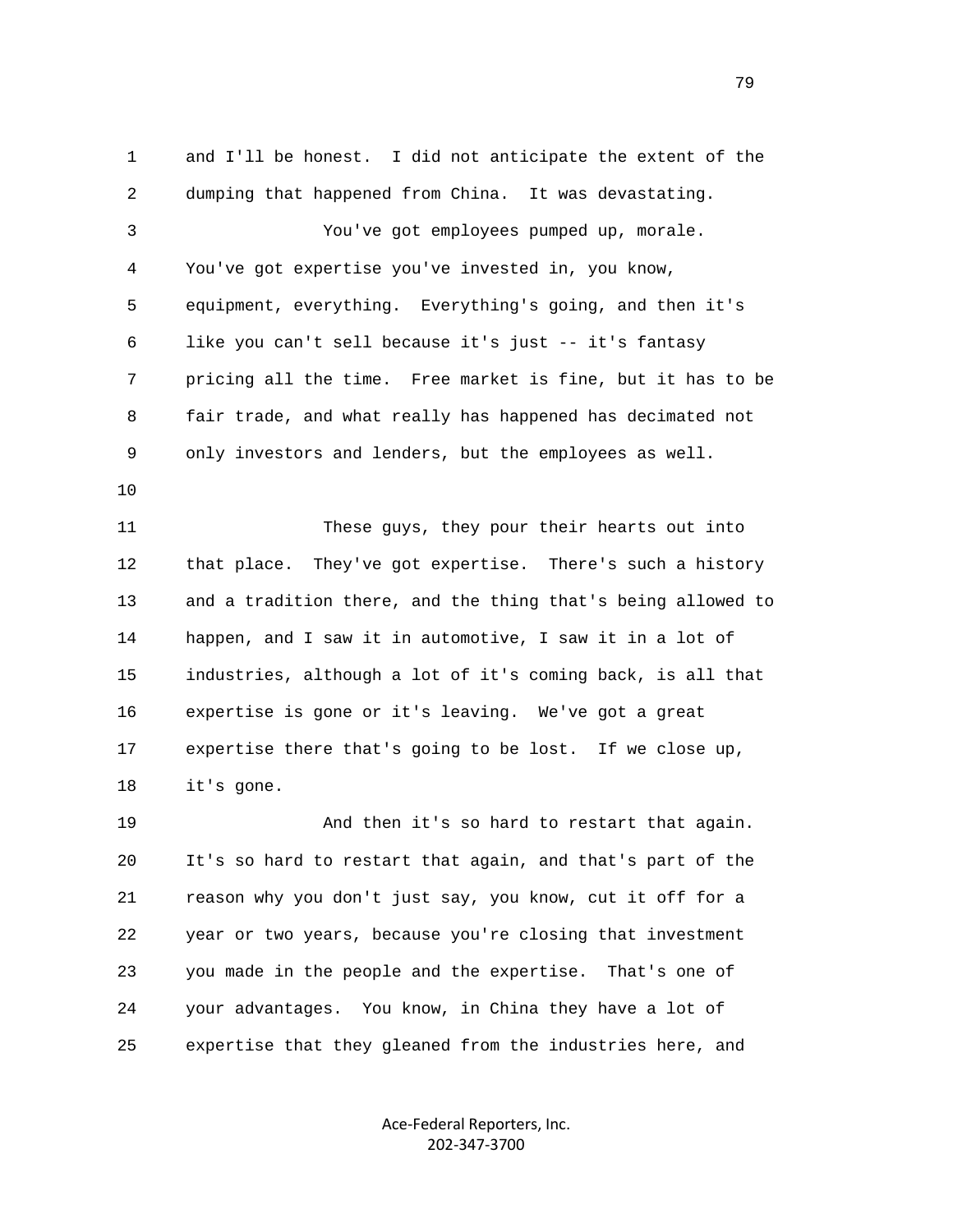1 that's disappearing, disappearing, disappearing.

| $\overline{2}$ | And so in my mind, if I'm one of the only guys               |
|----------------|--------------------------------------------------------------|
| 3              | making this product in the United States, why does it have   |
| 4              | to ship all the way from China, all the way across the sea   |
| 5              | to over here, and I can't compete? That shouldn't be, and    |
| 6              | the numbers when I bought this place proved it shouldn't be. |
| 7              | But when it goes like that and it slides into fantasy        |
| 8              | non-market pricing and with the government there that has    |
| 9              | different objectives from a free market, you can't compete.  |
| 10             |                                                              |
| 11             | It doesn't matter what you do. It doesn't                    |
| 12             | matter how many costs you cut. It doesn't matter what you    |
| 13             | invest in, you just can't compete. And so this remedy was    |
| 14             | our chance to address that, because if we're on a level      |
| 15             | playing field I am so confident that the American worker can |
| 16             | do it.                                                       |
| 17             | Everyone wins. The community wins.<br>The                    |
| 18             | worker wins.<br>The investors win, and that's really why I'm |
| 19             | still fighting this thing. You know, I'm not a quitter.      |
| 20             | I'm not a quitter.                                           |
| 21             | COMMISSIONER WILLIAMSON: Okay.<br>Thank you                  |
| 22             | very much for your vision and thank you for answering my     |
| 23             | questions.                                                   |
| 24             | CHAIRMAN SCHMIDTLEIN:<br>Sure.                               |
| 25             | Mr. Farah, what do<br>COMMISSIONER<br>BROADBENT:             |

Ace-Federal Reporters, Inc. 202-347-3700

en de la construction de la construction de la construction de la construction de la construction de la constr<br>De la construction de la construction de la construction de la construction de la construction de la construct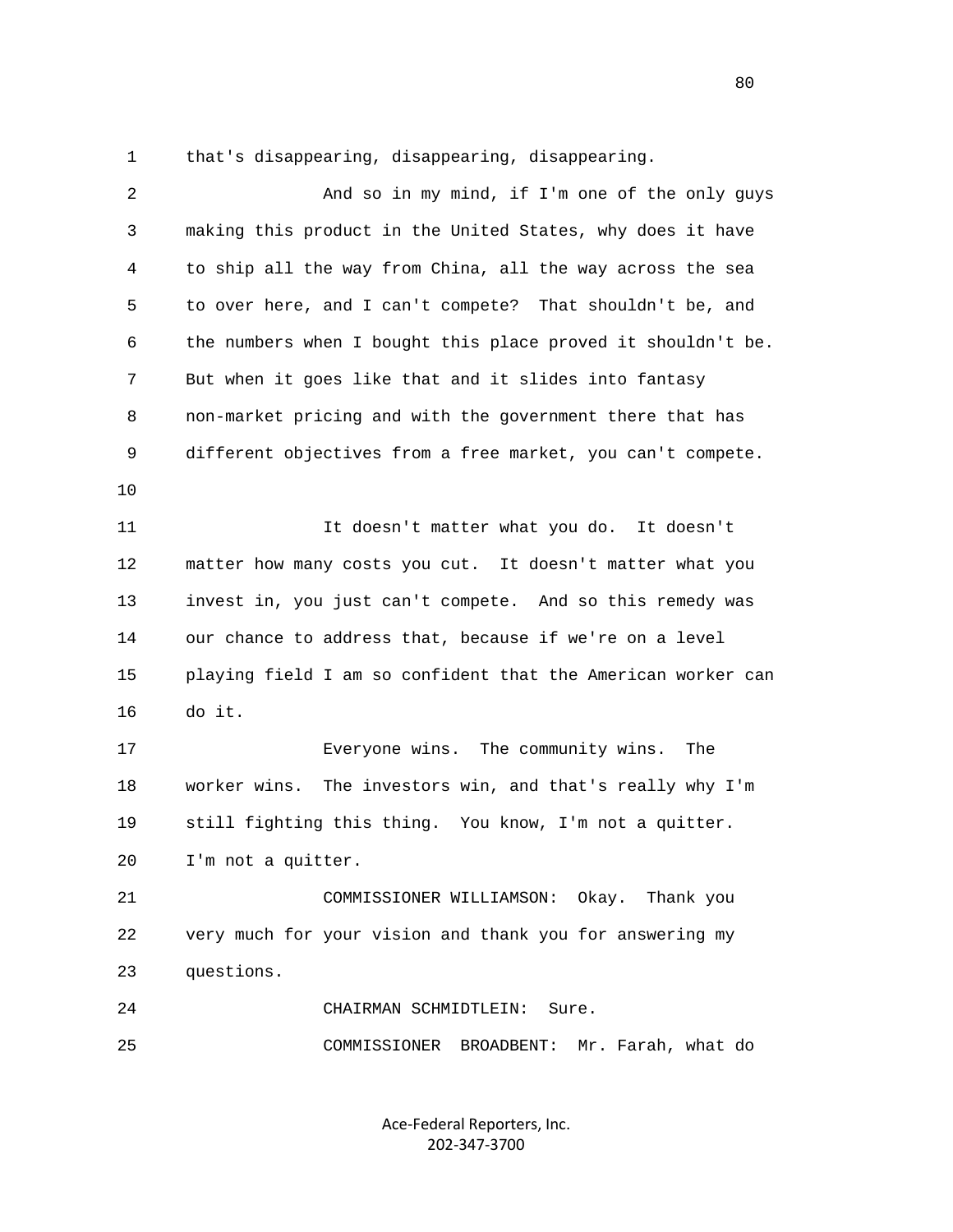1 you think the cost advantage was that Black and Decker got 2 from moving to China?

 3 MR. FARAH: What is the cost-benefit? 4 COMMISSIONER BROADBENT: Where was the cost 5 advantage? Was it in the labor force or the raw material? 6 MR. FARAH: Everything, everything. 7 COMMISSIONER BROADBENT: What kind of 8 advantages were they getting there when they moved -- they 9 were competing with you here and now they're competing with 10 you there? 11 MR. FARAH: Well, they would get everything -- 12 all their inputs are subsidized there, from the raw 13 material, tremendous incentives you get over there, 14 financing, everything. There's government subsidies over 15 there. Many trade cases prove that, previous trade cases. 16 So there's a reason why they went from there to take 17 advantage of that effectively, and that's what a lot of 18 suppliers have done. 19 20 But I think now more and more you're seeing 21 more companies -- even back when I was in automotive, that 22 was a trend that we didn't like to see. We wanted -- it's 23 better to be local in most cases if you can for certain

25 don't have trade or things like that.

Ace-Federal Reporters, Inc. 202-347-3700

24 types of products. You need trade. Trade -- I'm not saying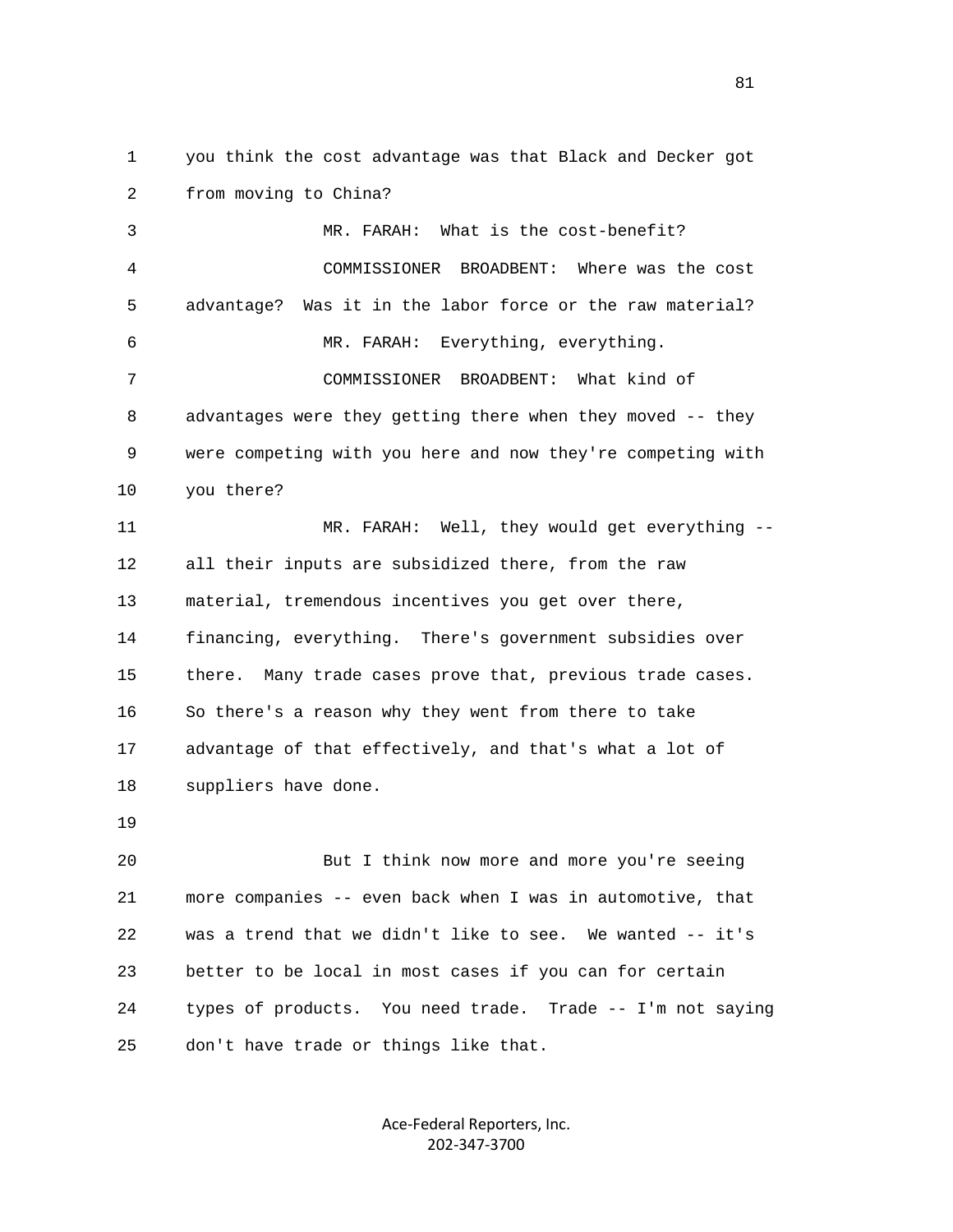1 But if you can go to a department store and 2 you want to buy a suit or a dress and, you know, it costs 3 whatever, \$100 to make and you go to a store and you're 4 paying 150, 200. Then you go to another place and you can 5 buy the thing for \$20, you know, people are going to do 6 that. Even though they know that it can't be or whatever it 7 is, they're going to do that, and that's basically why they 8 leave.

 9 That's why a lot of these manufacturers leave, 10 because when you can operate in an environment like that, 11 why not, and that's what happened. This is my belief. I 12 can't speak 100 percent for what they've done, but I think a 13 lot of companies do that. At the end of the day, you have 14 rotted out factories, unused equipment, and then the thing 15 that people don't understand about manufacturing, it's not 16 just like turn it on, turn it off.

17

18 There is an expertise. It doesn't matter. 19 For the team member on the floor, right, who's doing their 20 job, who takes pride in their job, it's not like you just 21 pull them off and slap them on there. There's experience 22 with that and there's continuity with that, and that's what 23 gets lost. That's why you can't just -- if you're suffering 24 losses, it's like turn it off and then lay everybody off and 25 then bring them back.

> Ace-Federal Reporters, Inc. 202-347-3700

en and the state of the state of the state of the state of the state of the state of the state of the state of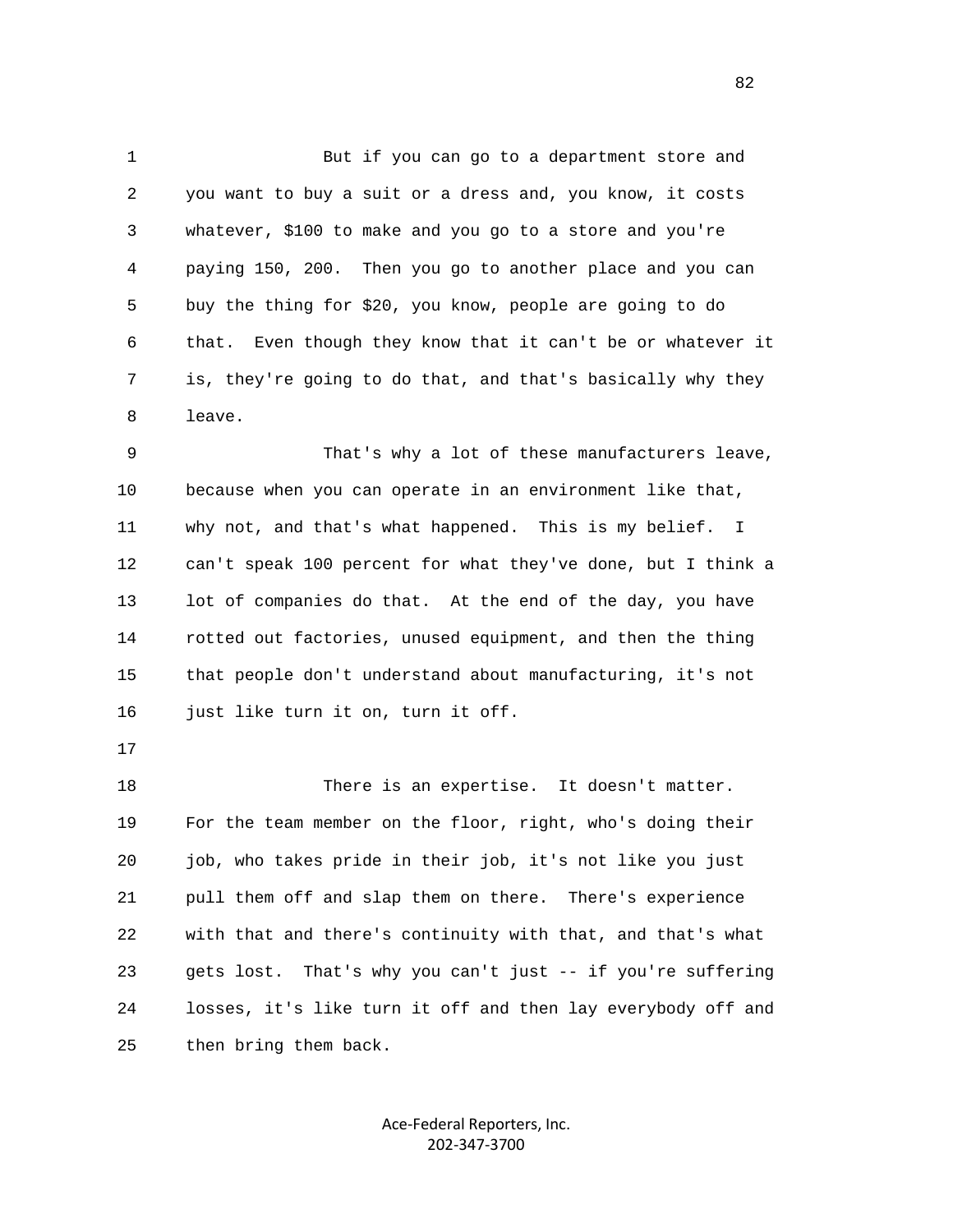1 You can't do that, and that's what's happened, 2 and that's why -- but there's a cost to that, and again if 3 you're operating in a free market, there's a cost to that. 4 But when you go to somewhere where the government subsidizes 5 everything, the government has created an atmosphere where 6 they have state-run industries with excess capacity and 7 things like that. You can't compete, especially if you're 8 small investor who's fighting with little support from 9 banks, continually puts up their own money or borrows money, 10 it's too hard to compete. 11 COMMISSIONER BROADBENT: Okay, all right. 12 Thank you very much. I appreciate it. 13 MR. FARAH: Thank you. 14 CHAIRMAN SCHMIDTLEIN: All right. I believe 15 that concludes the Commissioner's questions. Do staff have 16 any questions for this panel? 17 MS. LAURENCE: Amanda Laurence, Office of 18 Investigations. Staff has no further questions, thank you. 19 20 CHAIRMAN SCHMIDTLEIN: Okay, thank you very 21 much. Okay. So that brings us to the close of the panel, 22 and I will dismiss you at this time so that you can take 23 your seats, I guess, in the hearing room if you want. You 24 do have the opportunity to give a closing statement, Mr. 25 Butler, if you'd like for five minutes.

> Ace-Federal Reporters, Inc. 202-347-3700

experience of the contract of the contract of the contract of the contract of the contract of the contract of the contract of the contract of the contract of the contract of the contract of the contract of the contract of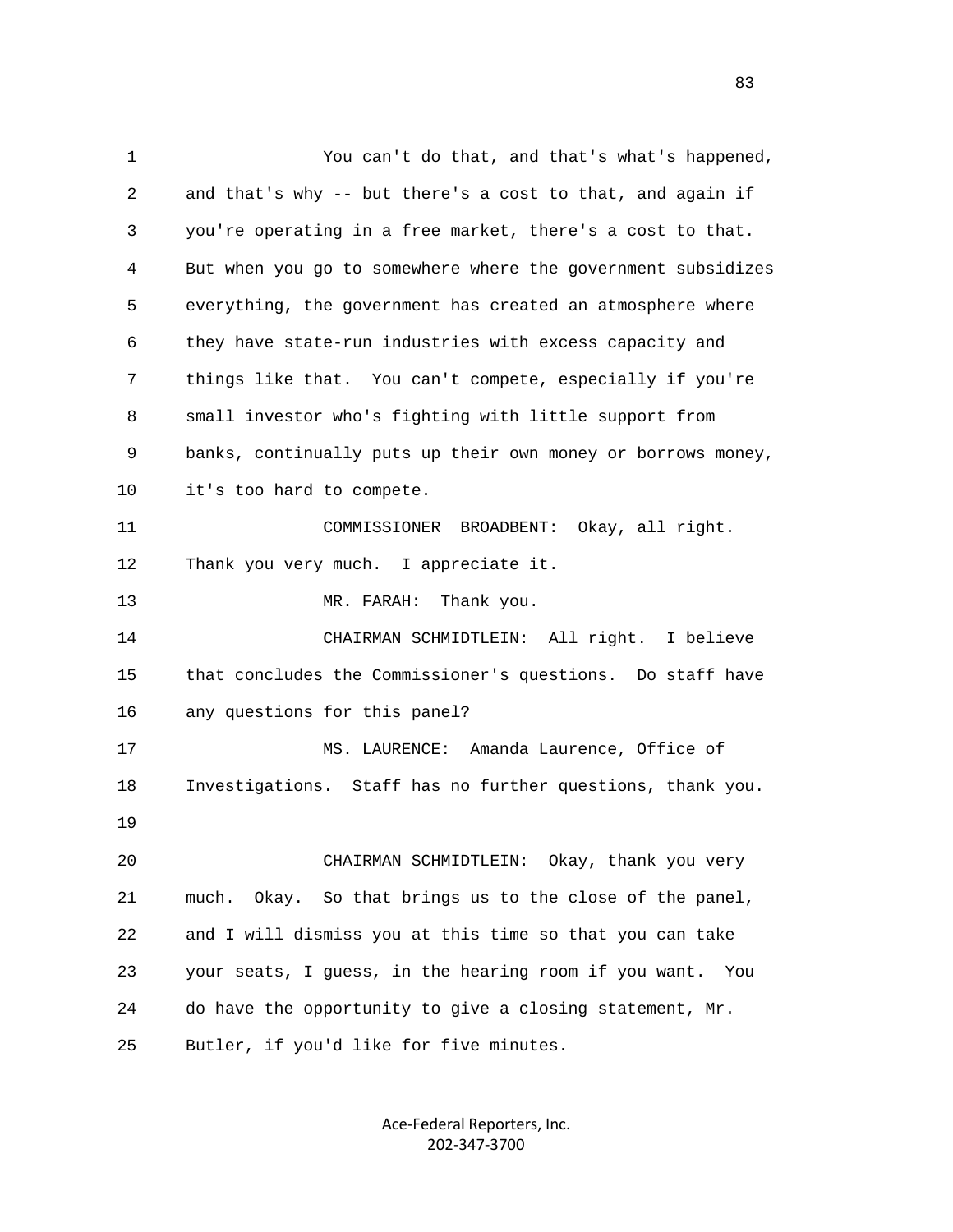1 MR. BUTLER: I think Mr. Farah's words will be 2 fine. Thank you. 3 CHAIRMAN SCHMIDTLEIN: Okay, great. Thank 4 you. All right. So that brings us to the close of the 5 hearing, and there it is, the closing statement, okay, 6 magically appearing from behind me. 7 All right. Post-hearing briefs, statements 8 responsive to questions and requests of the Commission and 9 corrections to the transcript must be filed by March 20th, 10 2018. Closing of the record and final release of data to 11 parties will be April 10th, 2018, and final comments are due 12 April 12th, 2018. 13 Again, thank you both very much for appearing 14 here today, and with that, this hearing is adjourned. 15 (Whereupon, at 11:14 a.m., the hearing was 16 adjourned.) 17 18 19 20 21 22 23 24 25